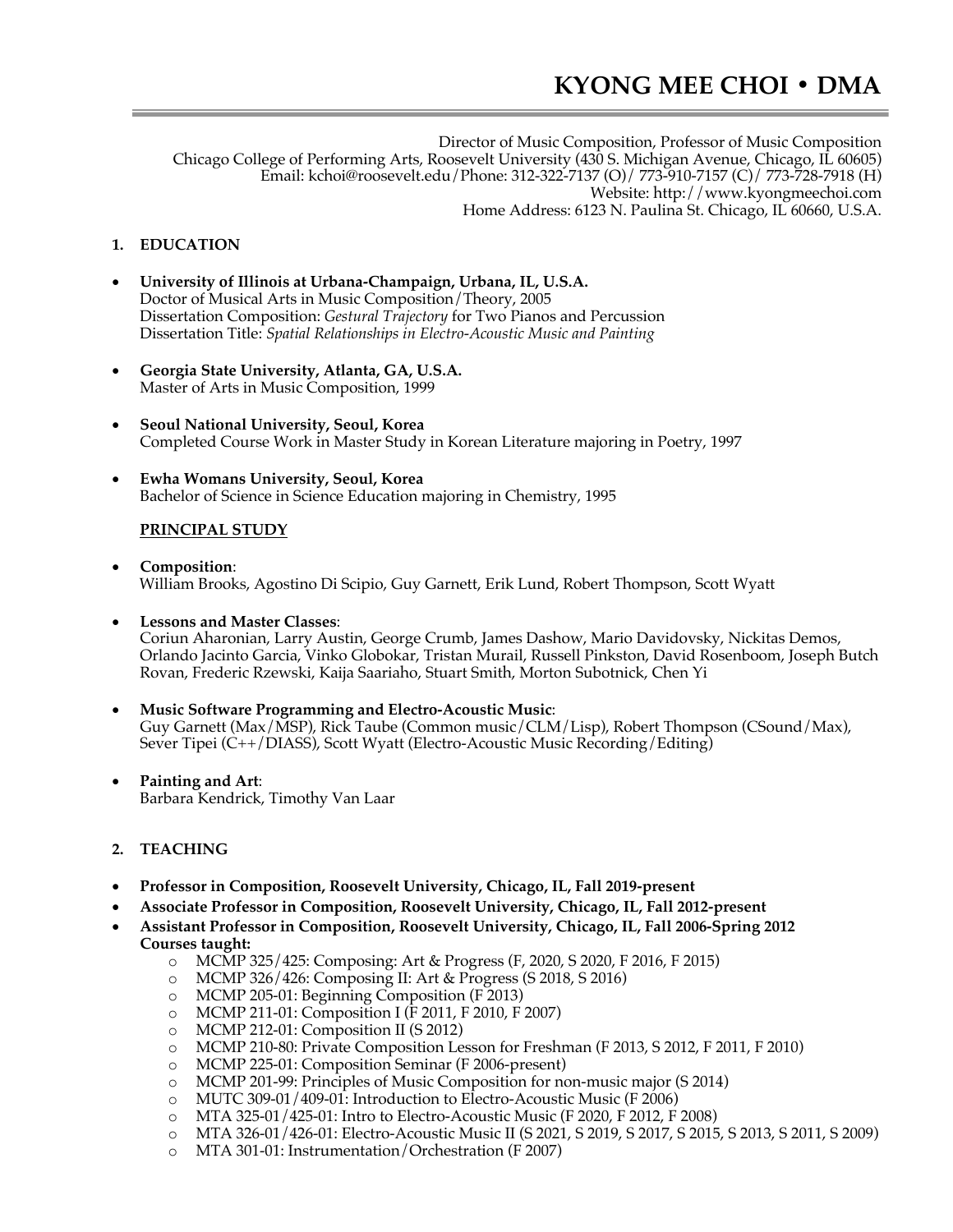- o MAS 404-01: Contrapuntal Techniques in 20th Century Music (S 2008)
- $\circ$  MUHL 340-01/440-01: Music of Today: Visual Art Influence on 20<sup>th</sup> and 21<sup>st</sup> Century Contemporary Classical Art Music (S 2007)
- o MAS 480-02: Visual Art and Music (F 2011, F 2008)
- o MAS 480-03: Multimedia and Total Theater (F 2018, S 2015, F 2012, S 2009)
- o ARTL 101/ACP 101: Freshman Seminar (F 2018, F 2017, F 2015, F 2013)
- o Private Composition Lessons (F 2006-present)
- **Summer Composition Institute (SCI) (Summer 2017-present)**
- **Supervising Experiences (Thesis/Jury/Degree Recitals): Fall 2006-present**
- **Curriculum Development: Fall 2006-present**
- **Faculty Research and Professional Improvement Leave: Fall 2019**
- **Faculty Research and Professional Improvement Leave in conjunction with The John Simon Guggenheim Memorial Foundation Fellowship: Fall 2009-Spring 2010**
- **Visiting Lecturer in Composition-Theory, University of Illinois at Urbana-Champaign, Urbana, IL, Fall 2005- Spring 2006**
	- o Music 104: Rudiment of Music Theory II (S 2006)
	- o Music 103: Rudiment of Music Theory I (S 2006)
	- o Music 103: Rudiment of Music Theory I (F 2005)
	- o Music 448: Computer Music (F 2005)
- **Teaching Assistant, University of Illinois at Urbana-Champaign, Urbana, IL, 2000-2005**
	- o Music 102: Music Theory II: Intermediate Music Theory (S 2005)
	- o Music 108: Aural Skills II: Intermediate Sight Singing (S 2005)
	- o Music 201: Music Theory III: Advanced Music Theory (F 2004)
	- Music 207: Aural Skills III: Advanced Sight Singing, Ear Training (F 2004)
	- o Music 104: Music Theory IV: 20<sup>th</sup> century Music Theory (S 2004)
	- o Music 102: Music Theory II: Intermediate Music Theory (F 2003)
	- o Music 112: Aural Skills, II: Intermediate Sight Singing, Ear Training (F 2003)
	- o Music 101: Music Theory I: Beginning Music Theory (F 2000)
	- o Music 111: Aural Skills, I: Beginning Sight Singing, Ear Training (F 2000)

### **3. CREATIVE WORKS**

### **3.1. MAJOR AWARDS/HONORS/FELLOWSHIP/GRANTS**

- Special Mention, International Contemporary Music Festival Forum Wallis, 2019
- Winner of the John Donald Robb Musical Trust Commission Competition, University of New Mexico, 2018
- Winner of the 5th Festival *Incontri musicali* al C.A.T. Ensemble Composition Competition 2017
- New Music USA Grant in collaboration with Shanna Gutierrez 2014
- IAS Artist Project Grant from the Illinois Arts Council 2013
- Winner of the Tempus Continuum Ensemble Composition Competition 2012
- Selection for the International Alliance for Women in Music Annual Concert 2012
- Honorary Mention for the Boston New Music Initiative Commissioning Competition 2012
- Winner of the Forecast Music 2012
- Aaron Copland Awards and Copland House Residency 2011
- Honorary prize for the International Electroacoustic Music Competition: Musica Nova, Society of Electroacoustic Music of Czech Republic, Prague, Czech Republic, December 2009
- Honorary Mention in the Destellos Competition 2009
- Illinois Arts Council Fellowship in Music Composition 2009
- Roosevelt University Faculty Research and Professional Improvement Leave 2009
- The John Simon Guggenheim Memorial Foundation Fellowship 2008
- Honorary Prize for the International Electroacoustic Music Competition: Musica Nova, Society of Electroacoustic Music of Czech Republic, Prague, Czech Republic, December, 2008
- Finalist at the International Electroacoustic Music Competition: Musica Nova, Society of Electroacoustic Music of Czech Republic, Prague, Czech Republic, December, 2008
- Finalist of the Contest for the International Contemporary Music Contest "Citta' di Udine," 2008
- Roosevelt University Summer Grant 2011, 2008, 2015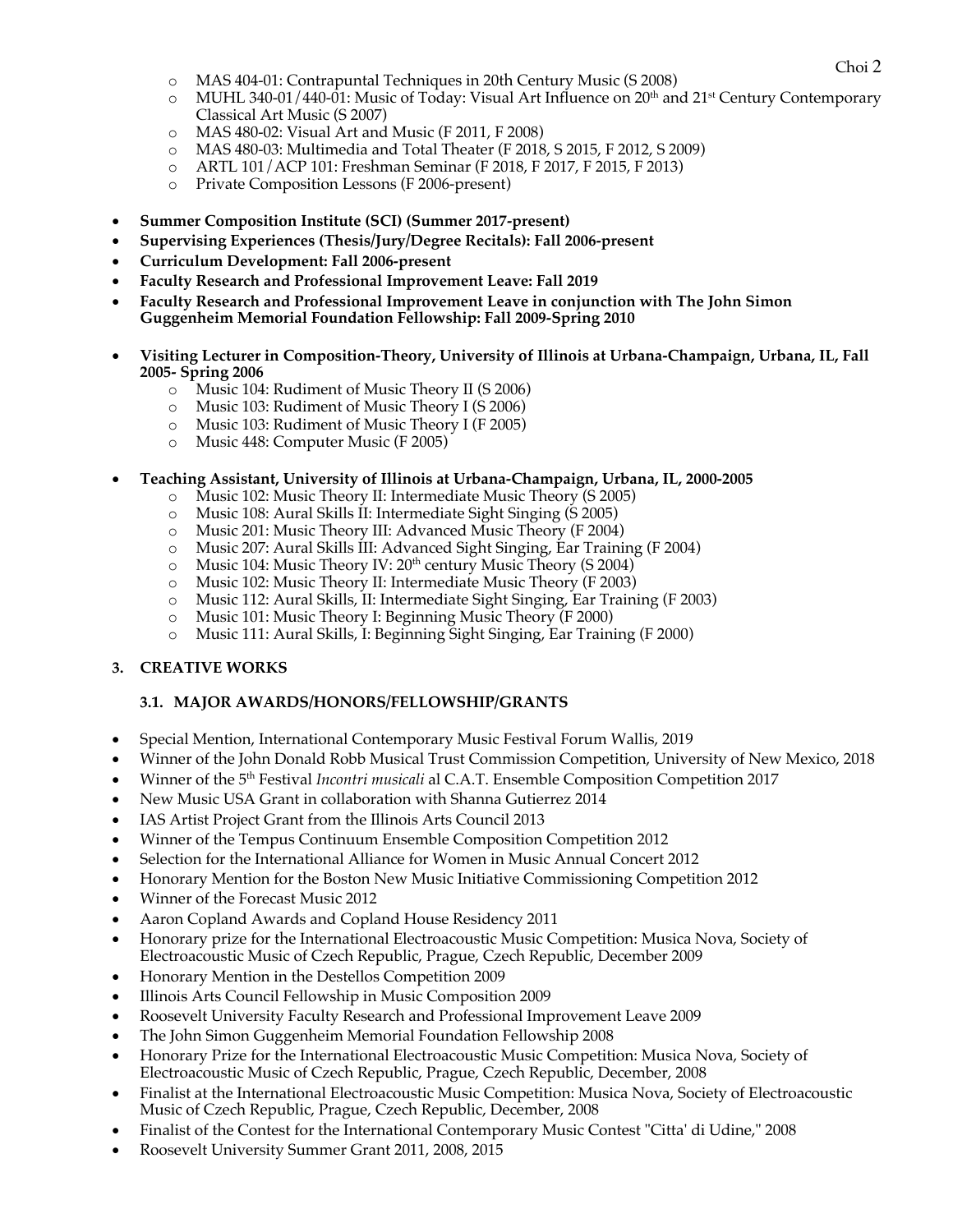- Choi <sup>3</sup> Honorary Prize for the International Electroacoustic Music Competition: Musica Nova, Society of Electroacoustic Music of Czech Republic, Prague, Czech Republic, December 14, 2007
- Finalist for the International Electroacoustic Music Competition: Musica Nova, Society of Electroacoustic Music of Czech Republic, Prague, Czech Republic, December 14, 2007
- First Place for the Birmingham Arts Music Alliance Concert Exchange program, ARTBURST Performance Series, Birmingham, AL, June 3, 2007
- Winner of the Robert Helps Prize 2007, Tampa Robert Helps Prize Festival, University of South Florida, FL, and New York Merkin Concert Hall, NY, February 12-18, 2007
- Finalist for Concurso Internacional de Composicai Eletroacoustica (CEMJKO) in Music and Art Week, Pouso Alegre-MG-Brasil, Brazil, November 6-10, 2006
- Honorable Mention for Palmarès du 33e Concours Internationaux de Musique et d'Art Sonore Electroacoustiques de Bourges, Degré II - Trivium/Quadrivium, 2e catégorie, France, 2006
- First Prize for ASCAP/SEAMUS Commission Competition 2006 at University of Oregon, Eugene, OR, March 30- April 1, 2006
- Finalist for MUSICA NOVA 2005, Society for Electroacoustic Music of Czech Republic, Prague, Czech Republic, December 7, 2005
- Second Prize for VI CIMESP 2005 Concurso Internacional de Música Eletroacústica de SãoPaulo, Brazil, November 1, 2005
- Mention for Palmarès du 32e Concours International de Musique et d'Art Sonore Electroacoustiques de Bourges, France, October 2005
- Finalist for Palmarès du 31e Concours International de Musique et d'Art Sonore Electroacoustiques de Bourges 2004; Degré I-RESIDENCE, France, 2004
- Finalist for Concurso Internacional de Música Eletroacústica de SãoPaulo in SãoPaulo, Brazil, November 2003
- Phi Kappa Phi Honor Society, University of Illinois at Urbana-Champaign, Urbana, IL, November 2003
- Honorable Mention for SEAMUS Conference at ASCAP/SEAMUS, Arizona State University, Tempe, AZ, March 13-15, 2003
- Honorable Mention for the 24th Luigi Russolo International Competition, Bagaini, Italy, September 2002
- Winner of the 21<sup>st</sup> Century Piano Commission Award, Krannert Center for the Performing Arts, University of Illinois at Urbana-Champaign, Urbana, IL, February 2002
- ASCAPULS Awards, 2012, 2011, 2010, 2009, 2016, 2018

# **3.2. RECORDINGS OF COMPOSITIONS**

- *Unleashed*, Endurance: Composer's Voice featuring Matthew McCright, Vox Novus, 2021
- *Ceaseless Cease, Clarinet and Electronic Music Compositions, An International collection of works, Neuma* Records, 2021
- *Train of Thoughts,* Society for Electro-Acoustic Music in the United States (SEAMUS) CD Series no.28, 2019
- *Tender Spirit I*, Ablaze Records Pierrot Ensemble Series Vol. 2, 2018
- *To Unformed*, Society for Electro-Acoustic Music in the United States (SEAMUS), *Interactions*, 2016/2017
- *In the midst of*, Society for Electro-Acoustic Music in the United States (SEAMUS), Electroacoustic Miniatures Recording Series, 2016
- *Tensile Strength*, Society of Composers, Inc. (SCI) CD Series #29, 2016
- *SORI*, Aucourant Records, 2013 (Supported by IAS Artist Project Grant from the Illinois Arts Council)
- *THE ETERNAL TAO*, Ravello Records, 2013 (Supported by the John Simon Guggenheim Memorial Foundation)
- *Ceaseless Cease*, Electronic Music Midwest CD Vol.1, 2013
- *Inner Space,* Society for Electro-Acoustic Music in the United States (SEAMUS) CD Series no.22, 2012
- Gestural Trajectory, Anthology of Contemporary Concert Music, PARMA Recordings, 2011
- *Tensile Strength,* International Computer Music Conference Selected Music, Montreal, QC, Canada, 2009
- *TRACK*, ERM Media, 2009
- *Tensile Strength,* 50th Anniversary Experimental Music Studios (EMS), University of Illinois at Urbana-Champaign, 2008
- *It only needs to be seen,* Society for Electro-Acoustic Music in the United States (SEAMUS) CD Series no.17, 2008
- *Kandinsky*, Society of Composers, Inc. (SCI) CD Series no.22, Musings, 2007
- *Sublimation*, MUSICA MAXIMALISTA•MAXIMAL MUSICl•VOL.12 VI, Concourso Internacional de Musical Electroacoustica de Sao Paulo (CIMESP), 2005
- *Sublimation*, Wavefields, Experimental Music Studios (EMS), University of Illinois at Urbana-Champaign, 2005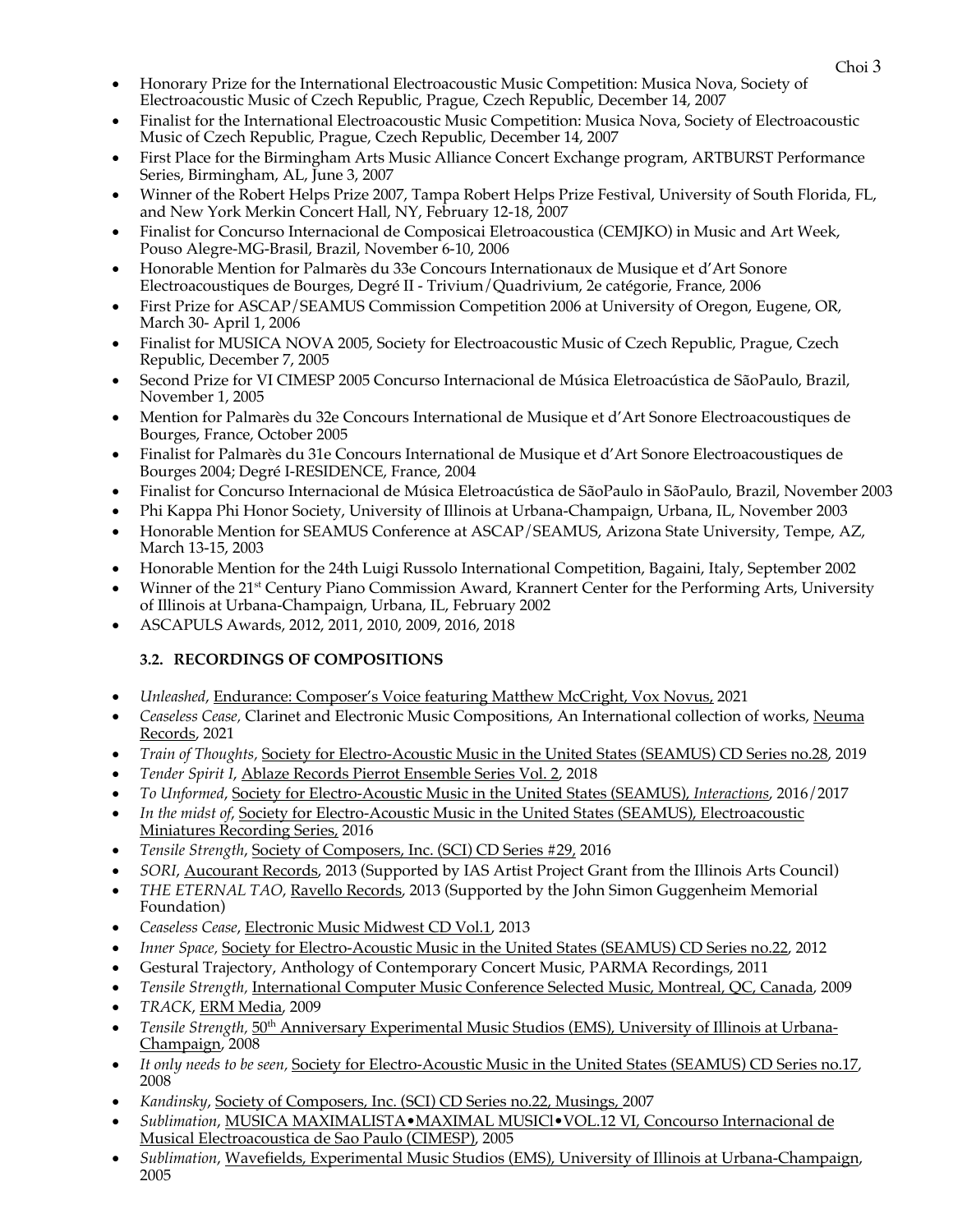- Choi <sup>4</sup> *Onomatopoetic Mimesis*, Détonants Voyages*,* Studio Forum, France, 2002
- *Conceptual View of Worlds II*, Origins, Experimental Music Studios (EMS), University of Illinois at Urbana-Champaign, 2001

### **3.3. PUBLICATIONS/PRESENTATIONS**

- *Tender Spirit I and II* Related Articles:
	- $\circ$  Lawrence Biemiller, Arts Patrons for the 21<sup>st</sup> Century: In an era of uncertain support, colleges are engines of culture, May 6, 2013
	- o Interviewed by Laura Janota about Tender Spirit I and II inspired by and written for Sandy Hook Survivors: Laura Janota, *CCPA Composer's New Piece inspired by and written for Sandy Hook Survivors*, Roosevelt University News, April 18, 2013
- *THE ETERNAL TAO* Related Articles:
	- o Yayoi U. Everett: *THE ETERNAL TAO: A Multimedia Opera by Kyong Mee Choi* published in the IAWM (International Alliance for Women in Music) Journal, Spring 2013
	- o Interviewed by Laura Janota about THE ETERNAL TAO: Laura Janota, *Groundbreaking multimedia opera, THE ETERNAL TAO, to be released by Roosevelt Composer on January 31 in Ganz Hall*, Roosevelt University News, January 22, 2013
	- o Sabrina Pena Young, *Open Your Ears Series on Modern Electronic Opera* in the Easy Ear Training Website: (http://www.easyeartraining.com/2012/12/06/open-your-ears-to-modern-electronicopera)
- *Gestural Trajectory* by Kyong Mee Choi, Anthology of Contemporary Concert Music, PARMA Recordings, 2011
- *Spatial Relationship in Electro-Acoustic Music and Painting* by Kyong Mee Choi
	- o Presented at the 2011 Korean Electro-Acoustic Music Society annual Conference in Seoul, Korea, October 22-23, 2011 and published in Korean at the Korean Electro-Acoustic Music Society (KEAMS) Computer Music Journal Emile in 2012
	- o Accepted at the 2010 Society of Composers, Inc National Conference, University of South Carolina, Columbia, SC, Nov 11-14, 2010
	- o Presented in the LIVEWIRE Festival at the University of Maryland, Baltimore County, Baltimore, MD, October 27-30, 2010
	- $\circ$  Accepted at the 1<sup>st</sup> Annual International Conference on Fine and Performing Arts in Athens, Athens, Greece, June 7-10, 2010
	- o Selected for the 5th International Conference on Technology, Knowledge and Society, Von Braun Center, Huntsville, AL, January 30-February 1, 2009, Published by Common Ground, the publisher of Journal of Technology, Knowledge and Society Volume 5, Issue 4. http://ijt.cgpublisher.com/product/pub.42/prod.600.
	- o Selected and published in the proceedings of the Electroacoustic Music Studies Network-5th International Conference Series, Musique concrète,60 years later, INA-GRM (Paris) and University Paris-Sorbonne (Maison de la Recherche), Paris, France, June 3-7, 2008
	- o Selected and published in the proceedings of the 2008 Hawaii International Conference on Arts and Humanities, Honolulu, Hawaii, January 11-14, 2008
	- o Selected for Spark Festival, University of Minnesota, Minneapolis, MN, February 20-25, 2007
- Interview with Theresa Sauer, Musicologist, American Musicological Society, published in IAWM journal, vol. 13, no. 2 by the University of Nebraska Press, January 2008
- Essay on notation, composition, performance and improvisation in Notation 21 (http://www.notations21.net/index.html), an anthology of innovative musical notation, by Theresa Sauer Tisano, American Musicological Society, Fall 2007
- Score of *TAO*, *Conceptual View of World I* in Notation 21, an anthology of innovative musical notation, by Theresa Tisano, American Musicological Society, Fall 2007
- Presentation at New Directions In the Study of Musical Improvisation: an Interdisciplinary and Intercultural Conference, University of Illinois at Urbana-Champaign, Urbana, IL, April 1-4, 2004
- "Mapping Sound Synthesis in a Virtual Score" by Guy E. Garnett, Kyong Mee Choi, Timothy Johnson: in *International Computer Music Conference 2003*, Singapore, September 29-October 4, 2003
- "VirtualScore: Exploring Music in an Immersive Virtual Environment" by Guy E. Garnett, Kyong Mee Choi, Timothy Johnson and Vijayakumar Subramanian: in *Symposium on Sensing and Input for Media-Centric Systems* (SIMS 02), University of California, Santa Barbara, CA, June 20-21, 2002, pp. 19-23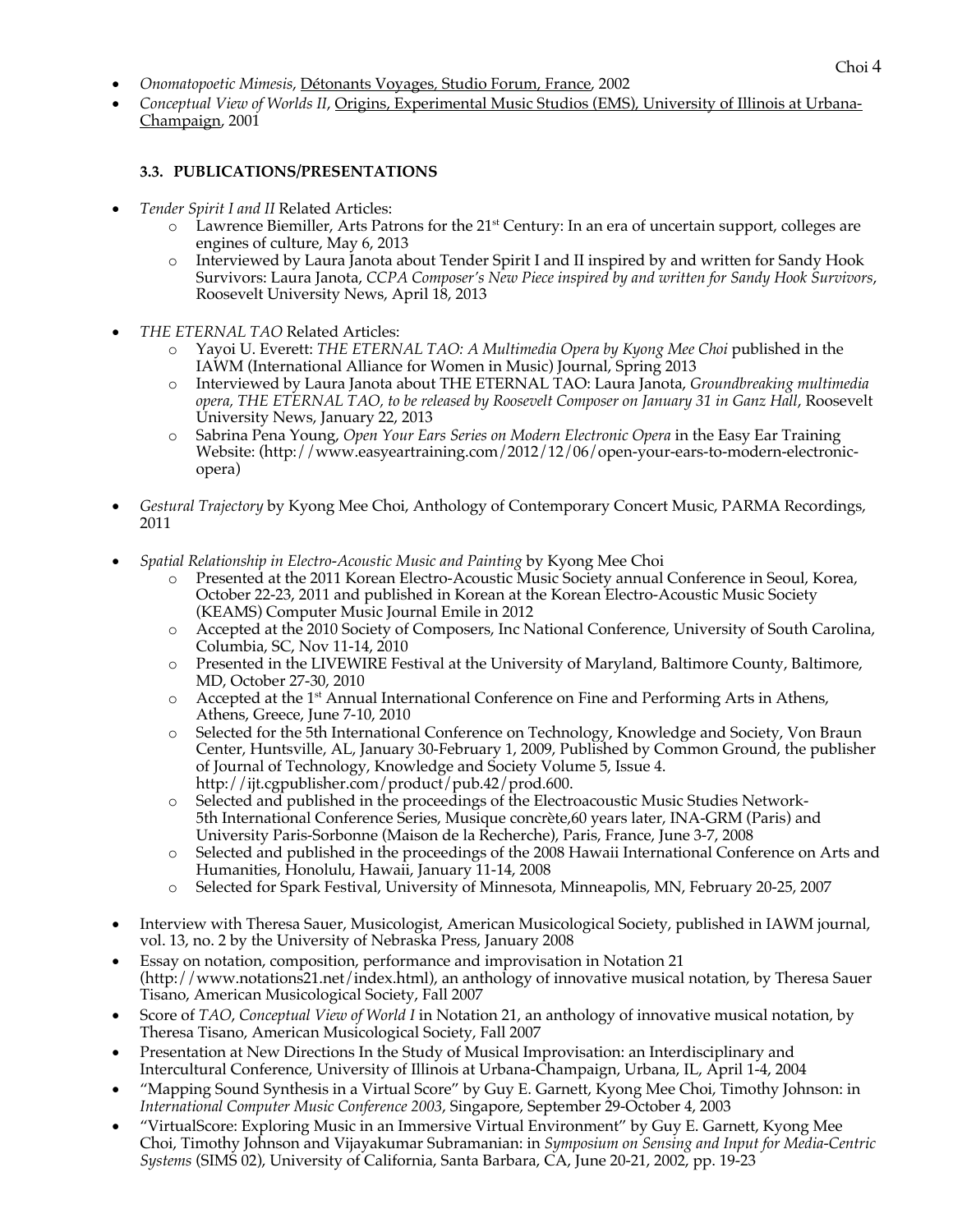#### **3.4. CREATIVE WORKS**

#### **3.4.1. WORK LIST**

#### **SOLO**

- **A Deep Light** (2021) for bass oboe (5')
- **Unleashed** (2018) for piano solo (9'05")
- **Breathe Life I** (2012) for piano solo (2'30")
- **Breathe Life II** (2014) for piano solo (2'30")
- **Flowerlips** (2006) for vibraphone solo (7'26")
- **For Elliptical Space** (1997) for piano solo (1'57")
- **Reminiscences** (1996) for piano solo (12')
- **Corde a vite** (1996) for violin solo

### **TWO PIANOS (TWO HANDS/FOUR HANDS)**

- **Water Bloom** (2012) for two pianos and eight hands (10'06")
- **In Void** (2012) for two pianos and four hands (15')
- **The mind that moves** (2011) for two pianos and eight hands (11'16")

## **CHAMBER**

- **A Bright Side** (2021) for trumpet and percussion (11'20")
- **Oiseaux à l'aube** (2020) for cello and piano and four hands (9')
- **Undulation** (2020) for string quartet (9'16")
- **Pale Courage** (2020) for vocal trio (5')
- **Has de cantar** (2020) for soprano and piano (5')
- **Falling Leaves** (2019) for string quartet (5')
- **Adiós a lo conocido** (2018) for clarinet, saxophone, bassoon, violin, piano, percussion (12')
- **Ji Chŏn Myŏng** (2017) for flute, clarinet, violin, cello, piano, and percussion (8'30")
- **MOMENT** (2017) for haegum, flute, clarinet, trombone, piano, and percussion (8'10") arranged for violin, flute, clarinet, trombone, harp, and percussion (2020)
- **Orpheus with his lute** (2017) for mezzo-soprano and piano (4'30")
- **Im Nebel** (2017) for baritone and large ensemble (11'30")
- what prevails (2016) for clarinet, violin, piano (9'15")
- **ever-present** (2016) for wind quintet (7'15")
- **Breathe Life III** (2014) for baritone and piano (4'56")
- **Rippled Pond** (2013) for piano trio (10'7")
- **REFORM** (2012) for flute and percussion (7'14")
- **For those who left us** (2012) for guitar and piano (9')
- **MIRO** (2012) for flute, clarinet, violin, cello and piano (9'10")
- **Resilience** (2012) for two female voices and harp (7'23")
- **In a picture of freedom** (2011) for voice, flute, clarinet, piano, percussion, violin, cello (9'30")
- **Uncarved Water** (2010) for oboe, violin, viola, cello and percussion (7'21")
- **Broken Light** (2010) for flute, haegum, piano and percussion (11'52")
- **TRACK** (2008) for flute, clarinet, piano, violin, cello, and percussion (10'22")
- **Gestural Trajectory** (2004) for two pianos and percussion (16'41")
- **Conceptual View of Worlds I** (2001) for piano, cello, clarinet, trumpet and bass drum
- **Reflective Layers** (1999) for violin, viola, cello, double bass, trumpet and trombone (6'40")
- **Tangram** (1998) for cello duo (11'20")
- **Phi** (1998) for organ duo (5'50")
- **Merger** (1996) for string quartet

### **ELECTRONIC ALONE**

- **Train of Thoughts** (2017) for two-channel electronic fixed medium (6'47")
- **rare yet soft** (2016) for two-channel electronic fixed medium (7'11")
- **In the midst of** (2015) for two-channel electronic fixed medium (3')
- **Tensile Strength** (2008) for two-channel electronic fixed medium (co-commissioned) (6')
- **Photogene** (2005) for two-channel electronic fixed medium (7')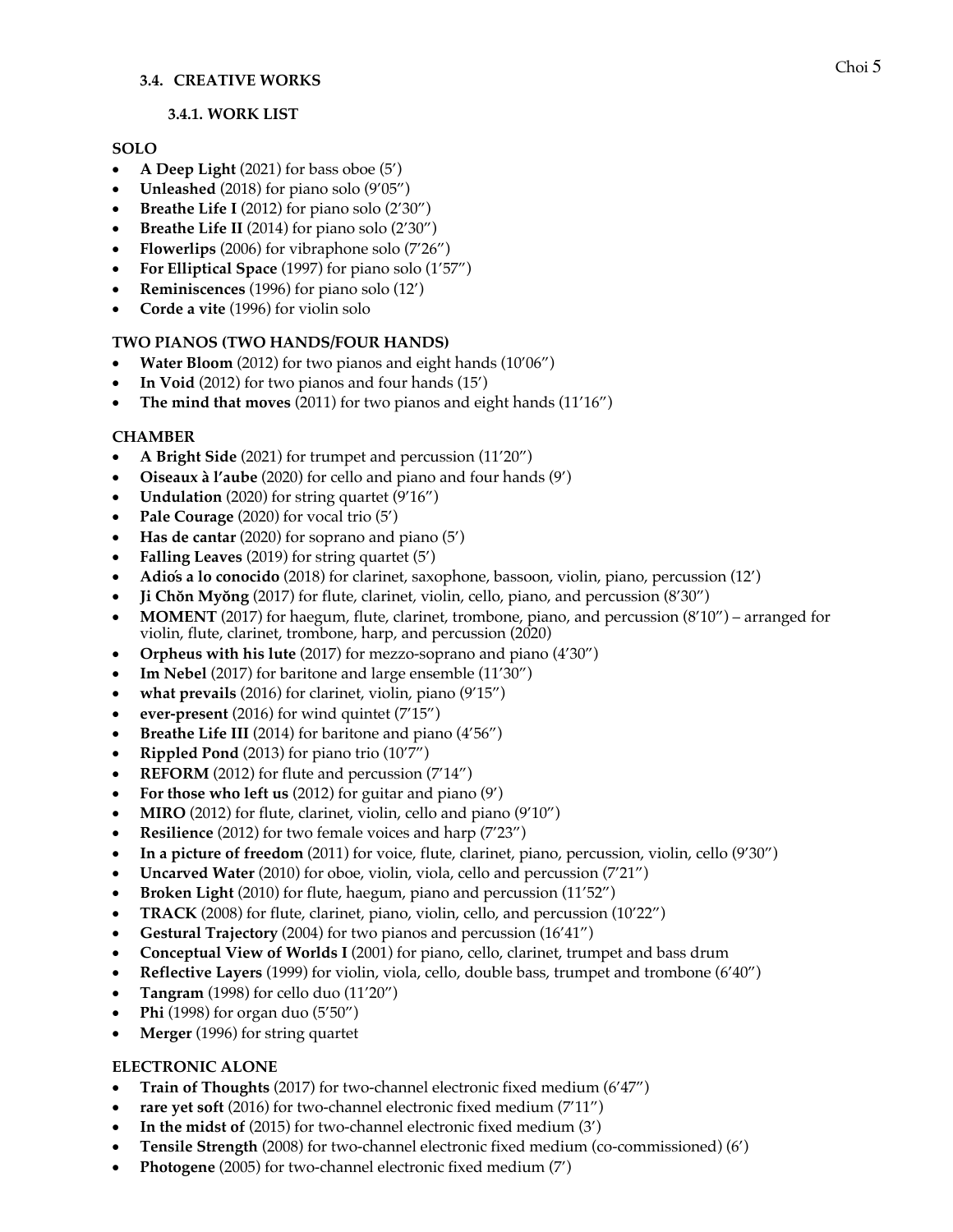- Choi <sup>6</sup> **Tranquility** (2005) for two-channel electronic fixed medium (7')
- **Rumi-Rings of Being** (2003) for two-channel electronic fixed medium (7'45")
- **Onomatopoetic Mimesis** (2002) for two-channel electronic fixed medium (7'10")
- **Conceptual View of Worlds II** (2001) for two-channel electronic fixed medium (7'20")
- **3-3-Stream** (2001) for tape two-channel electronic fixed medium (9'50")
- **Dawn of Babel** (1998) for two-channel electronic fixed medium (9'20")
- **Zodiac** (1998) for two-channel electronic fixed medium (6'10")

### **LAPTOP ENSEMBLE**

• **OM** (2009/2018) for laptop ensemble /8-channel sound installation (6'30")

## **SOLO/DUO with ELECTRONICS**

- **Flowering Dandelion** (2020) for violin and electronics (8')
- **Until Heard** (2019) for piano and electronics (10'20")
- **Vanished** (2019) for harp and electronics (8')
- **Pendulum** (2018) for oboe, English horn and electronics (8'55")
- **In Flux** (2014) for Janggu and electronics (8'18")
- **Freed** (2014) for bass flute and electronics (7'40")
- **Dawn and Dusk** (2012) for two pianos, four hands and electronics (13'30")
- **Ceaseless Cease** (2009) for clarinet and electronics (7')
- **To Unformed** (2009) for piano and electronics (8')
- **Inner Space** (2009) for cello and electronics (7'10")
- **The line we can't cross** (2008) for alto saxophone and electronics (7'10")
- **It only needs to be** *seen* (2007) for guitar and electronics (7'5")
- **Slight Uncertainty is Very Attractive** (2006) for flute and electronics (7'15")
- **Sublimation** (2004) for marimba and electronics (7')
- **Illusion** (2002) for prepared piano, electronics and live video processing (8'30")

### **CHAMBER with ELECTRONICS**

- **Tender Spirit I** (2013) for flute, clarinet, violin, cello, piano, percussion, and electronics (9'24")
- **The words of Tagore** (2012) for voice, piano, narrator, and electronics (9'20")
- **TAO** (2002) for voice, piano and live electronics (12'30")

### **PERCUSSION ENSEMBLE**

• **A New Earth** (2014) For percussion ensemble and electronics (13'13")

### **WIND ENSEMBLE**

• **No Opposite** (2015) For Wind Ensemble (15')

### **ORCHESTRA/LARGE ENSEMBLE**

- **Water Bloom II** (2016) for orchestra (8'15")
- **Infinite Gaze** (2015) for large ensemble (16'20")
- **Open Arms** (2013) for orchestra and electronics (11'27")

### **OPERA**

- **Pale Courage** (2021) 3-Act Opera (85 minutes)
- **THE ETERNAL TAO** (2010) One-Act Multimedia Production (1 hour and 45 minutes)

### **VIDEO/INTERACTIVE/MULTIMEDIA**

- **What is not lost** for Animated song cycle **Quietly**
- **What is not lost** for Animated song cycle **Snow in April** (2021) for animation (10'02")
- **E-Motion** (2020) for graphic score (1'30")
- **What is not lost** for Animated song cycle **rare yet soft** (2020) for animation (7'11")
- **Tender Spirit II** (2013) for video (9'28")
- **GAIN** (2007) for DVD
- **Condolence** (2003) for DVD (7'40")
- **Merger II** (2002) for electronics and live video image processing
- **Conceptual View of Worlds III** (2001) for interactive-experimental electronic music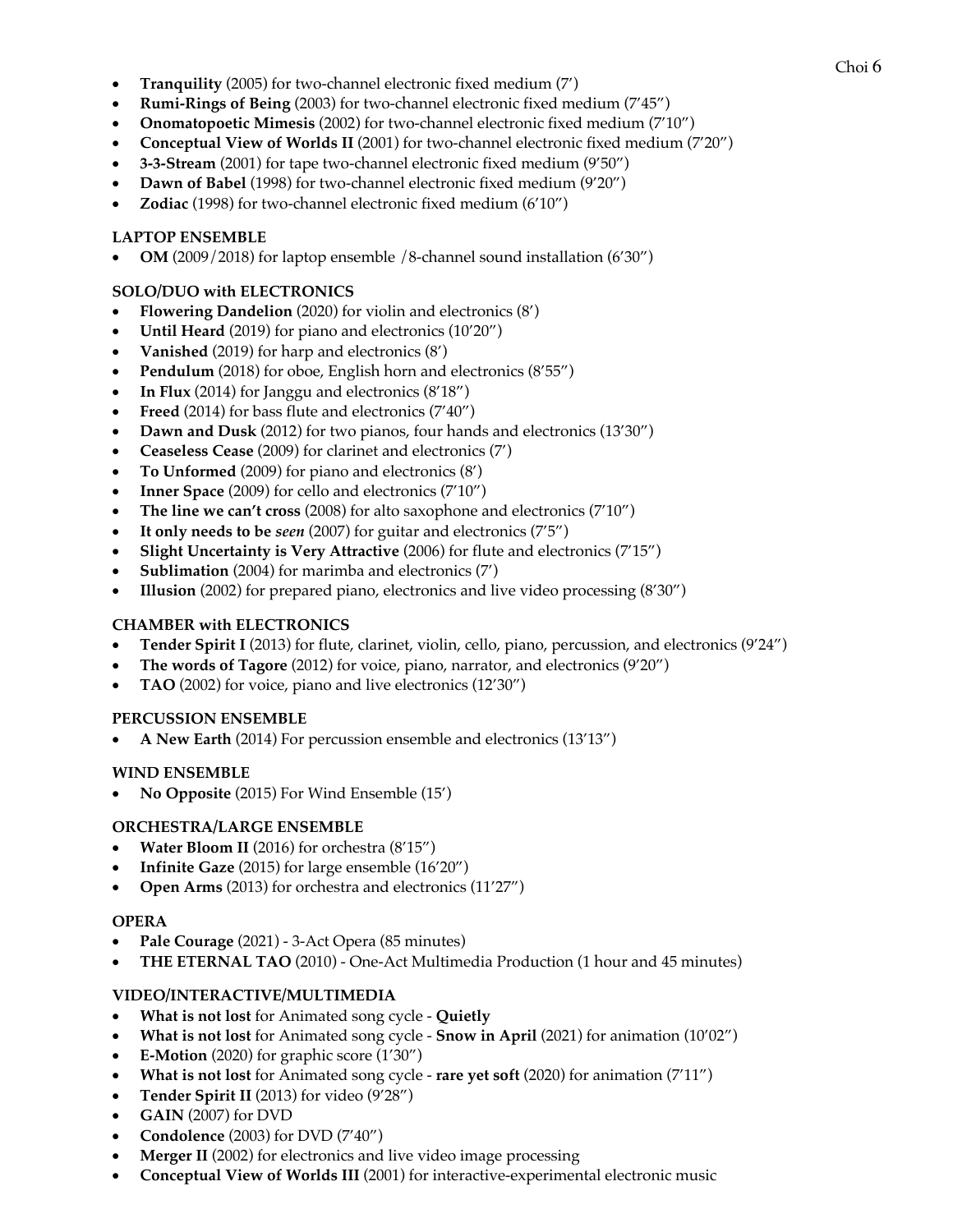- Choi <sup>7</sup> **Kandinsky** (2000) for voices, electric guitar, percussions, dancers and video projection (15'40")
- **Counterpoint** (2000) for voice, clarinet, bassoon, double bass and three dancers
- **Intuitive Abyss** (1999) for voice, flute, cello, electric guitar, percussions, and video projection (12'51")

## **3.4.2. PERFORMANCE HISTORY**

## **SOLO\_\_\_\_\_\_\_\_\_\_\_\_\_\_\_\_\_\_\_\_\_\_\_\_\_\_\_\_\_\_\_\_\_\_\_\_\_\_\_\_\_\_\_\_\_\_\_\_\_\_\_\_\_\_\_\_\_\_\_\_\_\_\_\_\_\_\_\_\_\_\_\_\_\_\_\_\_\_\_\_\_\_\_\_\_\_\_\_\_\_\_\_\_**

- **A Deep Light** (2021) for bass oboe (5')
	- o Partially Premiered at the 6Degrees Composers Virtual Concert, HotHouse, Chicago, IL, March 13, 2021
- **Unleashed** (2018) for solo piano (9'05")
	- o PianoFest, Ganz Hall, Roosevelt University, Chicago, IL, October 27, 2021
	- o Virtual Concert Halls, Vox Novus featuring pianist Matthew McCright, April 26, 2021
	- o Recording: Endurance: Composer's Voice featuring Matthew McCright, Vox Novus, 2021
	- o Jonathan Hannau Concert, Constellation, Chicago, IL, January 12, 2020
	- o Matthew McCright Piano Concert, Carnegie Hall, New York, NY, November 22, 2019
	- o 6Degrees Composers Concert, Sherwood Community Music School, Concert Hall, Chicago, IL, May 17, 2019
	- o Premier on Chicago Soundings, Green Mill, Chicago, IL, January 27, 2019
- **Breathe Life I** (2012) for solo piano
	- o Ear Taxi Festival 2021, Nevermore Performance Space, Chicago, IL, September 19, 2021
	- o Music by Asian Composers, Ko Eun (Grace) Lee and KSU Faculty, All Faiths Chapel Auditorium, Kansas State University, Manhattan, KS, April 1-2, 2019
	- o Ko Eun (Grace) Lee Recital, University of South Florida, Tampa, FL, August 30, 2018
	- o The 2012 International Beethoven Festival: REVOLUTION 2012, Chicago, IL, September 16, 2012
	- o Commissioned by the International Beethoven Project
- **Breathe Life II** (2012) for solo piano
	- o Alabama Piano Gallery: Saturday's at Steinway, Eun-Hee Park Concert, Birmingham, AL, March 27, 2021
	- o Piano Literature Recital, Guest Lecture Series, "Korean Piano Music, University of South Dakota, Vermillion, SD, March 17, 2021
	-
	- o High School Piano Camp Concert, Millikin University, Decatur, IL, July 9, 2018 Commissioned by the Sejong Cultural Society for the senior piano division competition, March 2014
- **Flowerlips** (2006) for vibraphone solo
	- o UChicago Presents, John Corkill Online Concert, May 27, 2021
	- o New Music DePaul, Allen Recital Hall, Chicago, IL, May 10, 2019
	- o 6Degrees Women Composers Concert, Ganz Hall, Roosevelt University, Chicago, IL, November 2, 2018
	- o The Ringling Arts Festival, Transient Landscapes, performed by John Corkill, The John & Mable Ringling Museum of Art, Sarasota, FL, October 19-20, 2018
	- o Nature|Human: Reflections, performed by John Corkill, Steppenwholf Theater, Chicago, IL, August 10-11, 2018
	- o Fulcrum Point New Music Discoveries Series: Hear & Be Heard, Fine Arts Building, performed by John Corkill, Chicago, IL, July 18, 2018
	- o The College Music Society, 51st National Conference, Atlanta, GA, September 25-28, 2008
	- o The 2008 College Music Society "Two Greats" Super Regional Conference of the Great Lakes and Great Plains Chapters, Illinois State University, Normal, IL, March 28-29, 2008
	- o Florida New Music Festival, Florida State University, Tallahassee, FL, February 1-3, 2007
- **For Elliptical Space** (1997) for piano solo
	- o Master Composition Degree Recital, Georgia State University, Atlanta, GA, May 1999
- **Reminiscences** (1996) for piano solo
	- o The The 8<sup>th</sup> Annual Festival of Contemporary Music, San Francisco Community Music Center, San Francisco, CA, July 17, 2010
	- $\circ$  21<sup>st</sup> Century Piano Commission Concert, University of Illinois at Urbana-Champaign, Urbana, IL, February 2002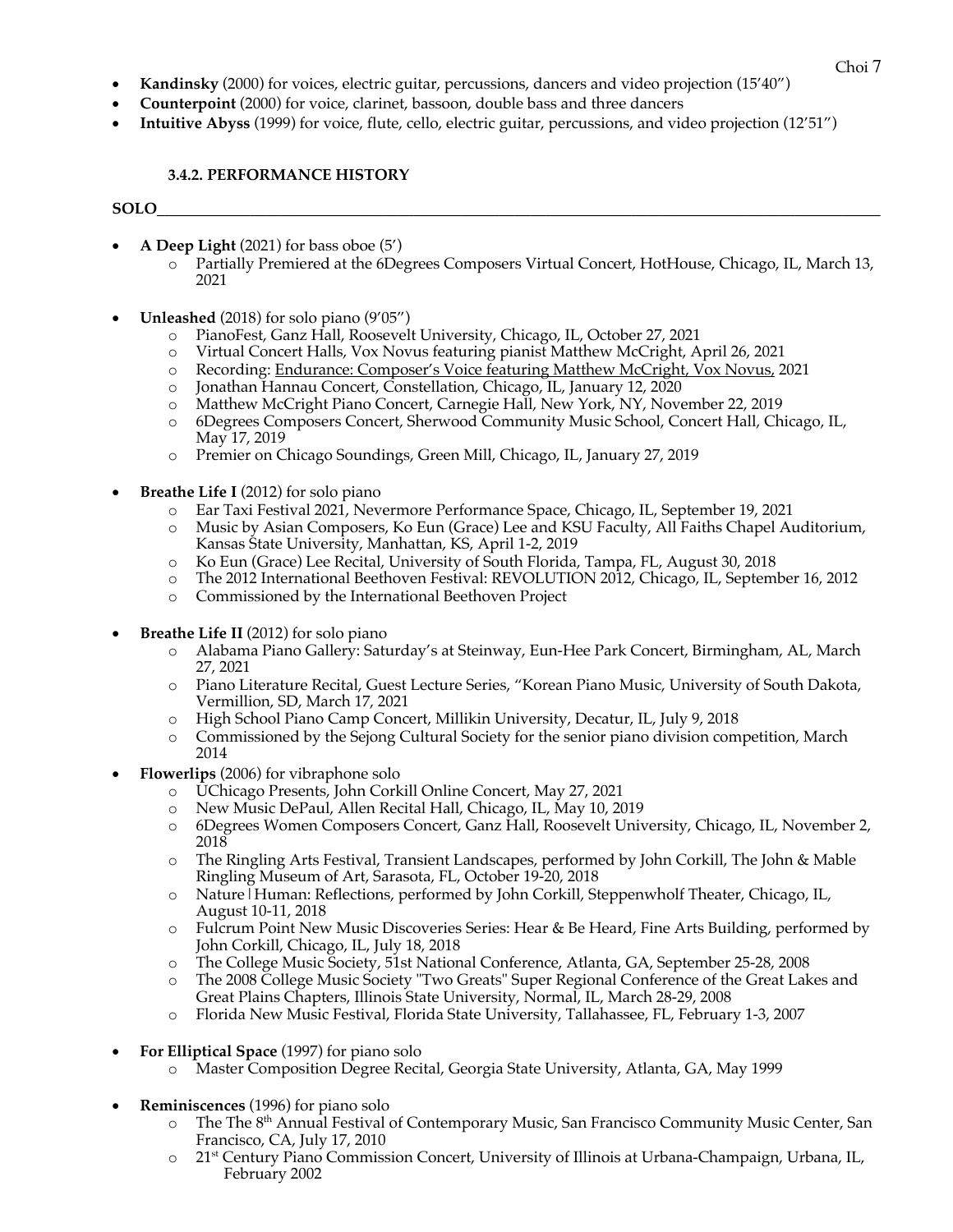### **TWO PIANOS (TWO HANDS/FOUR HANDS)**

- **Water Bloom** (2012) for two pianos and eight hands
	- o New Music Concert, Taipei National University of the Arts, Taipei, Taiwan, May 22, 2017
	- o Eighteenth Contemporary Piano Festival, Smith Recital Hall, Plymouth State University, Plymouth, NH, March 5, 2016
	- o Grimoire for 2 pianos and 8 hands concert, Purcell Room at Queen Elizabeth Hall, Southbank Center, United Kingdom, February 10, 2014
	- o EPTA-European Piano Teachers' Association Conference, Clara Schumann Music School Concert, Dusseldorf, Germany, May 10, 2013
	- o Piano 40 Concert, Purcell Room, Southbank Centre, London, England, April 8, 2013
	- o The Pianissimo Concert*,* Youngsan Art hall, Seoul, Korea, September 9, 2012
	- o Commissioned by *The Pianissimo* Piano Ensemble
- **In Void** (2012) for two pianos and four hands
	- o Festival of New Music, Florida State University, Tallahassee, FL, February 2-4, 2017
	- o Faculty Composition Recital, Ganz Hall, Roosevelt University, Chicago, IL, February 17, 2016
	- o Khasma Piano Duo, Kresge Recital Hall, Knox College, Galesburg, IL, October 18, 2015
	- o Khasma Piano Duo, Rammelkamp Chapel, Illinois College Fine Arts Series, Illinois College, Jacksonville, IL, October 17, 2015
	- o Khasma Piano Duo, Contemporary Works for Two Pianos, Natalie Davis Rooke Recital Hall, Bucknell University, Lewisburg, PA, August 30, 2015
	- o PianoFest, Roosevelt University, Chicago, IL, October 24, 2014
	- o Winner of the Tempus Continuum Ensemble Composition Competition 2012
	- o Duo Ryu's Concert, Jang Cheon Art Hall, Seoul, Korea, September 10, 2012
	- o Commissioned by Seung-Ji Ryu
- **The mind that moves** (2011) for two pianos and eight hands
	- The Feast of Eight Hands, Kennesaw State University, Kennesaw, GA, February 26, 2014; University of North Georgia, Gainesville, Dahlonega, GA, February 25, 2014; University of Texas, Arlington, TX, February 24, 2014; The Feast of Eight Hands, Southwestern Assemblies of God University, Waxahachie, TX, February 24, 2014;The SAGU College of Music and Communication Arts, February 20, 2014
	- o 98.7 WFMT "Music from Roosevelt University" Radio Broadcast hosted by Dean Henry Fogel, Chicago, IL, May 5, 2013
	- o Faculty Composition Recital, Ganz Hall, Roosevelt University, Chicago, IL, February 23, 2012
	- o The Pianissimo Concert, Recital Hall, Seoul Arts Center, Seoul, Korea, June 29, 2011
	- o Commissioned by *The Pianissimo* Piano Ensemble

### **CHAMBER\_\_\_\_\_\_\_\_\_\_\_\_\_\_\_\_\_\_\_\_\_\_\_\_\_\_\_\_\_\_\_\_\_\_\_\_\_\_\_\_\_\_\_\_\_\_\_\_\_\_\_\_\_\_\_\_\_\_\_\_\_\_\_\_\_\_\_\_\_\_\_\_\_\_\_\_\_\_\_\_\_\_**

- **A Bright Side** (2021) for trumpet and percussion (11'20")
	- o Premier at the Ear Taxi Festival 2021 WFMT Preview Concert Broadcast, Chicago, IL, August 24, 2021
- **Oiseaux à l'aube** (2020) for cello and piano and four hands
	- o Faculty Composition Recital, Ganz Hall, Roosevelt University, Chicago, IL, March 23, 2022
	- o Saturday Salon concert, Access Contemporary Music, Chicago, IL, February 12, 2022
	- o 2021 Society of Composers Inc. (SCI) Online National Conference, May 8, 2021
	- o 6Degrees Composers Virtual Concert, HotHouse, Chicago, IL, November 22, 2020
	- o Premier at the New Music Chicago Virtual Concert Series, Chicago Cultural Center, Chicago, IL, August 25, 2020
- **Undulation** (2020) for string quartet (9'16")
	- Premier on 6Degrees Composer Concert with 5<sup>th</sup> Wave Collective, Ganz Hall, Roosevelt University, Chicago, IL, May 13, 2022
- **Pale Courage** (2020) for vocal trio (5')
	- o Frequency Series Presents: Artemisia, "She Was," Constellation, Chicago, IL, February 20, 2022
	- o Artemisia Preview Concert, Bughouse Theater, Chicago, IL, August 14, 2021
	- o 6Degrees Composers Virtual Concert, HotHouse, Chicago, IL, June 19, 2021
	- o Premiered at the Artemisia/Chicago Composers' Consortium Virtual Concert, April 30, 2021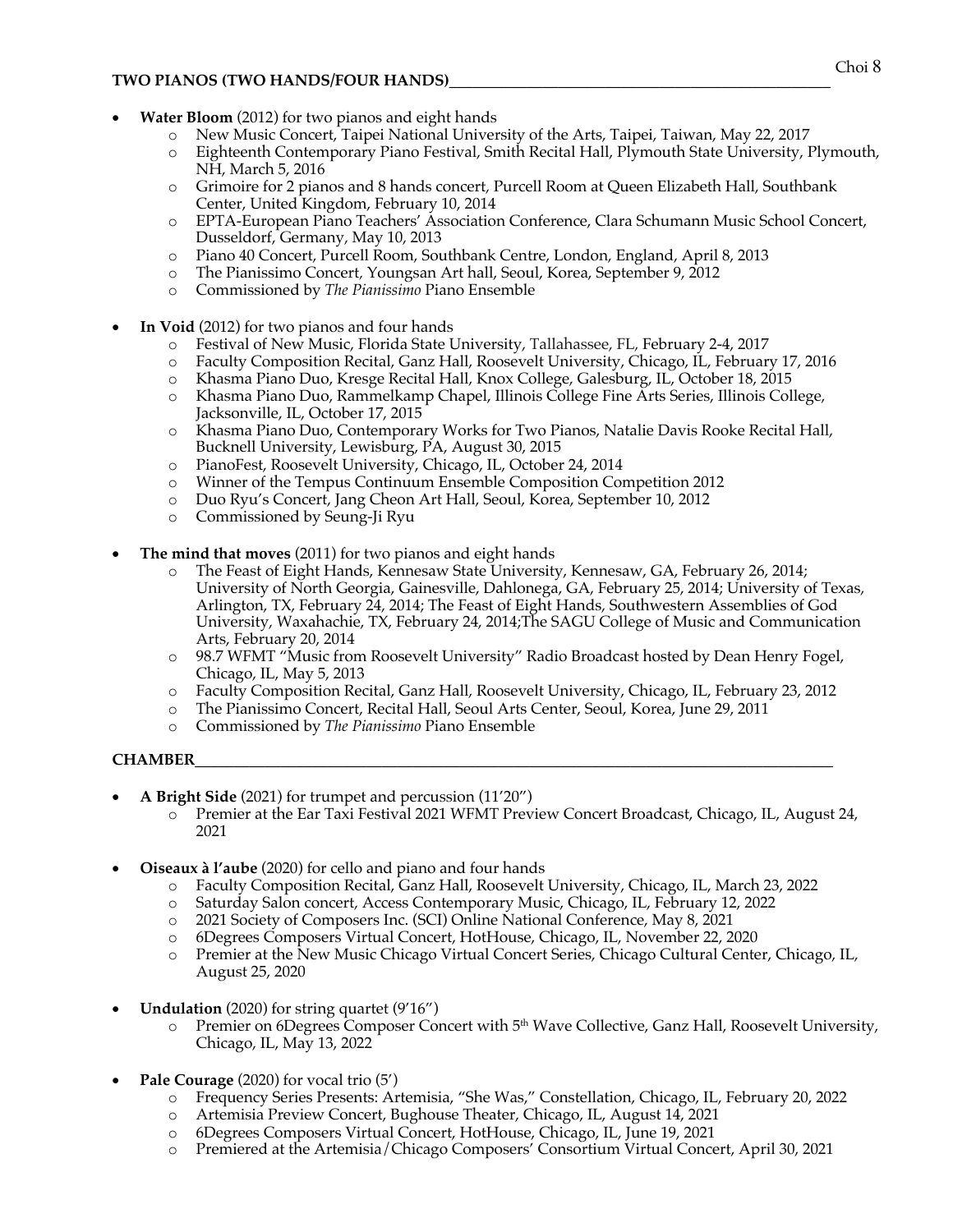- **Has de cantar** (2020) for soprano and piano *Has* de cantar (2020) for soprano and piano
	- o *Premier at the 2nd annual songSLAM Chicago, The Promontory, Hyde Park, Chicago, IL, April 5, 2020 (Canceled due to Covid-19)*
- **Falling Leaves** (2019) for string quartet
	- o Bernard Rands Effect, Shryock Auditorium, Southern Illinois University Carbondale, Carbondale, IL, April 15, 2022
	- o Bernard Rands Effect, Hamel Music Center, University of Wisconsin-Madison, Madison, WI, April 2, 2022
	- o Bernard Rands Effect, Stetson Chapel, Kalamazoo College, Kalamazoo, MI, March 7, 2022
	- o Premier on the Bernard Rands Effect, Chicago Composers' Consortium Concert by Spektral Quartet, Holtschneider Performance Center, Chicago, IL, March 2, 2022
	- o *Premier on the Chicago Composers' Consortium concert by Spektral Quartet, Constellation, Chicago, IL, April 19, 2020 (Canceled due to Covid-19)*
- **Adiós a lo conocido** (2018) for violin, clarinet, saxophone, bassoon, piano, percussion
	- o *Faculty Composition Recital, Ganz Hall, Roosevelt University, Chicago, IL, March 18, 2020 (Canceled due to Covid-19)*
	- o Premier at the 2019 UNM John Donald Robb Composers' Symposium and 2019 SCI National Conference, University of New Mexico, Albuquerque, NM, March 28-31, 2019
	- o Commissioned by the John Donald Robb Musical Trust
- **Ji Ch ŏn Myŏng** (2017) for flute, clarinet, violin, cello, piano, and percussion (8'30")
	- o Faculty Composition Recital, Ganz Hall, Roosevelt University, Chicago, IL, March 27, 2019
	- o Chicago Composers' Consortium/Lakeshore Rush Ensemble, Ganz Hall, Roosevelt University, May 6, 2018
- **MOMENT** (2017) for haegum, flute, clarinet, trombone, piano, and percussion (8'10")
	- o Ear Taxi Festival 2021, Unsupervised Ensemble with Chicago Composers' Consortium, Kehrein Center for the Arts, Chicago, IL, October 4, 2021
	- o Premier on the mise-en ensemble concert, New York, NY, December 6, 2017
- **Orpheus with his lute** (2017) for mezzo-soprano and piano (4'30")
	- o Faculty Composition Recital, Ganz Hall, Roosevelt University, Chicago, IL, March 23, 2022
	- o Green Mill New Music Concert, Chicago, IL, January 30, 2022
	- o Chicago Soundings, Queen of Angels Parish Chicago, Chicago, IL, December 7, 2021
	- o *Just Spring!* Fundraising Virtual Concert for My Block My Hood My City and Asian Americans Advancing Justice Chicago, Mary 8, 2021
	- o Premier on The Phoenix Concerts, Church of St Matthew & St Timothy, New York, NY, December 12, 2017
- **Im Nebel** (2017) for baritone and large ensemble (11'30")
	- o Faculty Composition Virtual Recital, Roosevelt University, Chicago, IL, March 22, 2021
	- o Illinois Modern Ensemble Concert, Colwell Playhouse, Krannert Center for the Performing Arts, Urbana, IL, March 31, 2017
	- o Premier on Faculty Composition Recital, Ganz Hall, Roosevelt University, March 15, 2017
- **what prevails** (2016) for clarinet, violin and piano
	- o *Picosa Ensemble: Veering from Tradition, Allen Recital Hall, Holtschneider Performance Center, DePaul University, Chicago, IL, May 4, 2020 (Canceled due to Covid-19)*
	- o Picosa Ensemble: Veering from Tradition, Buik Recital Hall, Elmhurst College, Elmhurst, IL, April 24, 2020
	- o NewMusicMannes Concert, Concert Hall, Mannes School of Music, New York, NY, December 11, 2018
	- o Chicago Soundings, Queen of Angels Church, Chicago, IL, December 4, 2018
	- o Picosa Ensemble Concert, Ganz Hall, Roosevelt University, November 13, 2018
	- o Featured Artist for the 2018 Young Composers Competition, Community Music School of Webster University, St Louis, MO, March 23-25, 2018
	- o The winner of the 5th Festival *Incontri musicali* al C.A.T. Ensemble Composition Competition 2017
	- o The 2017 College Music Society (CMS) National Conference, San Antonio, TX, October 26-28, 2017
	- o Premier on Zodiac Trio concert, Ganz Hall, Roosevelt University, November 11, 2016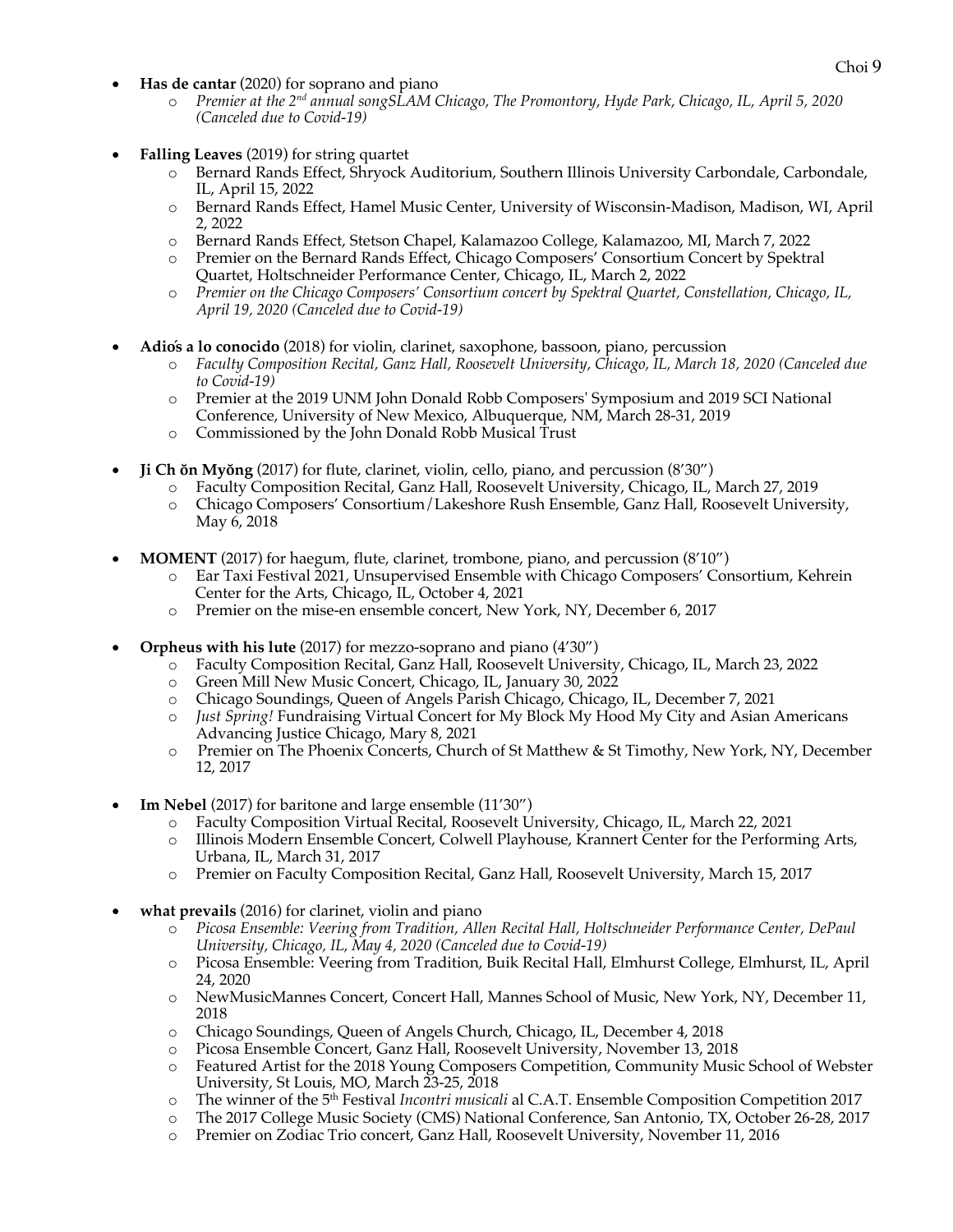- **ever-present** (2016) for wind quintet **Exercise 2016** Choi 10
	- o "The Air Between Us", Quintet Attacca with Chicago Composers' Consortium, Constellation, Chicago, IL, June 6, 2021
	- o Premier on Quintet Attacca concert with Chicago Composers' Consortium, Nichols Hall, Music Institute of Chicago, Chicago, IL, October 30, 2016
- **Breathe Life III** (2014) for baritone and piano
	- Vocal Expressions: Brad Jungwirth and Chicago Composers' Consortium, Holy Trinity Lutheran Church, Chicago, IL, February 26, 2015
	- o Written for Brad Jungwirth
- **Rippled Pond** (2013) for piano trio
	- o *The 2020 Society of Composers, Inc. (SCI) National Conference, University of Texas at Arlington, Arlington, TX, March 26-28, 2020 (Canceled due to Covid-19)*
	- o Lunchtime Concert Series Spring 2019, Mannes School of Music, New York, NY, April 23, 2019
	- o Chicago Composers' Consortium, performed by Jeff Yang, Elizabeth Start, and Larry Axelrod, North Shore Baptist Church, Chicago, IL, September 23, 2018
	- o 6Degrees Women Composers Concert, Ganz Hall, Roosevelt University, Chicago, IL, November 19, 2017
	- o Fifth House Ensemble Concert, Ganz Hall, Roosevelt University, Chicago, IL, November 14, 2017
	- o Livewire Festival of Contemporary Music, University of Maryland, Baltimore, MD, October 26-28, 2017
	- o Chicago Soundings, Queen of Angels Church, Chicago, IL December 6, 2016
	- o Chicago Composers Orchestra, Club Nights, Constellation, Chicago, IL August, 14, 2016
	- o 98.7 WFMT "Music from Roosevelt University" Radio Broadcast hosted by Dean Henry Fogel, Chicago, IL, December 28, 2014
	- o The 12th Annual Festival of Contemporary Music, Center for New Music, San Francisco, CA, August 30, 2014
	- o Premiere at the Lincoln Trio Concert, Ganz Hall, Roosevelt University, Chicago, IL, February 6, 2014
	- o Written for The Lincoln Trio
- **REFORM** (2012) for flute and percussion
	- o Civic Orchestra, Buntrock Hall, Chicago Symphony Center, Chicago, IL, February 17, 2020
	- o New Music Ensemble Concert, Buik Recital Hall, Elmhurst College, Elmhurst, IL, May 6, 2017
	- o Due East Concert, Morphy Recital Hall, University of Wisconsin-Madison, Madison, WI on Monday, March 23, 2015
	- o Due East Concert, Kemp Recital Hall, Illinois State University, Normal, IL on March 19, 2015
	- o Premiere at the Chicago Composers' Consortium/Due East Concert, Flatiron Building, Chicago, IL on June 26, 2013
	- o Written for Due East (Erin Lesser, flute; Greg Beyer, percussion)
- **For those who left us** (2012) for guitar and piano
	- o Chicago Composers' Consortium, Experimental Sound Studio, Chicago, IL, October 6, 2019
	- o Tempus Continuum Concert- Classical at the Cornelia, Cornelia Street Café, New York, NY, March 14, 2013
	- o Andrea's Music Salon, Philadelphia, PA, February 24, 2013
	- o Korean Wagner Association Concert, Ilshin Hall, Seoul, Korea, June 25, 2012
- **MIRO** (2012) for flute, clarinet, violin, cello and piano
	- o Selected for the Cape Fear New Music Festival, Fayetteville, NC, January 8, 2013
	- o Chicago Composers' Consortium/CUBE, North Shore Baptist Church, Chicago, IL, May 24, 2012
- **Resilience** (2012) for two female voices and harp
	- o 6Degrees Composers Concert, Grace Episcopal Church, Chicago, IL, January 20, 2020
	- o Aired on Music of our Mothers, WFCF, Flagler College radio, 88.5 FM in St. Augustine, FL December 5, 2018
	- o 98.7 WFMT "Music from Roosevelt University" Radio Broadcast hosted by Dean Henry Fogel, Chicago, IL, September 7, 2014
	- o 98.7 WFMT "Music from Roosevelt University" Radio Broadcast hosted by Dean Henry Fogel, Chicago, IL, March 2, 2014
	- o Premiered at the Faculty Composition Recital, Ganz Hall, Roosevelt University, February 13, 2013
	- o Commissioned by Hope Littwin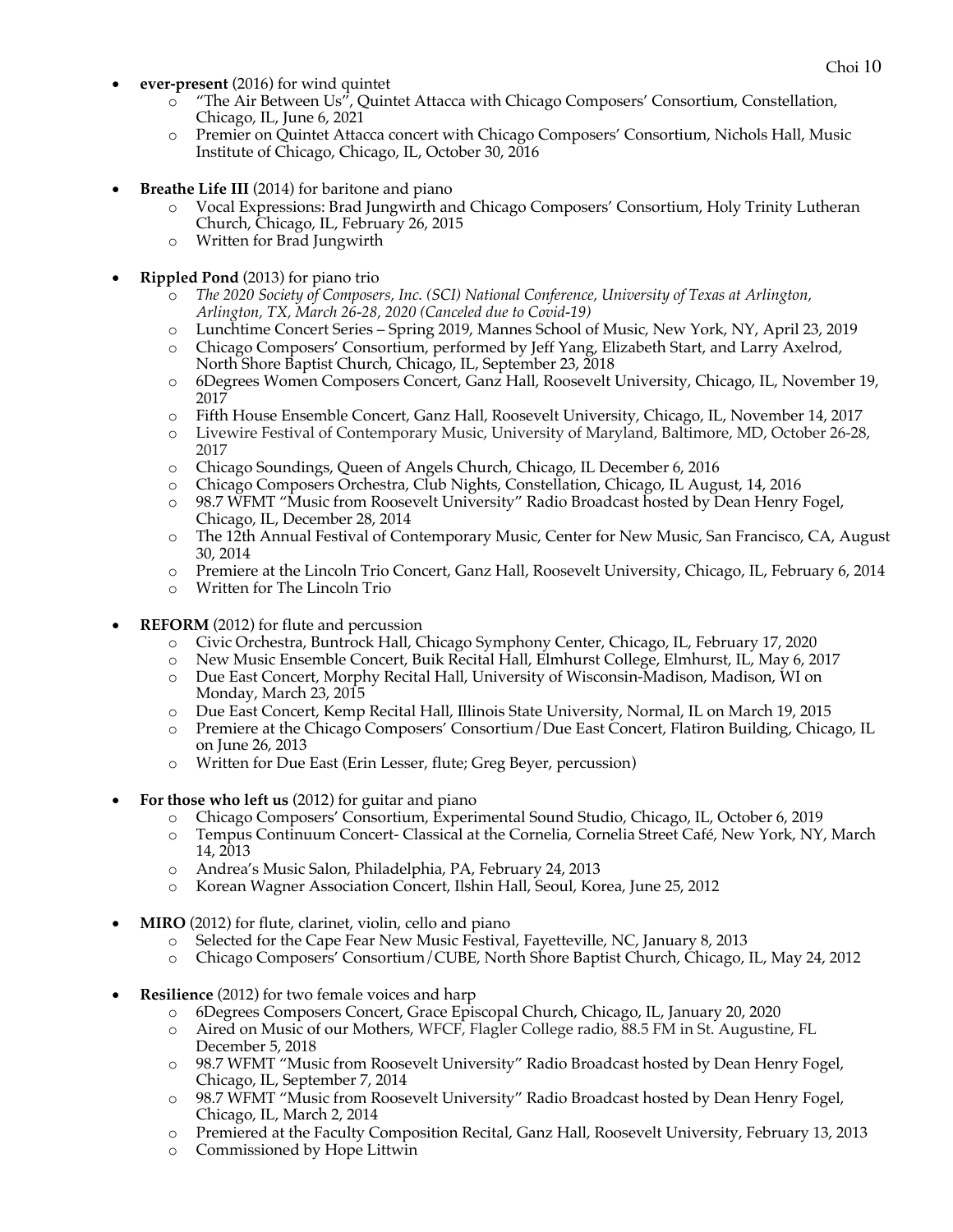- Choi <sup>11</sup> **In a picture of freedom** (2011) for voice, flute, clarinet, piano, percussion, violin, cello
	- o Recording: World Oceans Arts, 2019
	- o Premier at the Faculty Composition Recital, Ganz Hall, Roosevelt University, March 5, 2014
	- o Composed while in residence at Copland House, Cortlandt Manor, New York, as a recipient of the Aaron Copland Award.
- **Uncarved Water** (2010) for oboe, violin, viola, cello and percussion
	- o Boston New Music Initiative Concert at St. Peter's Episcopal Church, Cambridge, MA, April 27, 2012
	- o Chicago Composers' Consortium, "Dal Niente Consorts with Chicago Composers," Sherwood Community Music School, Chicago, IL, February 11, 2011
- **Broken Light** (2010) for Flute, Haegum, Piano and Percussion
	- o New Dawn, Contemporary Music Ensemble, Dae Jun Cultural Center, Dae Jun, South Korea, December 26, 2010
	- o Commissioned by *New Dawn* New Music Ensemble
- **TRACK** (2008) for flute, clarinet, piano, violin, cello, and percussion
	- International Conference on Contemporary Music, IC[CM] 2010, University of A Coruña, A Coruña, Spain, April 25, 2010
	- o The College Music Society, 2009 International Conference in Zagreb, Split, and Dubrovnik, Croatia, June 30-July 7, 2009
	- o Recording: ERM Media, 2009
	- o Faculty Composition Recital, Ganz Hall, Roosevelt University, Chicago, IL, November 20, 2008
	- o Common Ground: Music of Korean Emigrant Composers, Music Center Concert Hall, Chicago Columbia College, Chicago, IL, April 25, 2008
	- o Common Ground: Music of Korean Emigrant Composers, Fulton Recital Hall, University of Chicago, Chicago, IL, April 24, 2008
- **Gestural Trajectory** (2004) for two pianos and percussion
	- o John Cage Centennial Tribute: Streaming Museum, An Homage to John Cage 2012
	- o Inclusion of the 2011 Anthology of Contemporary Concert Music, October 2011
	- o Sean Darby's Percussion Recital, The Smith Memorial Hall, University of Illinois at Urbana-Champaign, Urbana-Champaign, IL, December 7, 2010
	- o Notation 21 Picturing the Sounds: Dialects of Contemporary Composers, Seton Art Gallery, Dodds Hall, University of New Haven, West Haven, CT, October 7-November 11, 2010
	- o Notations 21 exhibition, Hutchins Gallery, Long Island, May 11-31, 2009
	- o Notations 21, the Chelsea Art Museum, New York, NY, October 18, 2008
	- o Received Robert Helps Prize 2007
	- o New York Merkin Concert Hall, New York, NY, February 18, 2007
	- o University of South Florida, Tampa, FL, February 14, 2007
	- o Commissioned by Sean Darby, Percussionist
- **Conceptual View of Worlds I** (2001) for piano, cello, clarinet, trumpet and bass drum
	- o Notation 21 Concert, Northern Illinois University, Dekalb, IL, March 31-April 1, 2011
	- o Score excerpt for Theresa Sauer's Notations 21 from Mark Batty Publisher (http://www.notations21.net/index.html)
	- o 21st Century Piano Commission Concert, Krannert Center for the Performing Arts, University of Illinois at Urbana-Champaign, Urbana, IL, February 2002
- **Reflective Layers** (1999) for violin, viola, cello, double bass, trumpet and trombone
	- o New Music Virtual Festival 2021, Ball State University, Muncie, IN, March 17-20, 2021
	- o Unsupervised, Chicago's Conductorless Orchestra, Fulton Street Collective, May 20, 2018
	- o Synesthetic Sounds, Anaphora Concert, Curtiss Hall, Chicago, IL, December 9, 2009
	- o UIUC Composers Festival, University of Illinois at Urbana-Champaign, Urbana, IL, March 2000
- **Tangram** (1998) for cello duo
	- o Midwest Composers Symposium, University of Michigan, Ann Arbor, MI, October 1999
	- o Master Composition Degree Recital, Georgia State University, Atlanta, GA, May 1999
	- o New Music Ensemble Concert, Georgia State University, Atlanta, GA, Fall 1998
- **Phi** (1998) for organ duo
	- o Master Composition Degree Recital, Georgia State University, Atlanta, GA, May 1999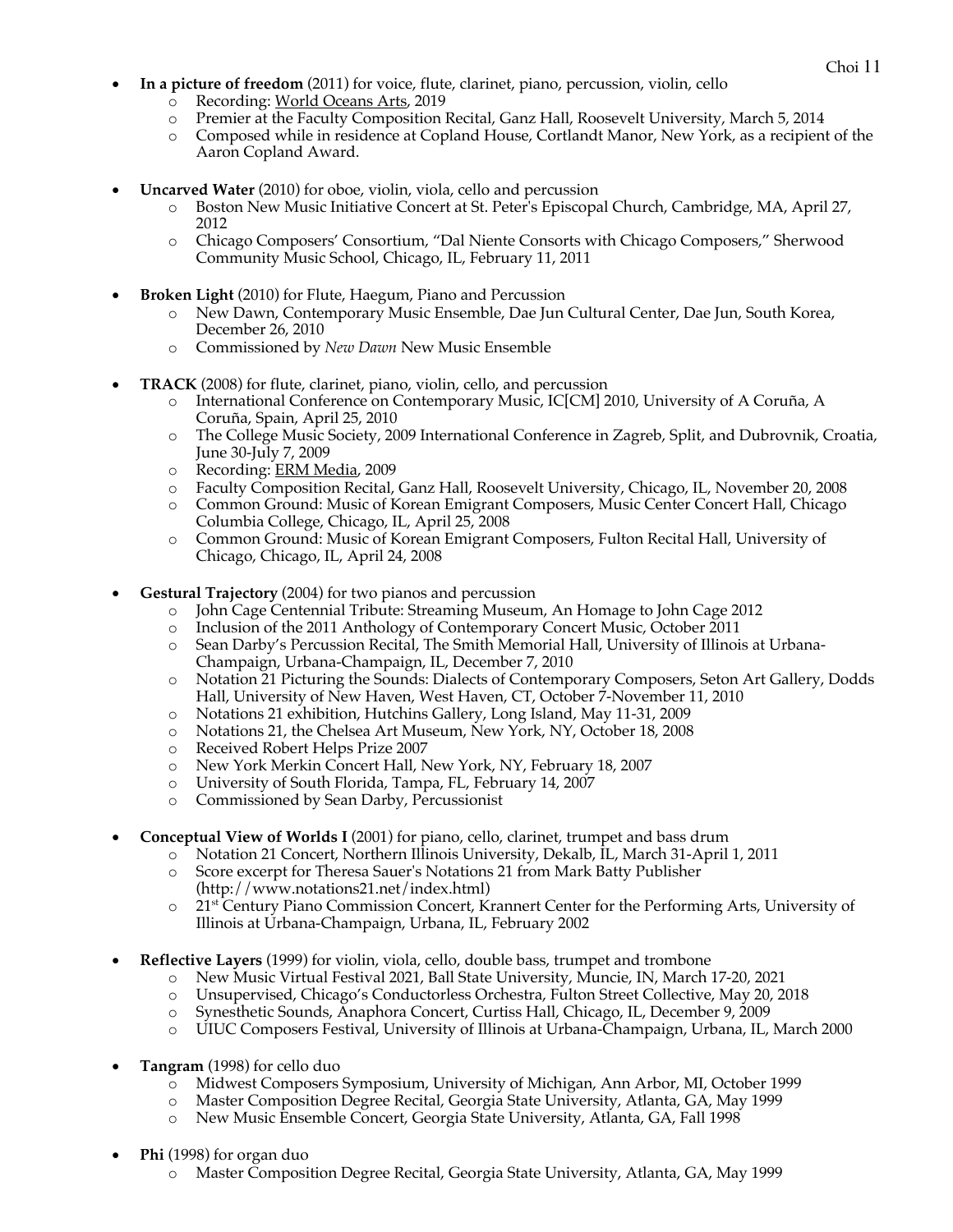- **Train of Thoughts** (2017) for two-channel electronic fixed medium (6'47")
	- o Aired on FOLDOVER, Oberlin, OH, March 4, 2021
	- o New Music Festival 2020, Western Illinois University, Macomb, IL, March 2-3, 2020
	- o 2019-2020 CEMIcircles Festival, Merrill Ellis Intermedia Theatre, University of North Texas, TX, October 18-19, 2019
	- o SCI Region V Conference, Eastern Illinois University, Charleston, IL, October 11-12, 2019
	- o Special Mention, International Contemporary Music Festival Forum Wallis, 2019
	- o Ars Electronica Forum Wallis 2019, online audio documentation of the Forum Wallis Ars Electronica festival program (YouTube video compilation), June 6-10, 2019
	- o 6Degrees Composers Concert, Sherwood Community Music School, Concert Hall, Chicago, IL, May 17, 2019
	- o Chicago Composers' Consortium Concert, Experimental Sound Studio, Chicago, IL, April 5, 2019
	- o Recording: Society for Electro-Acoustic Music in the United States (SEAMUS) CD Series no.28, 2019
	- o Featured Artist Concert, inner sOUndscapes, Pitman Recital Hall, University of Oklahoma, Norman, OK, November 14-15, 2018
	- o Electronic Music Midwest Festival, Lewis University, Romeoville, IL, October 12-13, 2018
	- o Society of Composers, Inc. (SCI) 2018 Region VI Conference, Kansas State University, Manhattan, KS, April 6, 2018
	- o The Society for Electro-Acoustic Music in the United States (SEAMUS) 2018, University of Oregon, Eugene, OR, March 31, 2018
	- o Premiered at the Electroacoustic Barn Dance Festival at Jacksonville University, February 8-10, 2018
- rare yet soft (2016) for electronics
	- o New Music Festival 2020, Western Illinois University, Macomb, IL, March 2-3, 2020
	- o Chicago Soundings, Green Mill, Chicago, IL, January 19, 2020
	- o 2019 Electroacoustic Barn Dance, Terry Concert Hall, Jacksonville University, Jacksonville, FL, November 15, 2019
	- o Radio Feature, Ars Electronica Forum Wallis, 'Musique d'avenir', Radio Suisse Romande Espace 2 (Swiss National Radio), April 7, 2019
	- o CLICK: Electronic Music Concert, Glidden Recital Hall, Ohio University, Athens, OH, March 6, 2019
	- o Featured Artist Concert, inner sOUndscapes, Pitman Recital Hall, University of Oklahoma, Norman, OK, November 14-15, 2018
	- o In the Realm of Senses: ELEMENTS, The first multi-sensory art exhibition, 1837 S. Halsted St., Chicago, IL, November 8-10, 15-17, 2018
	- o International Computer Music Conference (ICMC) 2018, Daegu, Korea, August 5-10, 2018
	- o Arts Electronica Forum Wallis 2018, Festival für Neue Musik de Musique Contemporalne (Swiss Contemporary Music Festival), Schloss Leuk, Leuk, Switzerland, May 18-22, 2018
	- o Bristol New Music 2018, Colston Hall, University of Bristol, Bristol, U.K. April 21, 2018
	- o College Music Society (CMS), 2018 Great Lakes Regional Conference, Otterbein University, Westerville, OH, April 6-7, 2018
	- o New Music Ensemble, NYU Steinhardt music and performing arts professions, Frederick Loewe Theatre, New York, NY, February 17, 2018
	- o Third Practice Festival, University of Richmond, Richmond, VA, November 3-4, 2017
	- o Electronic Music Midwest, Kansas City Kansas Community College, Kansas City, KS, September 22, 2017
	- $\circ$  16<sup>th</sup> Brazilian Symposium on Computer Music, Institute of Mathematics and Statistics (IME), University of São Paulo, Sã Paulo, Brazil, September 3-6, 2017
	- o 2017 New York City Electroacoustic Music Festival (NYCEMF), Abrons Art Center, Playhouse, New York, NY, June 20, 2017
	- o 6Degrees Women Composers Concert, Columbia College Chicago, Chicago, IL, June 9, 2017
	- o The Society for Electro-Acoustic Music in the United States (SEAMUS) 2017 National Conference, St. Cloud State University, St. Cloud, MN, April 20-22, 2017
	- o Chicago Electro-Acoustic Music Festival, Ganz Hall, Roosevelt University, Chicago, IL, April 7, 2017
	- o College Music Society Conference, Rocky Mountain Chapter, Eastern New Mexico University, March 24-25, 2017
	- o MA/IN 2016-Matera Intermedia Festival, CASA CAVA Auditorium, Matera, Italy, December 17- 22, 2016
- **In the midst of** (2015) for electronics
	- o New Music Event, Hamilton College, Clinton, NY, November 10, 2017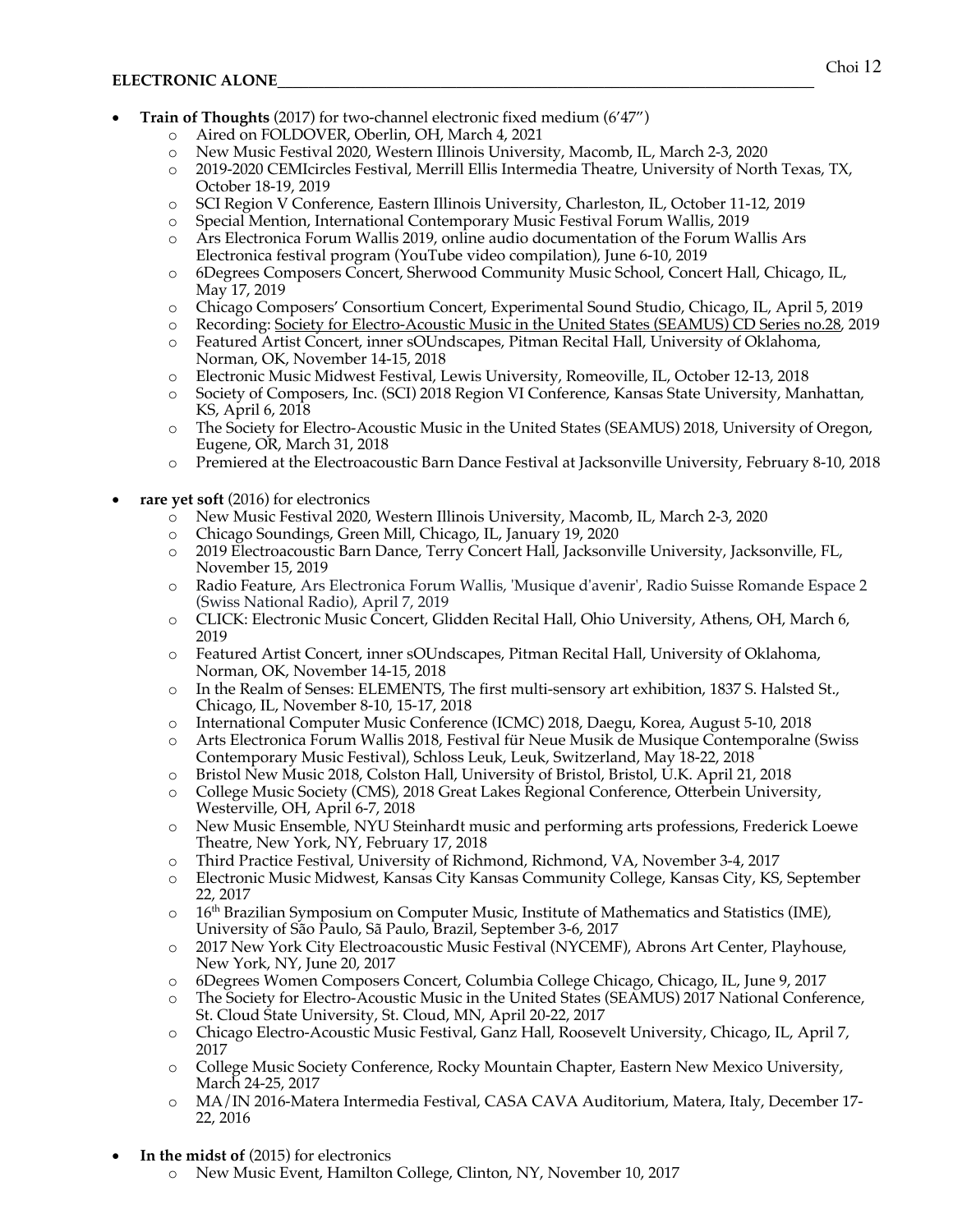- o 2016 New Horizons Music Festival, Truman State University Art Gallery, October 3-8, 2016
- o Selected for the Electroacoustic Barn Dance at the University of Mary Washington, Fredericksburg, VA, November 10-12, 2016
- o Society for Electro-Acoustic Music in the United States (SEAMUS) Electroacoustic Miniatures Recording Series Released in 2016
- **Tensile Strength** (2008) for two-channel electronic fixed medium (co-commissioned)
	- o Featured Artist Concert, inner sOUndscapes, Pitman Recital Hall, University of Oklahoma, Norman, OK, November 14-15, 2018
	- o MusicBYTES, Lewis University, Romeoville, IL, April 22, 2016
	- o Recording: Society of Composers, Inc. (SCI) CD Series #29, 2016
	- o Eastern Illinois University Electronic Music Night, Black Box Theater, Doudna Fine Arts Center, Charleston, IL, February, 10, 2015
	- o Root Signals Electronic Music Festival, Terry Concert Hall, Jacksonville University, Jacksonville, FL, September 20, 2014
	- o Boston New Music Initiative Concert, Ryles Jazz Club, Cambridge, MA, October 31, 2013
	-
	- o The SoundCrawl:Nashville 2012, Nashville, TN, October 6-13, 2012 International Computer Music Conference (ICMC) 2009, The Schulich School of Music at McGill University and the Centre for Research in Music Media and Technology (CIRMMT), Montreal, Canada, August 16–21, 2009
	- o Recording: International Computer Music Conference Selected Music, Montreal, QC, Canada, 2009
	- o 2009 SYNTHESE FESTIVAL, Bourges, France, June 5, 2009
	- o The 2008 Society for Electro-Acoustic Music in the United States (SEAMUS) National Conference, Sweetwater Sound, Fort Wayne, IN, April 16-18, 2009
	- o Broadcasted on the Czech Radio 3, radio station "Vltava," February 17, 2009
	- o Honorary Prize and performed at the International Electroacoustic Music Competition: Musica Nova, Society of Electroacoustic Music of Czech Republic, Prague, Czech Republic, December 12, 2008
	- o Broadcasted in Slovak radio, December 11, 2008 from 10-11 p.m./Streaming at www.rozhlas.sk/
	- o Theremin electric cello and Live Digital Performances, Chicago Composers' Consortium, Columbia College Chicago, IL, November 22, 2008
	- o Electronic Music Midwest Festival, Lewis University, Romeoville, IL, October 16-18, 2008
	- $\circ$  Recording:  $50<sup>th</sup>$  Anniversary Experimental Music Studios (EMS), University of Illinois at Urbana-Champaign, 2008
	- o Co-Commissioned with Timothy Ernest Johnson by University of Illinois at Urbana-Champaign Experimental Music Studios for the 50th year celebration, University of Illinois at Urbana-Champaign, Urbana, IL, 2008
- **Photogene** (2005) for two-channel electronic fixed medium
	- o Broadcasted at the RTQE (Sunday evening program of electronic, classical, ethnic, improvised, experimental work hosted by Gregory Taylor which has aired since 1987 on Sunday from 9-11 p.m. on WORT-FM 89.9), Madison, WI, March 25, 2012
	- o Future Music Oregon Concert, Thelma Schnitzer Hall, University of Oregon New Music Series, University of Oregon, Eugene, OR, March 10, 2012
	- o The SoundCrawl:Nashville 2010, Nashville, TN, September 10, 2010
	- o Taukay Web Radio broadcasting by TEM Taukay Edizioni Musicali, April 2010
	- o Honorary Mention in the Destellos Competition 2009
	- o Finalist of the Contest for the International Contemporary Music Contest "Citta' di Udine," 2008
	- o The Florida Electronic Music Festival, Gainesville, FL, April 10-12, 2008
	- o Free Play 10: Listening Chamber, Art Gallery, Grand Valley State University, Allendale, MI, February 21, 2008
	- o New Music Festival, Ball State University, Muncie, IN, February 12, 2008
	- o Finalist and performed at the International Electroacoustic Music Competition: Musica Nova, Society of Electroacoustic Music of Czech Republic, Prague, Czech Republic, December 14, 2007
	- o Electronic Music Midwest Festival, Kansas City Kansas Community College, Kansas City, KS, October 13, 2007
	- o New Music in the Gallery concert, Zhou B. Center art gallery, Chicago, IL, April 21, 2007
	- o Florida Electro-Acoustic Music Festival, University of Florida, Gainesville, FL, April 12-14, 2007
	- o International Women's Electro-Acoustic Listening Room Project, California State University, Fullerton, CA, March 3, 2007
	- o Honorable Mention for Palmarès du 33e Concours Internationaux de Musique et d'Art Sonore Electroacoustiques de Bourges, Degré II-Trivium/Quadrivium, 2e catégorie, France, 2006
	- o Finalist for CEMJKO Music and Art Week, Pouso Alegre-MG-Brasil, Brazil, November 6-10, 2006
	- o SoundLab, SoundLAB Edition IV memoryscapes, newmediafast.org, October 13, 2006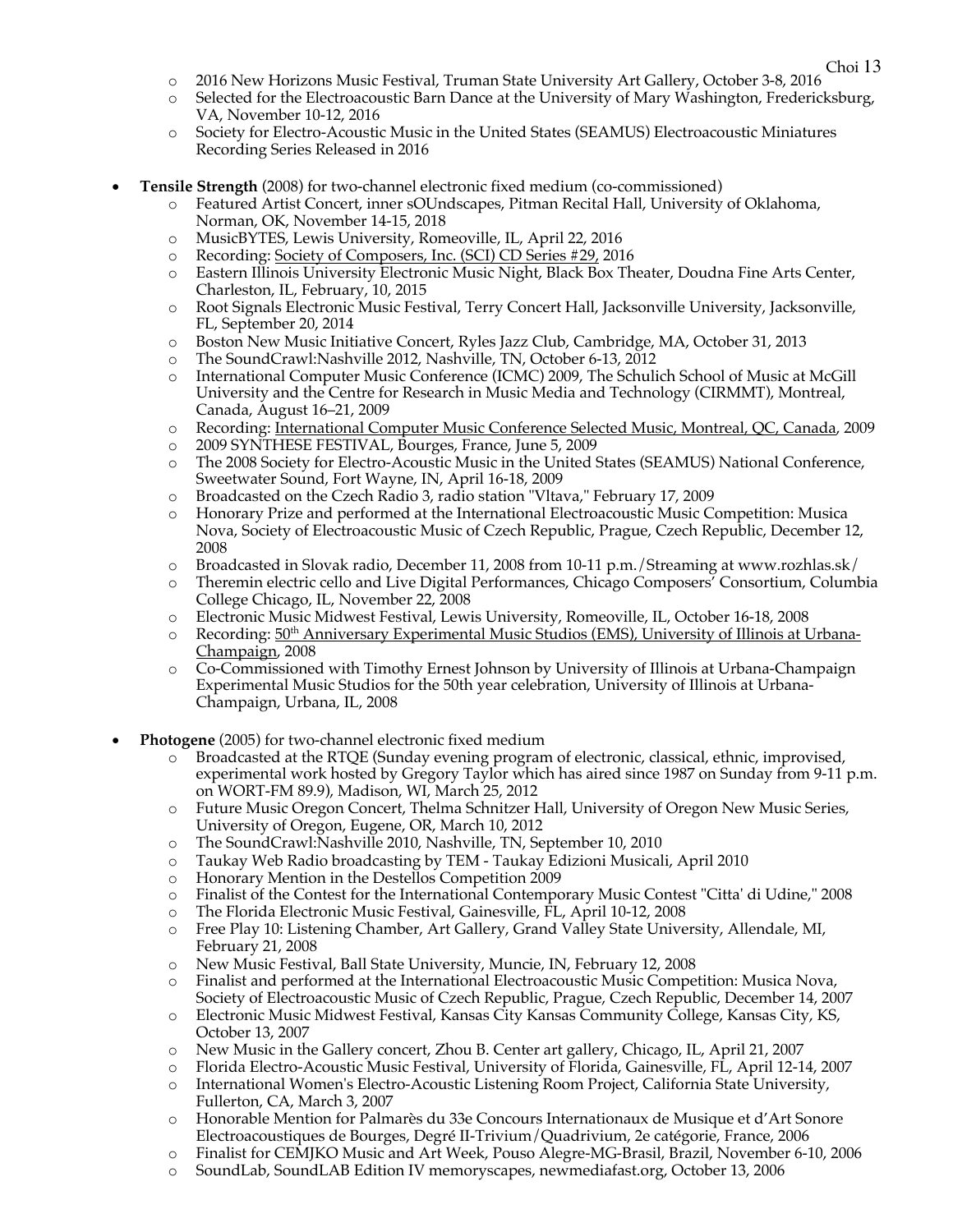- o Centro de Documentacao de Musica Contemporanea, CDMC-Brasil/UNICAMP, Campinas—SP, Brazil, June 2006
- o Finalist for Electroacoustic music concert, Musica Nova 2005/B competition Category B (compositions for acoustic instrument/voice/ensemble & electroacoustic media), Czech Republic, 2005
- o Projet-Itinerant, University of Illinois at Urbana-Champaign, Urbana, IL, September 23, 2005
- o Projet-Itinerant, Buenos Aires, Argentina, Uruguay and Colombia, June 2005
- **Tranquility** (2005) for two-channel electronic fixed medium
	- o New Music at the Green Mill, Chicago, IL, January 22, 2017
	- o 2016 New Horizons Music Festival, Truman State University Art Gallery, October 3-8, 2016
	- o MusicBYTES, Lewis University, Romeoville, IL, April 22, 2016
	- o Electroresonance, Fulton Recital Hall, University of Chicago, Chicago, IL, April 26, 2015
	- o New Music On A Sunday Afternoon Traveling Circuits (by The New Music Conflagration, Inc.), St. Petersburg, FL, October 26, 2014
	- o Sweet Thunder Music Festival, Fort Mason Center, San Francisco, CA, April 24-27, 2014
	- o Wired, Electronic Music at University of Wisconsin, Oshkosh, WI, February 8, 2013
	- o The Iowa Electronic Music Studio's Concert, Becker Communications Building Lecture Hall, University of Iowa, Iowa City, IA, December 9, 2012
	- o Future Music Oregon Concert, Thelma Schnitzer Hall, University of Oregon New Music Series, University of Oregon, Eugene, OR, March 10, 2012
	- o Celebrating New Music, All-Faiths Chapel Auditorium, Kansas State University, Manhattan, KS, February 16, 2012
	- o The Exhibition, "A Complex Weave Women and Identity in Contemporary Art" at Robeson Gallery at Penn State University, University Park, PA from Sept 27 - Dec 4, 2011
	- o neoPhonia concert, Georgia State University, Atlanta, GA, April 20, 2010
	- o Electroacoustic Music Concert, University of Oklahoma, Norman, OK, April 19, 2010
	- o Electronic Music Midwest mini Festival, Lewis University, Romeoville, IL, March 11, 2010
	- o The Exhibition at the Sounds from the Weave installation at Rutgers University, Camden, New Jersey, November 2009
	- o The SoundCrawl:Nashville 2009, Nashville, TN, October 3, 2009
	- o The First New York City Electroacoustic Music Festival and Conference, CUNY Graduate Center, New York, NY, April 2-4, 2009
	- o Bienal Internacional de Música Eletroacústica de São Paulo (International Biennial for Electroacoustic Music of São Paulo), VII BIMESP 2008, August 15, 2008
	- o Electroacoustic Juke Joint at Delta State University, Cleveland, MS, November 10, 2007
	- o Soundings, Reid Concert Hall, Bristo Square, Edinburgh, Scotland, May 5, 2007
	- o The Quad Conclave, The Green Mill, Chicago, IL, March 25, 2007
	- o New Music Ensemble, New York University, New York, NY, December 4, 2006
	- o The 2006 International Computer Music Conference (ICMC), Tulane University, New Orleans, LA, November 6-11, 2006
	- o VI International Electroacoustic Music Festival of Santiago de Chile, Ai-maako 2006, Santiago, Chile, October 10-21, 2006
	- o SoundLab, SoundLAB Edition IV memoryscapes, newmediafast.org, October 13, 2006
	- o Palmarès du 32e Concours International de Musique et d'Art Sonore Electroacoustiques de Bourges, France, June 4, 2006
	- o First Prize for ASCAP/SEAMUS Commission Competition 2006, University of Oregon, Eugene, OR, March 30-April 1, 2006
	- o Mention for Palmarès du 32e Concours International de Musique et d'Art Sonore Electroacoustiques de Bourges, France, 2005
	- o International Lisp Conference, Stanford University, Palo Alto, CA, June 19-22, 2005
	- o Merging Voices: Fourth Annual Women in New Music Festival 2005, California State University, Fullerton, CA, March 11-13, 2005
	- o Spectrum Press and the Los Angeles Sonic Odyssey, Los Angeles, LA, February 12, 2005
- **Rumi-Rings of Being** (2003) for two-channel electronic fixed medium
	- o Online archived for thirteen years of the Festival shut up and listen!, January 2019
	- o Festival shut up and listen! 2006, 'Proyecto Itinerante', Akusmatische Musik, May 6, 2006
	- o UIUC student composer concert, University of Illinois at Urbana-Champaign, Urbana, IL, May 2003
- **Onomatopoetic Mimesis** (2002) for two-channel electronic fixed medium
	- o MusicBYTES, Lewis University, Romeoville, IL, April 22, 2016
	- o The 7th Annual International Women's Electroacoustic Listening Room Project, California State University, Fullerton, CA, March 1, 2008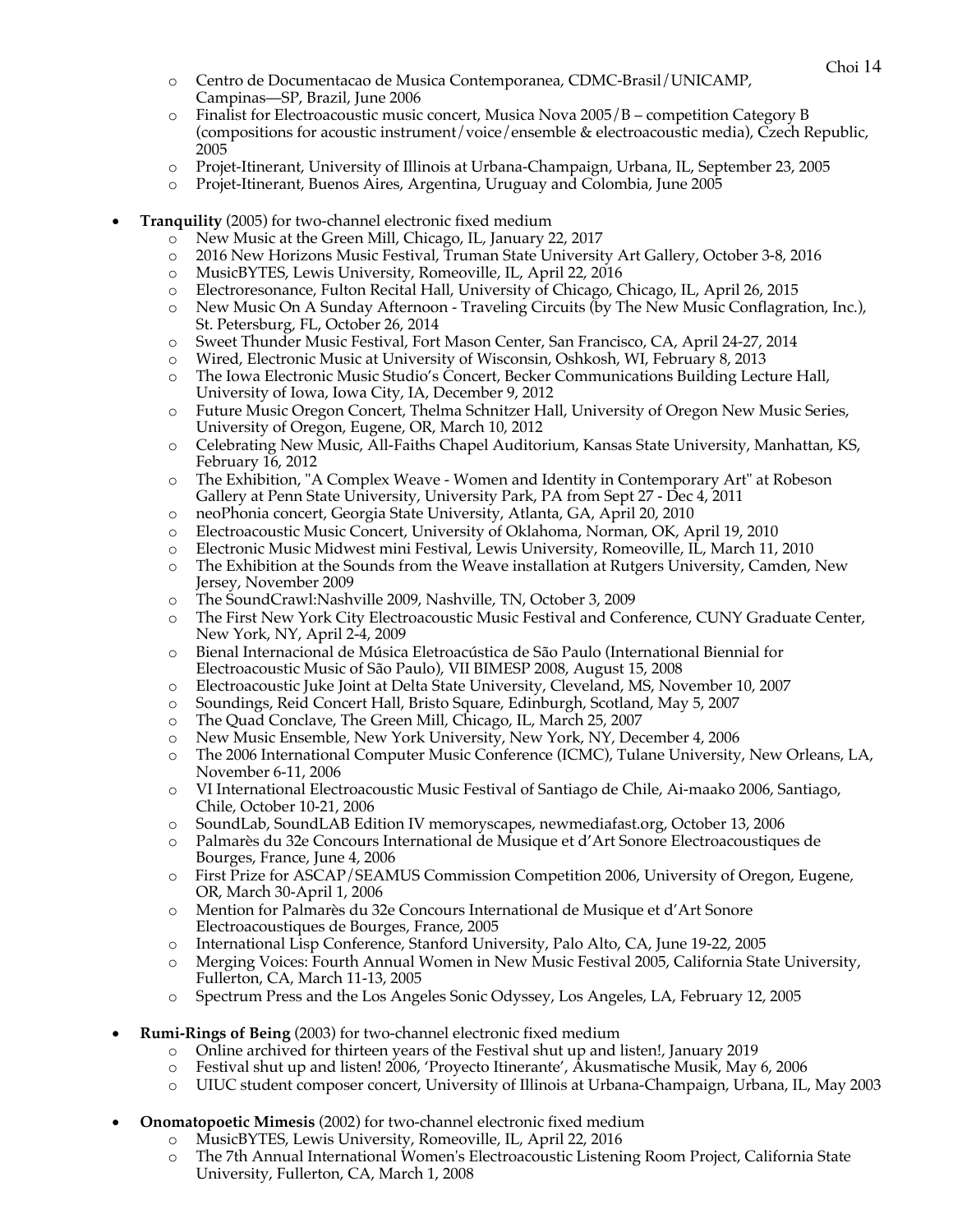- o New Music Forum, The 5th Annual Festival of Contemporary Music, Trinity Chapel, Berkeley, CA, August 16, 2007
- o SoundLab, SoundLAB Edition IV memoryscapes, newmediafast.org, October 13, 2006
- o The 2006 Society of Composers, Inc. (SCI) National Conference, College Music Society, San Antonio, TX, September 13-16, 2006
- o Spectrum Press and the Los Angeles Sonic Odyssey, Los Angeles, CA, March 12, 2005
- o Projet-Itinerant, Alte Schmiede, Vienna, Germany, February 2, 2005
- o NWEAMO 2004: Invented Instruments, Portland, OR, October 1-2, 2004, and San Diego, CA, October 8-9, 2003
- o Palmarès du 31e Concours International de Musique et d'Art Sonore Electroacoustiques de Bourges 2004; Degré I-RESIDENCE, France, 2003
- o 2004 Concurso Internacional de Música Eletroacústica de SãoPaulo, SãoPaulo, Brazil, November 2003
- o Collective Jukebox, France, November 2003
- o Finalist/Honorable mention, Society for Electro-Acoustic Music in the United States (SEAMUS) Conference, Arizona State University, Tempe, AZ, March 14, 2003
- o Recording: Détonants Voyages*,* Studio Forum, France, 2002
- o Honorable Mention at the 24th Luigi Russolo 2002 International Competition of Electroacoustic Music, Bagaini, Italy 2002
- o Maverick Festival, University of Illinois at Urbana-Champaign, Urbana, IL, June 2002
- **Conceptual View of Worlds II** (2001) for two-channel electronic fixed medium
	- o Music BYTES, Electroacoustic mini-concert, Lewis University, Romeoville, IL, April 7, 2006
	- o Broadcasted in Radio Horizon 93.9 FM, South Africa, May 2002
	- o 21st Century Piano Commission Concert, Krannert Center for the Performing Arts, University of Illinois at Urbana-Champaign, Urbana, IL, February 2002
	- o Recording: Origins, Experimental Music Studios (EMS), University of Illinois at Urbana-Champaign, 2001
	- o Electronic Music Midwest, Lewis University, Romeoville, IL, May 5-6, 2001
	- o UIUC Composers Festival, University of Illinois at Urbana-Champaign, Urbana, IL, February 2001
- **3-3-Stream** (2001) for tape two-channel electronic fixed medium
	- $\circ$  21<sup>st</sup> Century Piano Commission Concert, Krannert Center for the Performing Arts, University of Illinois at Urbana-Champaign, Urbana, IL, February 2002
	- o The 7-11 Festival of New Music, University of Illinois at Urbana-Champaign, Urbana, IL, June 2001
	- o Electronic Music Midwest, Lewis University, Romeoville, IL, May 5-6, 2001
- **Dawn of Babel** (1998) for two-channel electronic fixed medium
	- o Master Composition Degree Recital, Georgia State University, Atlanta, GA, May 1999
- **Zodiac** (1998) for two-channel electronic fixed medium
	- o Master Composition Degree Recital, Georgia State University, Atlanta, GA, May 1999
	- o Honors Recital, Georgia State University, Atlanta, GA, Fall 1998

### **LAPTOP ENSEMBLE\_\_\_\_\_\_\_\_\_\_\_\_\_\_\_\_\_\_\_\_\_\_\_\_\_\_\_\_\_\_\_\_\_\_\_\_\_\_\_\_\_\_\_\_\_\_\_\_\_\_\_\_\_\_\_\_\_\_\_\_\_\_\_\_\_\_\_\_\_\_\_**

- **OM** (2009) for laptop ensemble
	- o University of Wisconsin-Madison Wind Ensemble Concert, Hamel Music Center, Mead Witter Foundation Concert Hall, Madison, WI, October 3, 2021
	- o The Ringling Arts Festival, Transient Landscapes, Performed by Matthew Duvall and Matthew Burtner, The John & Mable Ringling Museum of Art, Sarasota, FL, October 19-20, 2018
	- o UMass Dartmouth laptop ensemble, Annual Concert, University of Massachusetts, North Dartmouth, MA, May 9, 2012
	- o Laptop Ensemble Concert, Columbia College Chicago Concert, Chicago, IL, April 21, 2012
	- o The TAMU Laptet's concert, Fallout Theater, Texas A&M University, College Station, TX, November 1, 2011
	- o Electric Monster Laptop Ensemble Concert, Montana State University, Reynolds Recital Hall, Montana State University, Bozeman, MT, December 4, 2009
	- o Commissioned by Electric MONSTER laptop ensemble at Montana State University

# SOLO/DUO with ELECTRONICS

- **Flowering Dandelion** (2020) for violin and electronics (8')
	- o The Society for Electro-Acoustic Music in the United States (SEAMUS) Conference, Western Michigan University, Kalamazoo, MI, March 30-April 2, 2022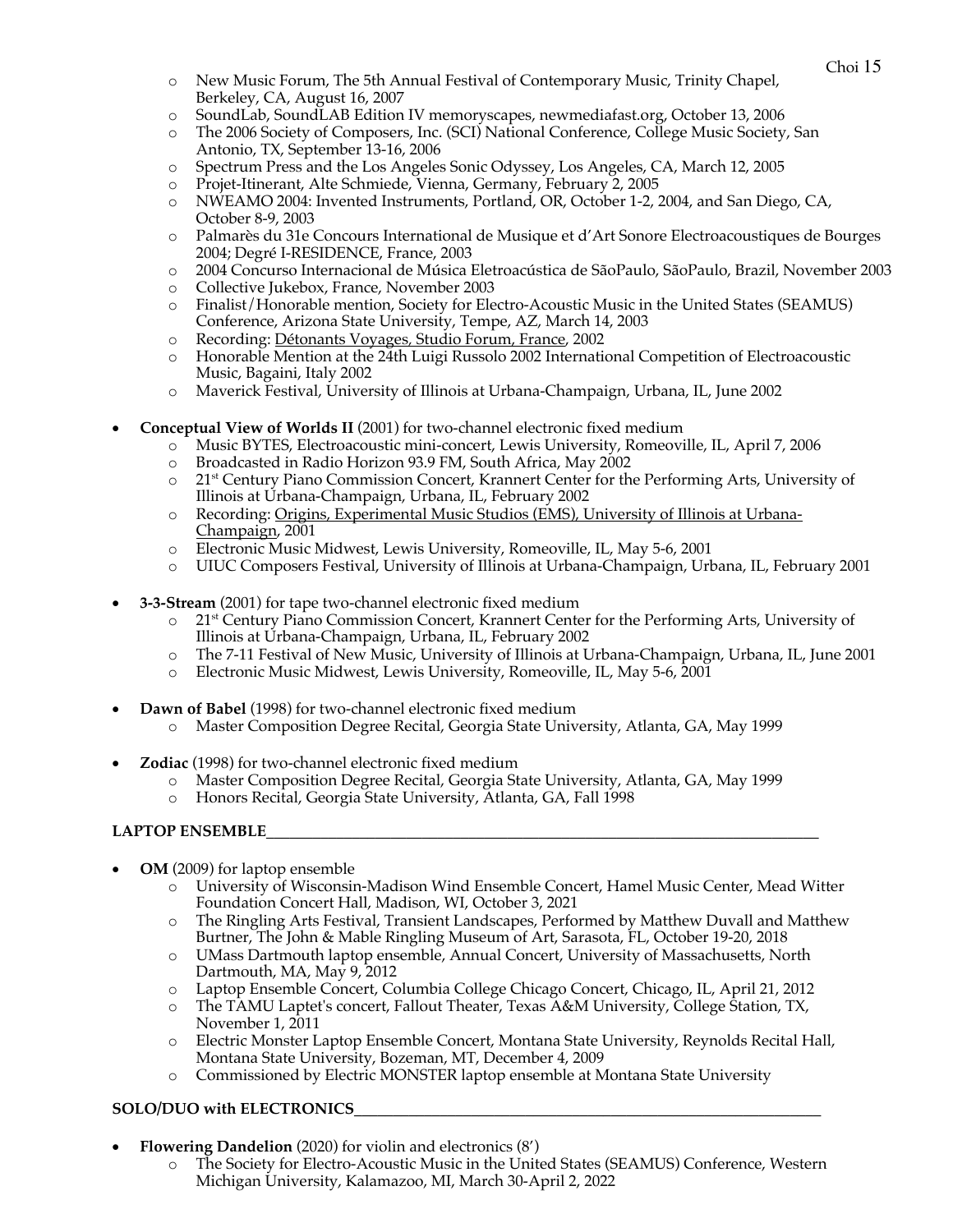- o Ear Taxi Festival 2021, De Paul Art Museum, De Paul University, Chicago, IL, October 1, 2021
- **Until Heard** (2019) for piano and electronics (8')
	- o The Museu Nacional de Musiúa, Lisbon, Portugal, April 22, 2022
	- o XXV New Music Miami of the International Society for Contemporary Music (ISCM) Festival 2022, Miami, FL, February 16, 2022
	- o The Society for Electro-Acoustic Music in the United States (SEAMUS) Virtual Conference, April 23-25, 2021
	- o Earth Day Art Model 2021 Virtual Concert, April 22, 2021
	- o Faculty Composition Virtual Recital, Roosevelt University, Chicago, IL, March 22, 2021
	- o Chicago Composers' Consortium Virtual Concert, Experimental Sound Studio, Chicago, IL, October 29, 2020 (https://ess.org/esscalendar/tqc-c3)
	- o *Premier at the Chicago Composers' Consortium Concert, Chicago Cultural Center, May 19, 2020 (Canceled due to Covid-19)*
- **Vanished** (2019) for harp and electronics (8')
	- o Chicago Composers' Consortium with Dal Niente Ensemble, Ganz Hall, Roosevelt University, December 12, 2021
	- o Ensemble Dal Niente Concert, Concert Hall, University of Iowa, November 1, 2021
	- o Ear Taxi Festival 2021, Perilla Chicago, Chicago, IL, September 15, 2021
	- o New York City Electro-Acoustic Musical Festival Virtual (NYCEMF) Virtual 2021, June 21-27, 2021
	- o Featured at the Korean Cultural Society of Boston New Music Symposium (virtual), April 3, 2021
	- o New Music Virtual Festival 2021, Ball State University, Muncie, IN, March 17-20, 2021
	- o *The 2020 Society for Electro-Acoustic Music in the United States (SEAMUS) National Conference at the University of Virginia, Charlottesville, VA, March 12-14, 2020 (Canceled due to Covid-19)*
	- o Chicago Composers' Consortium, Ganz Hall, Roosevelt University, Chicago, IL, February 21, 2020
	- o Dal Niente Season Opener/Record Release Concert, Allen Recital Hall, Holtschneider Performing Arts Center, De Paul University, Chicago, IL, September 28, 2019
	- o SPLICE Institute, Western Michigan University, Kalamazoo, MI, June 25, 2019
	- o Premier at the Dal Niente's 2019 Party, The Revival, Hyde Park, Chicago, IL, June 16, 2019
- **Pendulum** (2018) for oboe, English horn and electronics (8'55")
	- o Hartford Independent Chamber Orchestra Final Friday Internet Series, January 22, 2021
	- o 2019 ICMC/NYCEMF Conference and Festival, Hebrew Union College, New York, NY, June 18, 2019
	- o Chicago Electro-Acoustic Music Festival, Ganz Hall, Roosevelt University, Chicago, IL, April 12, 2019
	- o The 2019 Society for Electro-Acoustic Music in the United States (SEAMUS) National Conference at the Berklee College of Music and Boston Conservatory at Berklee, Boston, MA, March 21-23, 2019
	- o Chicago Electro-Acoustic Music Festival, performed by Oboe Duo Agosto, Ganz Hall, Roosevelt University, Chicago, IL, April 12, 2019
	- o Premier on IDRS 2018 Spain Conference, New Music for Oboe, English Horn and Electronics by Oboe Duo Agosto (Ling-Fei Kang, Charles Huang), Sala Albéniz-Mahuca, Granada Palace of Congress, Granada, Spain, September 1, 2018
- **In Flux** (2014) for Janggu and electronics
	- o Premier on So Ra Kim's Recital, Ganz Hall, Roosevelt University, Chicago, IL, November 10, 2014
- **Freed** (2014) for bass flute and electronics
	- o Festival at Centre for Present-Day Music, Hochschule für Musik und Theater "Felix Mendelssohn Bartholdy" Leipzig, Germany, June 22, 2019
	- o Ear Taxi Festival, Shanna Gutierrez and Collect/Project, Claudia Cassidy Theater, Chicago Cultural Center, Chicago, IL, October 9, 2016
	- o Electrified Flute, National Flute Association Convention, San Diego, CA, August 12, 2016
	- Electronic Music Midwest, Kansas City Kansas Community College, Kansas City, KS, November 19-21, 2015
	- o International Computer Music Conference (ICMC), University of North Texas, Denton, TX, September 25, 2015
	- o New Music Chicago Concert, PianoForte Concert Hall, Chicago, IL, September 11, 2015
	- o Omaha Under the Radar Festival, House of Loom, Omaha, NE, July 9, 2015
	- o UNLEASHED: Music for Open-Hole Bass Flute and Electronics, Hart Recital Hall, Warrensburg, MO, March 24, 2015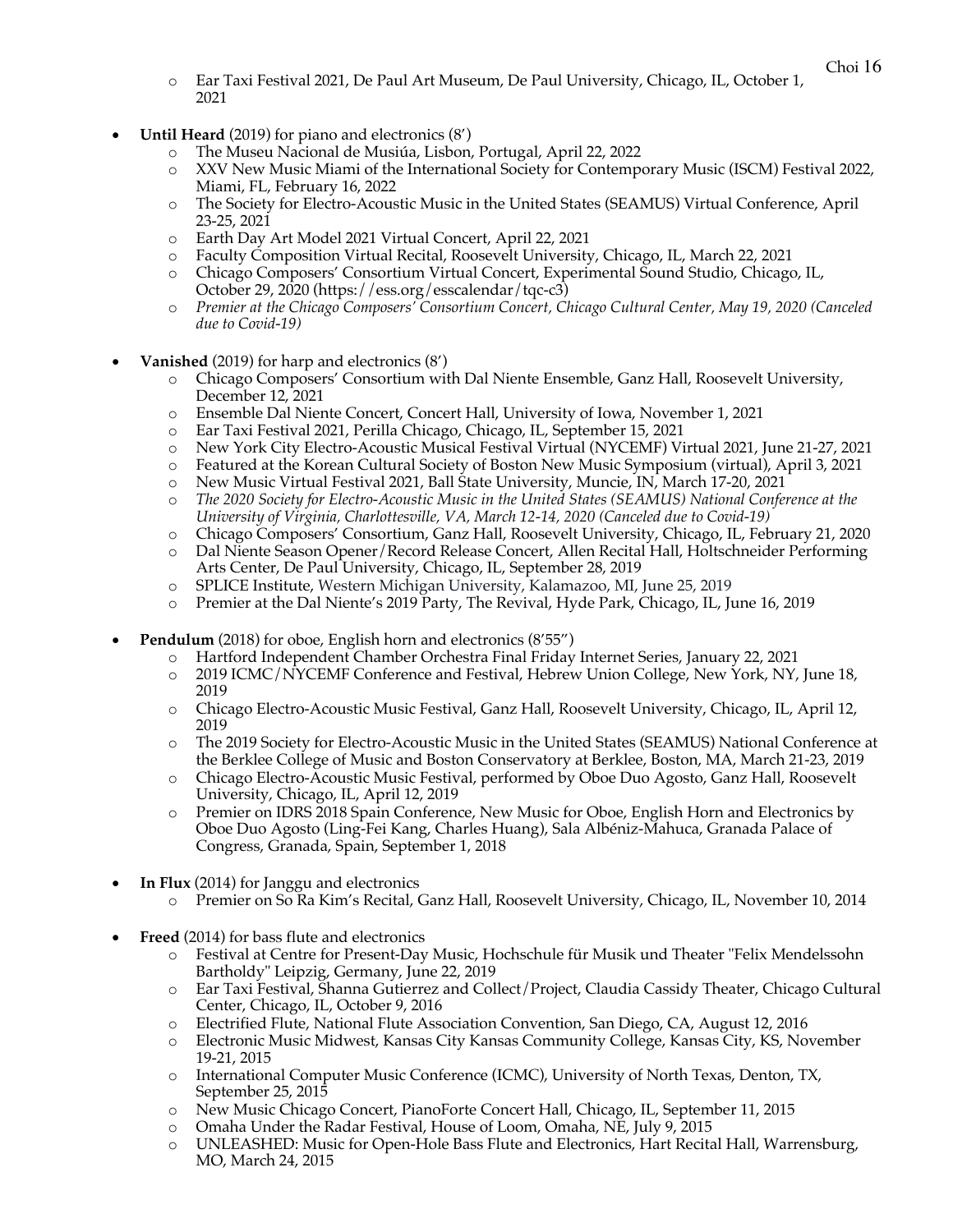- o KcEMA UNLEASHED: Music for Open-Hole Bass Flute and Electronics, Westport Coffee House, Kansas City, MO, March 22, 2015
- o Premier on Shanna Gutierrez's Bass Flute concert, Constellation, Chicago, IL, January 11, 2015
- **Dawn and Dusk** (2012) for two pianos, four hands and electronics
	- o Spektral Quartet Virtual Floating Lounge, January 12, 2022
	- o 6Degrees Composers Virtual Concert, HotHouse, Chicago, IL, July 8, 2020 *(*https://hothouse.net/event/6-degrees-composers-showcase/)
	- o Selected for the Spring season of Followmyscore, March-August 2018
	- o Electro-Acoustic Music and Piano Ensemble, *Pianissimo* Concert, Seoul Arts Center, Seoul, Korea, June 19, 2015
	- o Chicago Electro-Acoustic Music Festival, Ganz Hall, Roosevelt University, Chicago, IL, April 9-10, 2015
	- o SORI CD Release Concert, Ganz Hall, Chicago, IL, September 28, 2013
	- Recording: *SORI*, **Aucourant Records**, 2013
	- o Premiere at the Faculty Composition Recital, Ganz Hall, Roosevelt University, February 13, 2013
- **Ceaseless Cease** (2009) for clarinet and electronics
	- o Aired on **Bepi Crespan Presents Episode**, April 17, 2021
	- o Recording: Clarinet and Electronic Music Compositions, An International collection of works, Neuma Records, 2021
	- o Anchor.FM Podcast: Martian Gardens Episode 1052, Amherst, MA, February 28, 2021 (https://anchor.fm/martiangardens)
	- o New Music Festival 2020, Western Illinois University, Macomb, IL, March 2-3, 2020
	- o The 2017 Bowling Green State University New Music Festival, Bowling Green State University, Bowling Green, OH, October 21, 2017
	- o Lands of Ice and Water, Chicago Composers, Experimental Sound Studio, Chicago, IL, April 3, 2016
	- o Moans, Drones, and Cellular Phones, Hartford New Music Festival, Tainted Inc., Hartford, CT, December 5, 2015
	- o Provincetown Playhouse Theatre, New York, NY, December 5, 2015
	- o New Music Festival/The Electro-Acoustic Music Midwest Mini-Festival, Western Illinois University, Macomb, IL, March 9-10, 2015
	- o New York City Electroacoustic Music Festival (NYCEMF), New York, NY, June 5, 2014
	- o Ricky McWain's Recital, New York University, New York, NY, May 22, 2014
	- o College Music Society (CMS) Pacific Northwest Regional Conference, University of Montana, Missoula, MT, April 11-12, 2014
	- o Brett Cornwall's Recital, Loewe Theater, New York University, New York, NY, December 1, 2013
	- o Sonic Lab, Sonic Arts Research Centre, Queen's University of Belfast, United Kingdom, November 7, 2013
	- o Birmingham Conservatoire, Birmingham, United Kingdom, November 4, 2013
	- o Clarinet Faculty Concert, Esther Lamneck, New York University, New York, NY, October 16, 2013
	- o SORI CD Release Concert, Ganz Hall, Chicago, IL, September 28, 2013
	- o Recording: *SORI*, Aucourant Records, 2013
	- o Recording: Electronic Music Midwest CD Vol.1, 2013
	- o New Music Festival, Western Michigan University, Kalamazoo, MI, March 20-22, 2013
	- o Electro-Acoustic Barn Dance, University of Mary Washington, Fredericksburg, VA, November 8-10, 2012
	- o Lipa Electronic Music Festival, Iowa State University, Ames, IA, October 9, 2012
	- o Esther Lamneck's Solo Clarinet Faculty Recital, Frederick Loewe Theater, New York University, New York, NY, February 17, 2011
	- o Faculty Composition Recital, Ganz Hall, Roosevelt University, Chicago, IL, March 3, 2011
	- o The 2011 Society for Electro-Acoustic Music in the United States (SEAMUS) National Conference in the University of Miami, FL, January 20-22, 2011
	- o Dedicated to Esther Lamneck, clarinetist
- **To Unformed** (2009) for piano and electronics
	- o East Meets West, World Piano Teachers Association USA-Missouri Virtual Concert, February 7, 2021 (https://www.wptausamissouri.com/)
	- o Music in a time of crisis, Keith Kirchoff Live Streamed Piano Recital for Boston Music Makers Relief Fund, April 3, 2020
	- o 21st Century Piano Commission Concert, Krannert Center for the Performing Arts, University of Illinois at Urbana-Champaign, Urbana, IL, February 23, 2020
	- o Performed by Nanyi Qiang, Stivers School for the Arts, Dayton, OH, September 25, 2019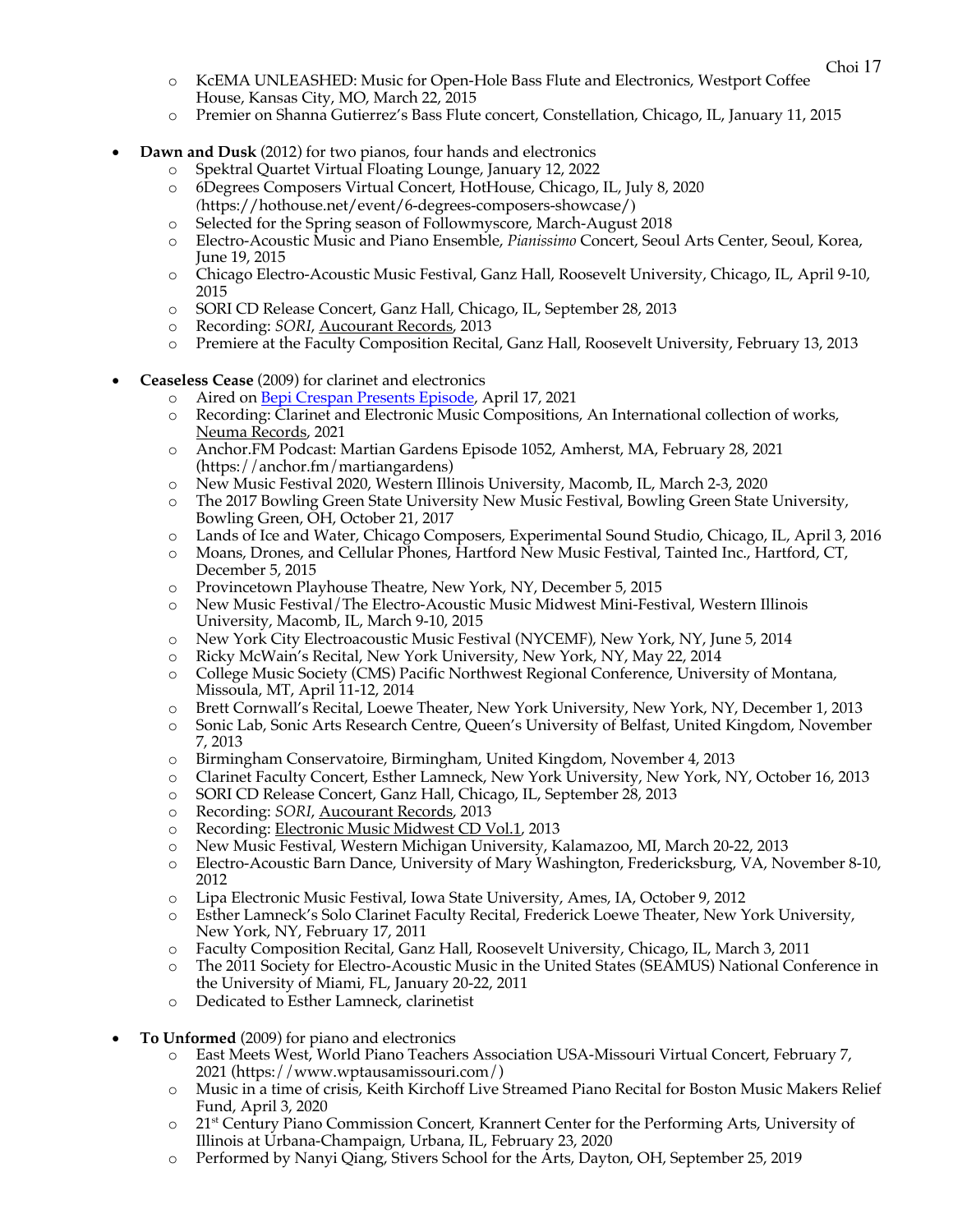- o Performed by Marialena Fernandes, Con Brio 10th Anniversary, NCPA Experimental Theatre, Mumbai, India, August 2, 2019
- o Ricardo Martín Descalzo Piano Concert, Sierra Musical Festival, Villa de Collado Municipal Theater, Madrid, Spain, August 2, 2019
- o SPLICE Institute, Western Michigan University, Kalamazoo, MI, June 26, 2019
- o Featured Artist Concert, inner sOUndscapes, Pitman Recital Hall, University of Oklahoma, Norman, OK, November 14-15, 2018
- o ppIANISSIMO Festival 2018, International Festival of Contemporary Piano Music, performed by Ricardo Descalzo, Sofia, Bulgaria, April 13, 2018
- o Performer Portrait Concert, Ensemble Ipse, performed by Geoffrey Burleson, Tenri Cultural Institute, New York, NY, April 6, 2018
- o Ricardo Descalzo Recital, University of Notre Dame, Notre Dame, IN, March 20, 2018
- o Ricardo Descalzo Recital, Ganz Hall, Roosevelt University, Chicago, IL March 15, 2018
- o Access Contemporary Music In-Stereo Series, Davis Theater, Lincoln Square, Chicago, IL, February 5, 2018
- o Composition in Asia (CIA) Conference, University of South Florida, Tampa, IL, January 18-21, 2018
- o Audición REPERTORIO CONTEMPORÁNEO, Musikene, Centro Superior de Música del País Vasco, San Sebastián, Spain, April 5, 2017
- o Recording: *SEAMUS Interactions*, 2016
- o The New Sound of Piano, CREAMA Electro-Acoustic Music Research Center, Il-Shin Hall, Seoul, South Korea, September 5, 2016
- o Concert for Piano and Electronics, Taipei Chai Found 101 Auditorium, Taipei, Taiwan, June 18, 2016
- o New Music for Piano and Electronics, 5123 Concert Hall, National Kaohsiung Normal University, Kaohsiung City, Taiwan, May 6, 2016
- o St. Andrew's on The Terrae Wellington, Lunchtime Concerts, Wellington, New Zealand, February 10, 2016
- o River Sounds, The Petrof Piano Series, All Saints Episcopal Church, Lauderdale, FL, January 9, 2016
- o The 2015 College Music Society (CMS) National Conference, Indianapolis, IN, November 5-7, 2015
- o Versipel New Music at Café Istanbul, New Orleans, LA, October 14, 2015
- o Electro-Acoustic Barn Dance, University of Mary Washington, Fredericksburg, VA, October 1-3, 2015
- o Electro-Acoustic Music and Piano Ensemble, *Pianissimo* Concert, Seoul Arts Center, Seoul, Korea, June 19, 2015
- o The International Alliance for Woman in Music (IAWM) International Congress 2015, online, April 13-19, 2015
- o New Music Festival/The Electro-Acoustic Music Midwest Mini-Festival, Western Illinois University, Macomb, IL, March 9-10, 2015
- o function:object Concert of Electroacoustic Music Sherman Avenue Theater, Evanston, IL October 24, 2014
- o 98.7 WFMT "Music from Roosevelt University" Radio Broadcast hosted by Dean Henry Fogel, Chicago, IL, July 13, 2014
- o Loops and Variations Series-Fulcrum Point, Chicago Cultural Center, Chicago, IL, May 11, 2014
- o 98.7 WFMT "Music from Roosevelt University" Radio Broadcast hosted by Dean Henry Fogel, Chicago, IL, January 5, 2014
- o SORI CD Release Concert, Ganz Hall, Chicago, IL, September 28, 2013
- o Recording: *SORI*, Aucourant Records, 2013
- o Acoustica 21 series, "Inside-Out: The Prepared and Extended Piano", Miami, FL, May 4, 2013
- o 2013 New York City Electroacoustic Music Festival, CUNY Graduate Center New York, NY, April 5, 2013
- o 98.7 WFMT "Music from Roosevelt University" Radio Broadcast hosted by Dean Henry Fogel, Chicago, IL, February 24, 2013
- o National Conference of Society of Composers, Inc. (SCI) 2013, Columbus, OH, February 16, 2013
- o Award Winning Piece of Forecast Music 2012
- o Forecast Music Concert, Community Arts Café, Winston-Salem, NC, April 27, 2012
- o College Music Society Lakes Regional Conference, Harper College, Chicago, IL, March 30, 2012
- o Feminist Theory and Music 11 Conference, Herberger Institute School of Music, Arizona State University, Phoenix, AZ, September 22, 2011
- o The Con Brio Festival, The John Gomes Memorial Piano Competition & Festival, Mumbai, India, July 15, 2011
- o 2011 Denison University Tutti New Music Festival, Denison University, Granville, OH, March 3-5, 2011
- o Athena Festival, Murray State University, Murray, KY, March 2, 2011
- o Festival of New Music, Opperman Music Hall, Florida State University, Tallahassee, FL, January 29, 2011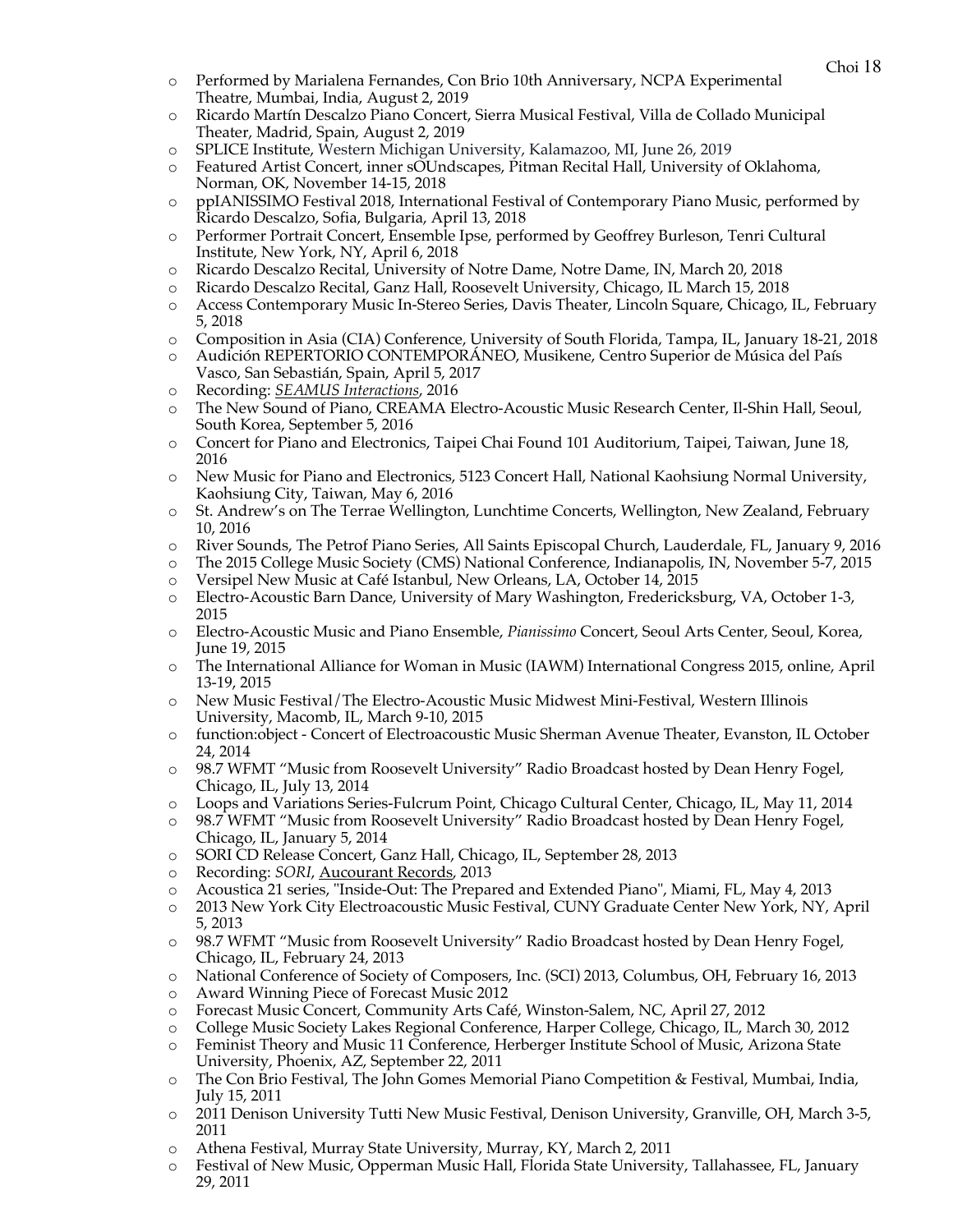- o Boston New Music Initiative, "Celebrating 100 years of New Music", Electroacoustic, Multimedia and Video Concert, The Lilypad, Cambridge, MA, December 11, 2010
- o Third Practice Festival, University of Richmond, Richmond, VA, November 5-6, 2010
- o New Music at the Green Mill, Green Mill, Chicago, IL, October 24, 2010
- o The Summer Institute for Contemporary Performance Practice (SICPP), New England Conservatory, Boston, MA, June 12-20, 2010
- o The 2010 Society for Electro-Acoustic Music in the United States (SEAMUS) 25th Anniversary National Conference, St. Cloud State University, St.Cloud, MN, April 8-10, 2010
- o SCI Region IV conference, University of North Carolina at Greensboro, Greensboro, NC, February 4, 2010
- o New Music Miami of the International Society for Contemporary Music (ISCM), Florida International University, Florida NODUS Group, Miami, FL, January 23, 2010
- o Honorary prize for the International Electroacoustic Music Competition: Musica Nova, Society of Electroacoustic Music of Czech Republic, Prague, Czech Republic, December 2009
- o International Electroacoustic Music Competition: Musica Nova, Society of Electroacoustic Music of Czech Republic, Prague, Czech Republic, December 4, 2009
- o Premiered by Winston Choi in Ganz Hall at Roosevelt University, Chicago, IL, October 16, 2009
- **Inner Space** (2009) for cello and two-channel electronic fixed medium
	- o Nick Photinos in Concert, Terry Concert Hall, Jacksonville University, Jacksonville, FL, November 4, 2021
	- o Ear Taxi Festival 2021, Holtschneider Performance Center, De Paul University, Chicago, IL, October 1, 2021
	- o Ear Taxi Festival 2021, Perilla Chicago, Chicago, IL, September 15, 2021
	- o Contemporary Cello Recital, James Alexander Virtual Concert, May 6, 2021
	- o Contemporary Cello Recital, James Alexander Virtual Concert, April 29, 2021
	- o Selected for FollowMyScore, started on June 14, 2021
	- o New Music Chicago 15th Anniversary Concert, Epiphany Center for the Arts, Chicago, IL, October 10, 2020
	- o Featured Artist Concert, inner sOUndscapes, Pitman Recital Hall, University of Oklahoma, Norman, OK, November 14-15, 2018
	- o Chicago Composers Concert, Music Institute of Chicago, Evanston, IL, March 18, 2018
	- o Composition in Asia (CIA) Conference, University of South Florida, Tampa, IL, January 18-21, 2018
	- o Aird on PO MO Radio Show #94 (Miami at 90.5 FM): Electronic Music Midwest 2014, November 5, 2014
	- o 98.7 WFMT "Music from Roosevelt University" Radio Broadcast hosted by Dean Henry Fogel, Chicago, IL, November 2, 2014
	- o Electronic Music Midwest Festival, Lewis University, Romeoville, IL, October 16-18, 2014
	- o Electro-Acoustic Barn Dance, University of Mary Washington, Fredericksburg, VA, November 7-9, 2013
	- o SCI Guest Artist Concert, Craig Hultgren, University of Florida, Gainesville, FL, October 22, 2013
	- o FOLDOVER Broadcast, November 4, 2013
	- o SORI CD Release Concert, Ganz Hall, Chicago, IL, September 28, 2013
	- o Recording: *SORI*, Aucourant Records, 2013
	- o 2013 International Computer Music Conference, Perth, Western Australia, August 11-17, 2013
	- o New Music Festival, Western Michigan University, Kalamazoo, MI, March 20-22, 2013
	- o Recording: Society for Electro-Acoustic Music in the United States (SEAMUS) CD Series no.22, 2012
	- o IAWM Annual Concert 2012, Livewire Festival of Contemporary Music, University of Maryland, Baltimore, MD, October 28, 2012
	- o Selection for the International Alliance for Women in Music Annual Concert 2012
	- o The College Music Society 42nd Mid-Atlantic Regional Conference, George Mason University, Fairfax, VA, February 25, 2012
	- o Faculty Composition Recital, Ganz Hall, Roosevelt University, Chicago, IL, February 23, 2012
	- o Craig Hultgren, Lecture: composing for cello utilizing extended techniques, Covenant Presbyterian Church, Huntsville, AL, February 19, 2012
	- o The 2012 Society for Electro-Acoustic Music in the United States (SEAMUS) National Conference at the Lawrence University, Appleton, WI, February 11, 2011
	- o Reflections III, JW Turner's Cello Recital, High Point University, High Point, NC, November 10, 2011
	- o Reflections III, JW Turner's Cello Recital, Radford University, Radford, VA, October 27, 2011
	- o Aired on the PO MO RADIO SHOW #12: Sweet Home AlaBAMA for New Music since 1980 by Birmingham Art Music Alliance Composers and Performers at 1-2 p.m. (EST), August 9, 2011
	- o "Image and Sound", Birmingham Art Music Alliance, Hulsey Recital Hall, The University of Alabama at Birmingham, Birmingham, AL, January 18, 2011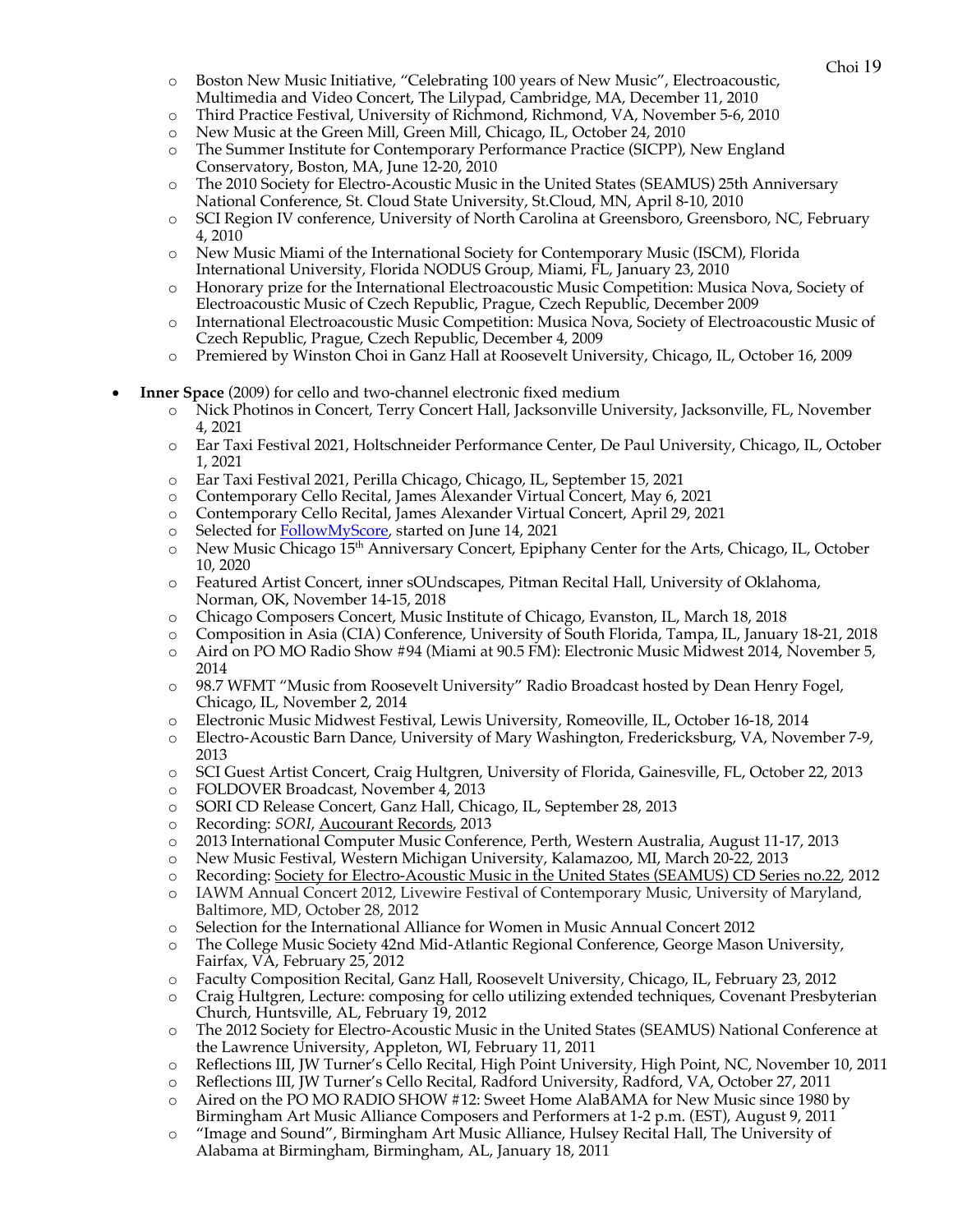- o New Music Circle- Dedicated to the creation and performance of improvisational and experimental music, Kranzberg Arts Center, St. Louis, MO, April 3, 2010
- o Premiered by Craig Hultgren at the "Solo Program of Recent Compositions for the Cello," Birmingham-Southern College Starlight Amphitheater, Birmingham, AL, September 2, 2009
- o Commissioned by Craig Hultgren, cellist
- **The line we can't cross** (2008) for alto saxophone and two-channel electronic fixed medium
	- o inner sOUndscapes, Pitman Recital Hall, University of Oklahoma, Norman, OK, December 2, 2018
	- o The Elektro Arts Festival, performed by Zoltán Réman, Gheorghe Dima Music Academy Concert Hall, Academia de Muzica, Cluj-Napoca, Romania, May 24, 2018
	- o SORI CD Release Concert, Ganz Hall, Chicago, IL, September 28, 2013
	- o Recording: *SORI*, Aucourant Records, 2013
	- o Wired, Electronic Music at University of Wisconsin, Oshkosh, WI, February 8, 2013
	- o Bent Frequency Festival, Bloch Hall, West Virginia University, Morgantown, WV, September 13, 2011
	- o New Music at the Green Mill, Green Mill, Chicago, IL, October 24, 2010
	- o Michael Holmes' Saxophone Recital, Beall Concert Hall, University of Oregon, Eugene, OR, October 6, 2010
	- o New Music Festival, Illinois State University, March 25, 2010
	- o Michael Holmes' Recital at the University of Wisconsin-Oshkosh, Oshkosh, WI, November 10, 2009, at the Lawrence Conservatory, Appleton, WI, November 12, 2009, and Michael Holmes' Faculty Recital at the University of Illinois at Urbana-Champaign, November 14, 2009
	- o International Computer Music Conference (ICMC) 2009, The Schulich School of Music at McGill University and the Centre for Research in Music Media and Technology (CIRMMT), Montreal, Canada, August 16–21, 2009
	- o The 2008 Society for Electro-Acoustic Music in the United States (SEAMUS) National Conference, Sweetwater Sound, Fort Wayne, IN, April 16-18, 2009
	- o New Music Festival 2009, Western Illinois University, Macomb, IL, March 9-11, 2009
	- o University of Chicago Computer Music Concert, Fulton Recital Hall, University of Chicago, Chicago, IL, February 12, 2009
	- o Finalist at the International Electroacoustic Music Competition: Musica Nova, Society of Electroacoustic Music of Czech Republic, Prague, Czech Republic, December, 2008
	- o Faculty Composition Recital, Ganz Hall, Roosevelt University, Chicago, IL, November 20, 2008
	- o Third Practice Festival, University of Richmond, Richmond, VA, November 7-8, 2008
	- o Lipa Electronic Music Festival, Iowa State University, Ames, IA, October 23, 2008
	- o Saxophone Workshop, Cincinnati Conservatory Music, Cincinnati, OH, June 2, 2008
	- o Commissioned by Michael Holmes, saxophonist
- **It only needs to be** *seen* (2007) for guitar and two-channel electronic fixed medium
	- o Impromptu Festival, New Music Chicago, Guarneri Hall, Chicago, IL, March 28, 2019
	- o Featured Artist, Electronic Music Festival, Eastern Illinois University, Charleston, IL, February 21, 2019
	- o Electro-Acoustic Barn Dance, University of Mary Washington, Fredericksburg, VA, November 14- 15, 2014
	- o 2014 SCI (Society of Composers, Inc.) National Conference, Ball State University, Muncie, IN, March 20-22, 2014
	- o New Music at the Green Mill, Green Mill, Chicago, IL, October 27, 2013
	- o Ellen Grolman's radio show on October 14, 2013
	- o SORI CD Release Concert, Ganz Hall, Chicago, IL, September 28, 2013
	- o Recording: *SORI*, Aucourant Records, 2013
	- o University of Chicago, New Music Ensemble Concert, May 5, 2013
	- o The 12 Nights Electro-Acoustic Series, Miami, FL, November 16, 2012
	- o Contemporary Music for Guitar & Electronics, Miami Dade College, Miami, FL, October 4, 2012
	- o Broadcasted at the RTQE (Sunday evening program of electronic, classical, ethnic, improvised, experimental work hosted by Gregory Taylor which has aired since 1987 on Sunday from 9-11 p.m. on WORT-FM 89.9), Madison, WI, March 25, 2012
	- o Electronic Music Midwest mini Festival, Lewis University, Romeoville, IL, March 11, 2010
	- o Faculty Composition Recital, Ganz Hall, Roosevelt University, Chicago, IL, March 10, 2010
	- o The Fifty-Second National Conference of The College Music Society, Portland, Oregon, October 23, 2009
	- o Recording: Society for Electro-Acoustic Music in the United States (SEAMUS) CD Series no.17, 2008
	- o The 2007 Society for Electro-Acoustic Music in the United States (SEAMUS) National Conference, Iowa State University, Ames, IA, March 8-10, 2007
	- o Commissioned by ASCAP/SEAMUS Commission Competition 2006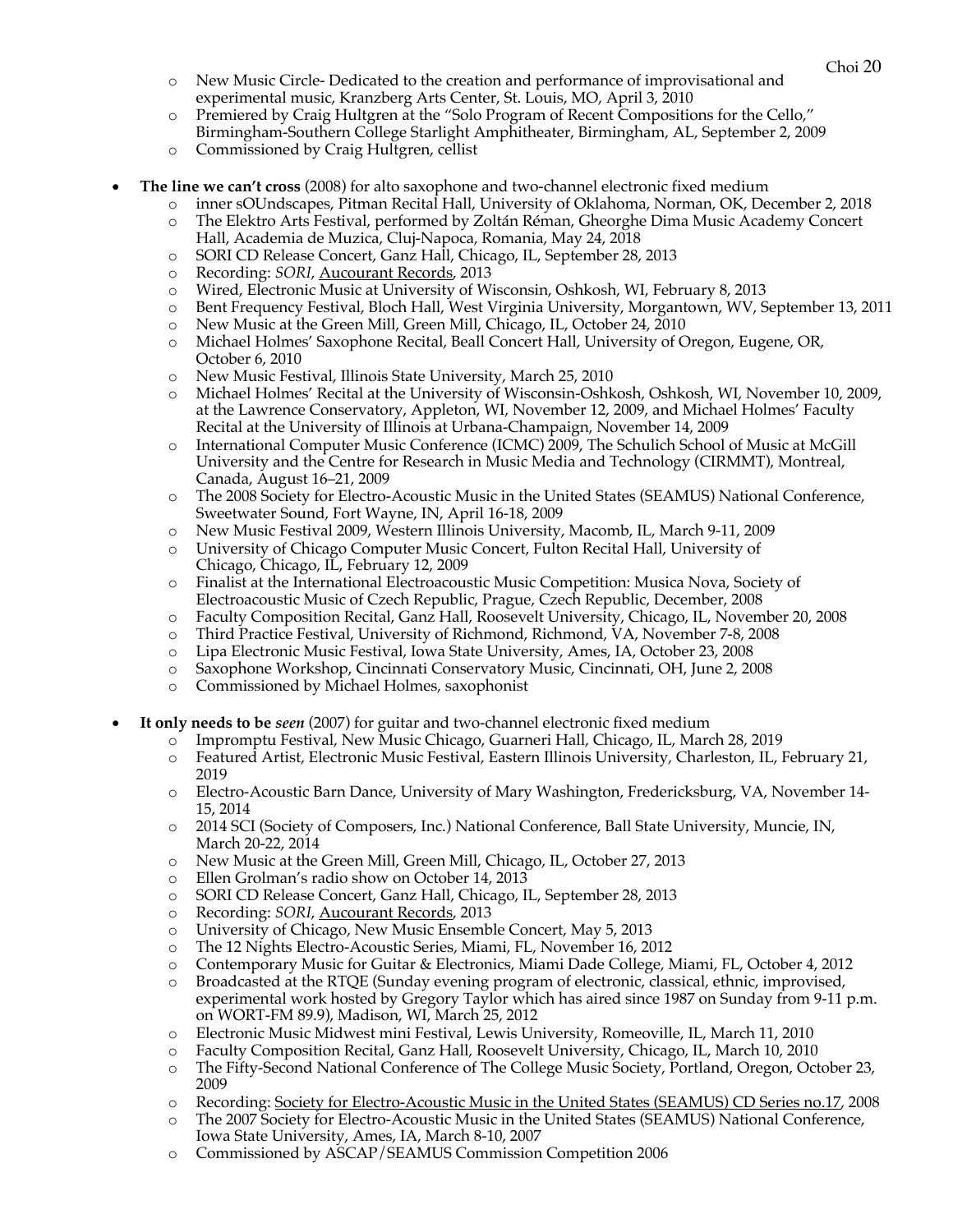- Choi <sup>21</sup> **Slight Uncertainty is Very Attractive** (2006) for flute and two-channel electronic fixed medium
	- o The National Flute Association Convention, Chicago, IL, August 12, 2022
	- o Ear Taxi Festival 2021 Main Stage, Kehrein Center for the Arts, Chicago, IL, September 30, 2021
	- o Anne Maker Flute Virtual Concert, University of North Texas, Denton, TX, October 28, 2020 (https://recording.music.unt.edu/live/event/12923)
	- o New Music Festival 2020, Western Illinois University, Macomb, IL, March 2-3, 2020
	- o Nightingale Ensemble Concert, Constellation, Chicago, IL, December 1, 2019
	- o 5th Wave Collective, Experimental Station, Chicago, IL, March 23, 2019
	- o In the Realm of Senses: ELEMENTS, The first multi-sensory art exhibition, 1837 S. Halsted St., Chicago, IL, November 8-10, 15-17, 2018
	- o Charlotte New Music Festival, performed by Orlando Cela from Duo Zonda, Google Fiber Space, Charlotte, NC, June 23-27, 2018
	- o NoiseBias, Narloch Piano Studios, Chicago, IL, March 11, 2017
	- o NoiseBias, Symphony Center Buntrock Hall, Chicago, IL, March 8, 2017
	- o Melody Chua Recital, Smith Memorial Hall, University of Illinois at Urbana-Champaign, Champaign, IL, April 20, 2014
	- o SORI CD Release Concert, Ganz Hall, Chicago, IL, September 28, 2013
	- o Recording: *SORI*, Aucourant Records, 2013
	- o Inner sOUndscapes Concert Series, Norman, OK, November 12, 2012
	- o Electro-Acoustic Barn Dance, University of Mary Washington, Fredericksburg, VA, October 27-29, 2011
	- o Electronic Music Marathon, Brandeis University, Waltham, MA, April 30, 2011
	- o Vox Novus Concert in collaboration with the Remarkable Theater Brigade and Jan Hus Church as monthly chamber concert series, Jan Hus Presbyterian Church, New York, NY, April 25, 2010
	- o Solo Flute Recital by Jeong In Heo, Dae-Jun, Cultural Center, Dae-Jun, Korea (ROK), March 21, 2010
	- o Selected for the 6th Sound and Music Computing Conference, Casa da Musica, Porto, Portugal, July 23-25, 2009
	- o "Flute Collage," Varner Recital Hall, Oakland University, Rochester, MI, April 7, 2009
	- o Broadcasted on the Czech Radio 3, radio station "Vltava," February 18, 2009
	- o Dynamics and Gesture, Ensemble Dal Niente Finale Concert, Chicago, IL, June 2, 2008
	- o New Music Miami/NODUS ensemble, Von Hartz Gallery, Miami, FL, April 12, 2008
	- o Faculty Composition Recital, Ganz Hall, Roosevelt University, Chicago, IL, March 6, 2008
	- o The 2008 Society of Composers, Inc. (SCI) National conference, Georgia State University, Atlanta, GA, February 23, 2008
	- o Honorary Prize and performed at the International Electroacoustic Music Competition: Musica Nova, Society of Electroacoustic Music of Czech Republic, Prague, Czech Republic, December 14, 2007
	- o First place and performed in the Birmingham Arts Music Alliance (BAMA) Concert Exchange program, ARTBURST Performance Series, Birmingham, AL, June 3, 2007
	- o Zhou B. Center art gallery, Chicago Composer Forum (CCF)/Birmingham Arts Music Alliance (BAMA) Exchange Program, Chicago, IL, June 2, 2007
	- o Society of Composers, Inc. (SCI) Region V Conference, Clark College, Dubuque, IA, February 22-24, 2007
	- o The performance under the theme of "Music of Korea- Tradition and Modern in Dialog," with other Korean composers, Freiburg, Germany, January 10, 2007
	- o Electronic Music Midwest Festival at Lewis University, Romeoville, IL, October 12-14, 2006
- **Sublimation** (2004) for marimba and two-channel and four-channel electronic fixed medium
	- o Anchor.FM Podcast: Martian Gardens Episode 1045, The finest in modern classical and experimental music since 1999, Amherst, MA, December 31, 2020 (https://anchor.fm/martiangardens)
	- o SPLICE Institute, Western Michigan University, Kalamazoo, MI, June 26, 2019
	- o Aired on Martian Gardens radio on WMUA (91.1 FM) hosted by Max Shea, Amherst, MA, October 29, 2014 and August 31, 2014
	- o Abby Rehard Recital, Northern Illinois University, DeKalb, IL, April 18, 2014
	- o Concert of the UIUC Electronic Music, Macintosh Hall, University of Michigan, February 15, 2014
	- o SORI CD Release Concert, Ganz Hall, Chicago, IL, September 28, 2013
	- o Recording: *SORI*, Aucourant Records, 2013
	- o Electronic Music Midwest Festival, Lewis University, Romeoville, IL, October 12, 2012
	- o Boston New Music Initiative Concert, Fenway Center, Northeastern University, Boston, MA, October 1, 2011
	- o Ensemble *In Extensio*'s Morphose Concert, Montreal, Canada, December 6, 2011
	- o Notation 21 Concert, Northern Illinois University, Dekalb, IL, March 31-April 1, 2011
	- o Mixed Media Festival, "En Tiempo Real Nuevos Encuentros Sonoros," Teatro Delia Zapata, Bogotá, Colombia, April 21, 2009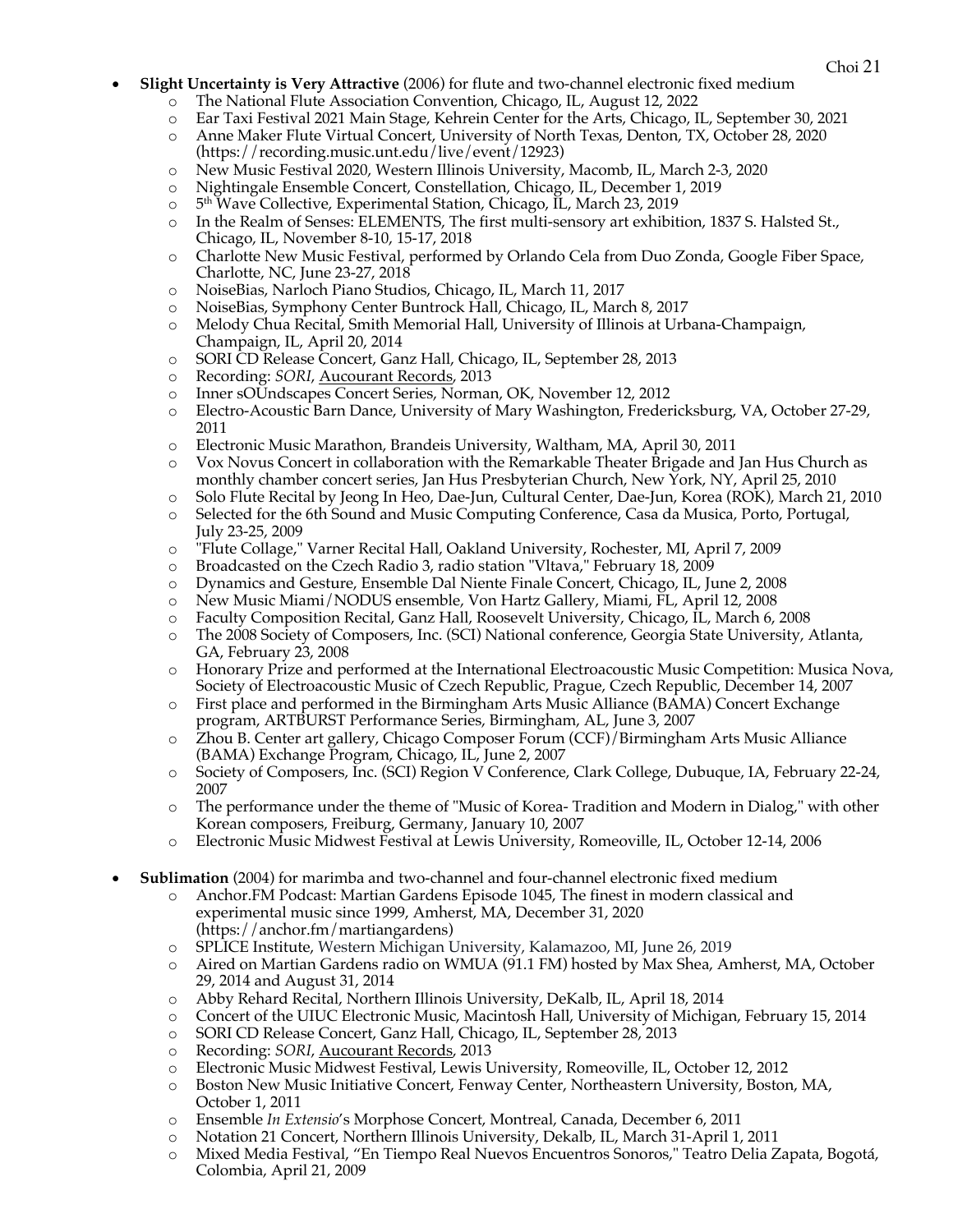- o Faculty Composition Recital, Ganz Hall, Roosevelt University, Chicago, IL, March 5, 2007
- o Broadcasted with the commentary on the Czech Radio 3, radio station Vltava (http://www.live.cz/cro3/cro3-128.asx) on June 13, 2006
- o Faculty Recital, Southern Oregon University, Ashland, OR, May 1, 2006
- o Northwest Percussion Festival, Central Washington University, Ellensburg, WA, April 8, 2006
- o Recording: MUSICA MAXIMALISTA•MAXIMAL MUSICl•VOL.12 VI Concourso Internacional de Musical Electroacoustica de Sao Paulo (CIMESP), 2005
- o Recording: Wavefields, Experimental Music Studios (EMS), University of Illinois at Urbana Champaign, 2005
- o Finalist for MUSICA NOVA 2005, Society for Electroacoustic Music of Czech Republic, Prague, Czech Republic, December 7, 2005
- o Electro-Acoustic Concert, University of California, Davis, CA, November 18, 2005
- o College Music Society, 48th National Conference, Quebec City, Canada, November 3-6, 2005
- o Second Prize and performed at VI CIMESP 2005 Concurso Internacional de Música Eletroacústica de SãoPaulo, Brazil, November 1, 2005
- o The Miami Section of the International Society for Contemporary Music (ISCM), Florida International University, Florida NODUS Group, Miami, FL, October 1, 2005
- o Composers Forum MusiCircus, Museum of Contemporary Art, Chicago, IL, September 25, 2005
- o New Music Marathon, Northwestern University, Evanston, IL, May 22, 2005
- o Seventeenth Annual New Music Festival, Heidelberg College, Tiffin, OH, April 23, 2005
- o New Music Festival, Southern Illinois University, Carbondale, IL, April 19, 2005
- o The 2005 Society for Electro-Acoustic Music in the United States (SEAMUS) National Conference, Ball State University, Muncie, IN, April 14-16, 2005
- o Merging Voices: Fourth Annual Women in New Music Festival 2005, California State University, Fullerton, CA, March 11-13, 2005
- o International Computer Music Conference (ICMC) 2004, University of Miami, FL, November 6, 2004
- o 4th Annual Electroacoustic Musical Festival, Santiago de Chile, Santiago, Chile, October 13-18, 2004
- o Third Practice Festival, University of Richmond, Richmond, VA, October 2, 2004
- o IX Festival Ecuatoriano de Musica Contemporanea, Quito, Ecuador, July 8, 2004
- o The 2004 Australian Computer Music Conference (ACMC), Victoria University of Wellington, Wellington, New Zealand, July 1-3, 2004
- o UIUC student composer concert, University of Illinois at Urbana-Champaign, Urbana, IL, February 2004
- **Illusion** (2002) for prepared piano and two-channel electronic fixed medium and live video image processing
	- $\circ$  21<sup>st</sup> Century Piano Commission Concert, Krannert Center for the Performing Arts, University of Illinois at Urbana-Champaign, Urbana, IL, February 2002

### **CHAMBER with ELECTRONICS**

- **Tender Spirit I** (2013) for flute, clarinet, violin, cello, piano, percussion, and electronics
	- o Diffrazioni Florence Multimedia Festival 2019, The Royal House, Piazza della Station in Florence, Italy, March 26-31, 2019
	- o Recording: Ablaze Records Pierrot Ensemble Series Vol. 2, 2018
	- o The 2015 Society for Electro-Acoustic Music in the United States (SEAMUS) National Conference, Virginia Tech, Blacksburg, VA, March 25-28, 2015
	- o Collage New Music, Longy School, Cambridge, MA, January 18, 2015
	- o Third Practice Festival, University of Richmond, Richmond, VA, November 7-8, 2014
	- o International Computer Music Conference (ICMC) and Sound and Music Computing Conference (SMC) 2014, Athens, Greece, September 14-20, 2014
	- o Ensemble mise-en concert, Korean Cultural Service, New York, NY, June 19, 2014
	- o Premiered by Birds on a Wire (WMU New Music Ensemble) at the New Music Festival, Western Michigan University, Kalamazoo, MI, March 20-22, 2013
	- o Commissioned by the Western Michigan University 2012
	- o
- **The words of Tagore** (2012) for voice, piano, narrator, and electronics
	- o 6Degrees Composers Concert, performed by Leila Bowie, Jana Pavlovska, Andrew Greiche, Roosevelt University, Chicago, IL May 18, 2018
	- o Faculty Composition Recital, performed by Leila Bowie, Jana Pavlovska, Andrew Greiche, Roosevelt University, Chicago, IL March 12, 2018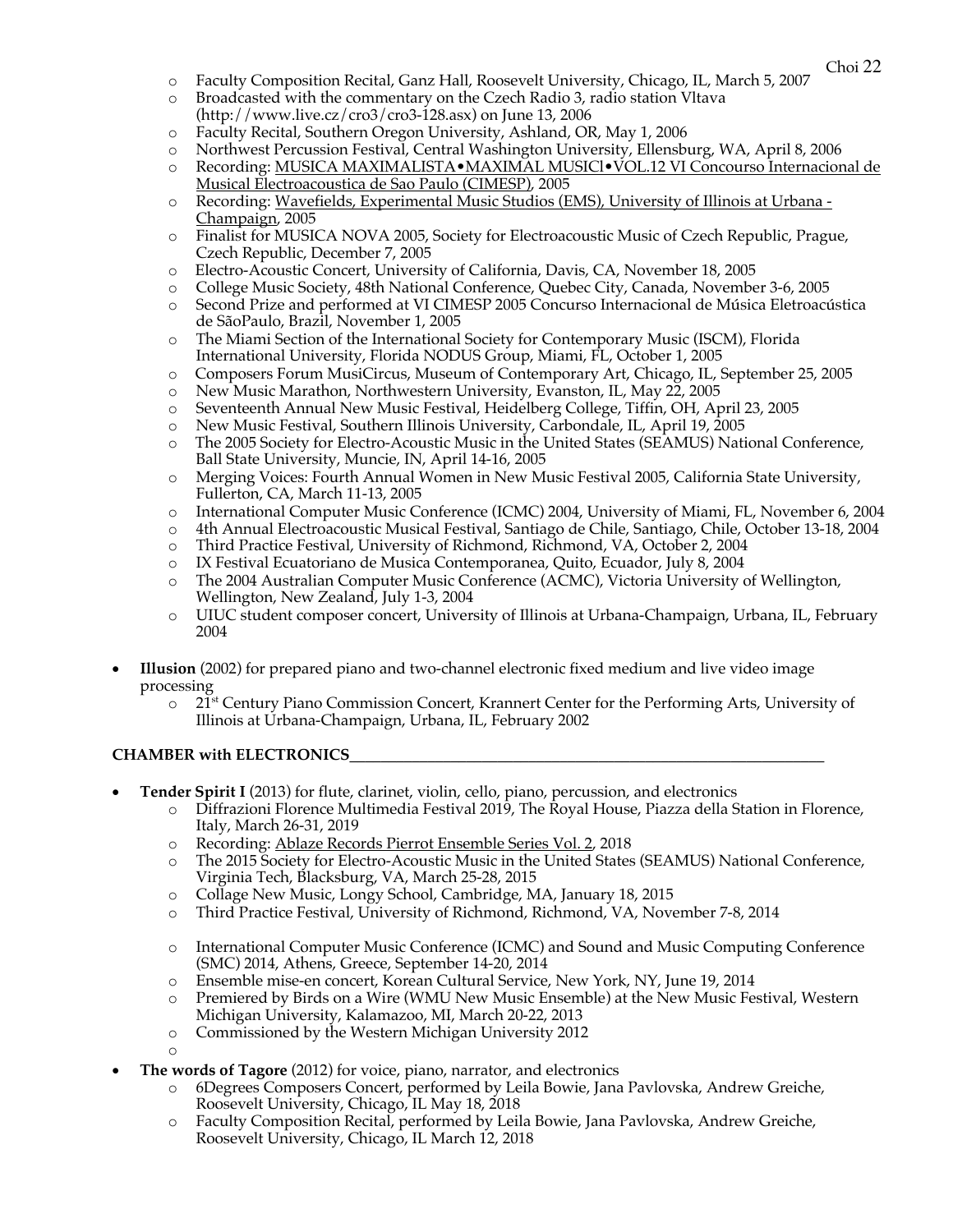- o Con Brio Festival, The John Gomes Memorial Piano Competition & Festival, Mumbai, India, July 13, 2012
- o Commissioned by Con Brio, The John Gomes Memorial Piano Competition & Festival
- **TAO** (2002) for voice, piano and live electronics
	- o Score excerpt for Theresa Sauer's Notations 21 from Mark Batty Publisher
	- o Music 04, University of Cincinnati College-Conservatory of Music, Cincinnati, OH, June 18, 2004
	- o Midwest Composers Symposium, Oberlin Conservatory of Music, Oberlin, OH, February 2003
	- o Composition Division Recital, University of Illinois at Urbana-Champaign, Urbana, IL, December 2002
	- o 21st Century Piano Commission Concert, Krannert Center for the Performing Arts, University of Illinois at Urbana-Champaign, Urbana, IL, February 2002
	- o Commissioned by Jana Mason & Richard Anderson

## PERCUSSION ENSEMBLE

- **A New Earth** (2014) For percussion ensemble and electronics
	- o New Music Series, William Paterson University Percussion Ensemble and New Music Ensemble, directed by Peter Jarvis, Center for the Performing Arts, William Paterson University, Wayne, NJ, February 2021
	- o New Music Series, William Paterson University Percussion Ensemble and New Music Ensemble, directed by Peter Jarvis, Center for the Performing Arts, William Paterson University, Wayne, NJ, April 23, 2018
	- o Composition in Asia Symposium and Festival, University of South Florida, Tampa, FL, January 22- 25, 2015
	- o Premiere at the Percussion Ensemble Concert, Ganz Hall, Roosevelt University, Chicago, IL, April 23, 2014

## **WIND ENSEMBLE\_\_\_\_\_\_\_\_\_\_\_\_\_\_\_\_\_\_\_\_\_\_\_\_\_\_\_\_\_\_\_\_\_\_\_\_\_\_\_\_\_\_\_\_\_\_\_\_\_\_\_\_\_\_\_\_\_\_\_\_\_\_\_\_\_\_\_\_\_\_\_\_\_\_**

- **No Opposite** (2015) For Wind Ensemble
	- o Society of Composers, Inc. (SCI) Region III Conference, Marshall University, Huntington, WV, February 26, 2016
	- o 98.7 WFMT "Music from Roosevelt University" Radio Broadcast hosted by Dean Henry Fogel, Chicago, IL, June 21, 2015
	- o Wind Ensemle Concert, University of Wisconsin-Eau Claire, Eau Claire, WI, April 26, 2015
	- o Premiere on the Wind Ensemble Concert, Roosevelt University, Chicago, IL, April 22, 2015

# **ORCHESTRA/LARGE ENSEMBLE\_\_\_\_\_\_\_\_\_\_\_\_\_\_\_\_\_\_\_\_\_\_\_\_\_\_\_\_\_\_\_\_\_\_\_\_\_\_\_\_\_\_\_\_\_\_\_\_\_\_\_\_\_\_\_\_\_\_\_**

- **Water Bloom II** (2016) for orchestra (8'15")
	- o Premier on the Chicago Composers Orchestra Concert, St. James Episcopal Cathedral, Chicago, IL, April 22, 2017
- **Infinite Gaze** (2015) for large ensemble (16'20")
	- o Premier on the Chicago College of Performing Arts (CCPA) Contemporary Music Ensemble Concert, Roosevelt University, Chicago, IL, October 16, 2015
- **Open Arms** (2013) for orchestra and electronics
	- o Premier on the Amidst Lush Plantlife, Chicago Composers Orchestra 2013-2014 season, Garfield Park Conservatory, Chicago, IL, January 19, 2014
	- o Commissioned by the Chicago Composers Orchestra 2012

### **OPERA\_\_\_\_\_\_\_\_\_\_\_\_\_\_\_\_\_\_\_\_\_\_\_\_\_\_\_\_\_\_\_\_\_\_\_\_\_\_\_\_\_\_\_\_\_\_\_\_\_\_\_\_\_\_\_\_\_\_\_\_\_\_\_\_\_\_\_\_\_\_\_\_\_\_\_\_\_\_\_\_\_**

- **Pale Courage** (2021) -3-Act Opera (85 minutes)
	- o Premier, Merle Reskin Theatre, Chicago, IL, March 18-19, 2022
- **THE ETERNAL TAO** (2010) –One-Act Multimedia Production
	- o *THE ETERNAL TAO* DVD, Ravello Records, 2013 (Supported by the John Simon Guggenheim Memorial Foundation)
	- o Section IX: And yet people prefer crooked paths, Honorary Mention for the Boston New Music Initiative Commissioning Competition 2012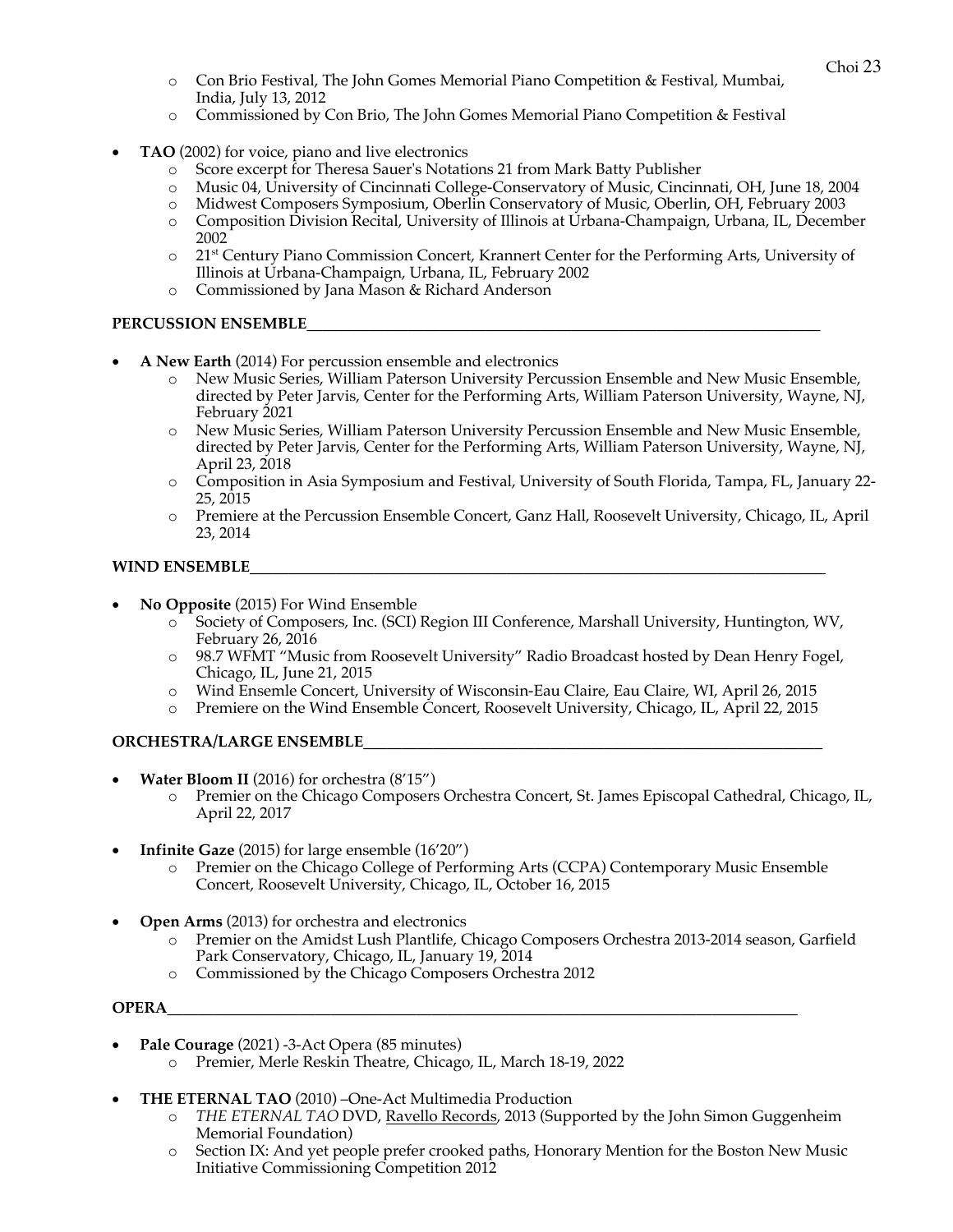- o Premiered on October 22nd, 2010 in Ganz Hall, Roosevelt University
- o In support of John Simon Guggenheim Memorial Foundation
- o In support of Roosevelt University Faculty Research and Professional Improvement Leave

#### **VIDEO/INTERACTIVE/MULTIMEDIA\_\_\_\_\_\_\_\_\_\_\_\_\_\_\_\_\_\_\_\_\_\_\_\_\_\_\_\_\_\_\_\_\_\_\_\_\_\_\_\_\_\_\_\_\_\_\_\_\_\_\_\_\_\_\_\_\_\_\_\_\_\_**

- **What is not lost** for the Animated song cycle **Quietly**
	- o Faculty Composition Recital, Ganz Hall, Roosevelt University, Chicago, IL, March 23, 2022
	- o Green Mill New Music Concert, Chicago, IL, January 30, 2022
	- o Chicago Soundings, Queen of Angels Parish Chicago, Chicago, IL, December 7, 2021
	- o *Just Spring!* Fundraising Virtual Concert for My Block My Hood My City and Asian Americans Advancing Justice Chicago, Mary 8, 2021
- **What is not lost** for Animated song cycle **rare yet soft** (2020) for animation (7'11")
	- o Spektral Quartet Virtual Floating Lounge, January 12, 2022
	- o International Computer Music Conference (ICMC) 2021, Santiago, Chile, July 25-31, 2021
	- o TURN UP Multimedia Virtual Festival 2021, May 1, 2021
	- o Chicago Electro-Acoustic Music Festival Virtual Concert, Roosevelt University, Chicago, IL, April 23, 2021
	- o New Music Virtual Festival 2021, Ball State University, Muncie, IN, March 17-20, 2021
	- o Premiered at the 6Degrees Composers Virtual Concert, HotHouse, Chicago, IL, March 13, 2021
- **E-Motion** (2020) for graphic score (1'30")
	- o Premiered at Drawn Together: Part 2, A Community Sound Sketchbook, Chicago Composers Orchestra Virtual Concert, December 5, 2020 (https://www.chicagocomposersorchestra.org/events/drawn-together/)
- **Tender Spirit II** (2013) for video
	- o New Music Virtual Festival 2021, Ball State University, Muncie, IN, March 17-20, 2021
	- o Sunday Night Multimedia Series, Howard Hall, Reynolds Recital Hall, Montana State University School of Music, Bozeman, MT, October 20, 2019
	- o Featured Artist, Electronic Music Festival, Eastern Illinois University, Charleston, IL, February 21, 2019
	- o Featured Artist Concert, inner sOUndscapes, Pitman Recital Hall, University of Oklahoma, Norman, OK, November 14-15, 2018
	- o 6Degrees Women Composers Concert, Ganz Hall, Roosevelt University, Chicago, IL, November 2, 2018
	- o THE 3rd Electro-Acoustic Music Festival Ecos Urbanos, Mexico City, November-December 2017
	- o MA/IN 2016-Matera Intermedia Festival, CASA CAVA Auditorium, Matera, Italy, December 17- 22, 2016
	- o Diffrazioni Florence Multimedia Festival 2016, The Royal House, Piazza della Station in Florence, Italy, November 21-27, 2016
	- o MusicBYTES, Lewis University, Romeoville, IL, April 22, 2016
	- o Sacramento 38th Annual Festival of New American Music, Sacramento City College, Sacramento, CA, November 9, 2015
	- o Pacific Rim, All Faiths Chapel, Kansas State University, Manhattan, KS, October 26, 2015
	- o Fresh Minds Festival, Texas A&M University, College Station, TX, October 6-10, 2015
	- o Electro-Acoustic Music and Piano Ensemble, *Pianissimo* Concert, Seoul Arts Center, Seoul, Korea, June 19, 2015
	- o Composition in Asia Symposium and Festival, University of South Florida, Tampa, FL, January 22- 25, 2015
	- o Faculty Composition Recital, Ganz Hall, Roosevelt University, March 5, 2014
	- o Electro-Acoustic Barn Dance, University of Mary Washington, Fredericksburg, VA, November 7-9, 2013
	- $\circ$  Selected for the 14<sup>th</sup> International Society for Music Information Retrieval Conference (ISMIR), November 4-8, 2013
	- o Electronic Music Midwest, Kansas City Kansas Community College, Kansas City, KS, October 24- 26, 2013
	-
	- o SoundWalk 2013, Long Beach, CA, October 5, 2013 o CEMIcircles Festival, Merrill Ellis Intermedia Theater, UNT School of Music, Denton, TX, October 4, 2013
	- o Premiered at the Chicago Electro-Acoustic Music Festival at Roosevelt University, Chicago, IL, April 12, 2013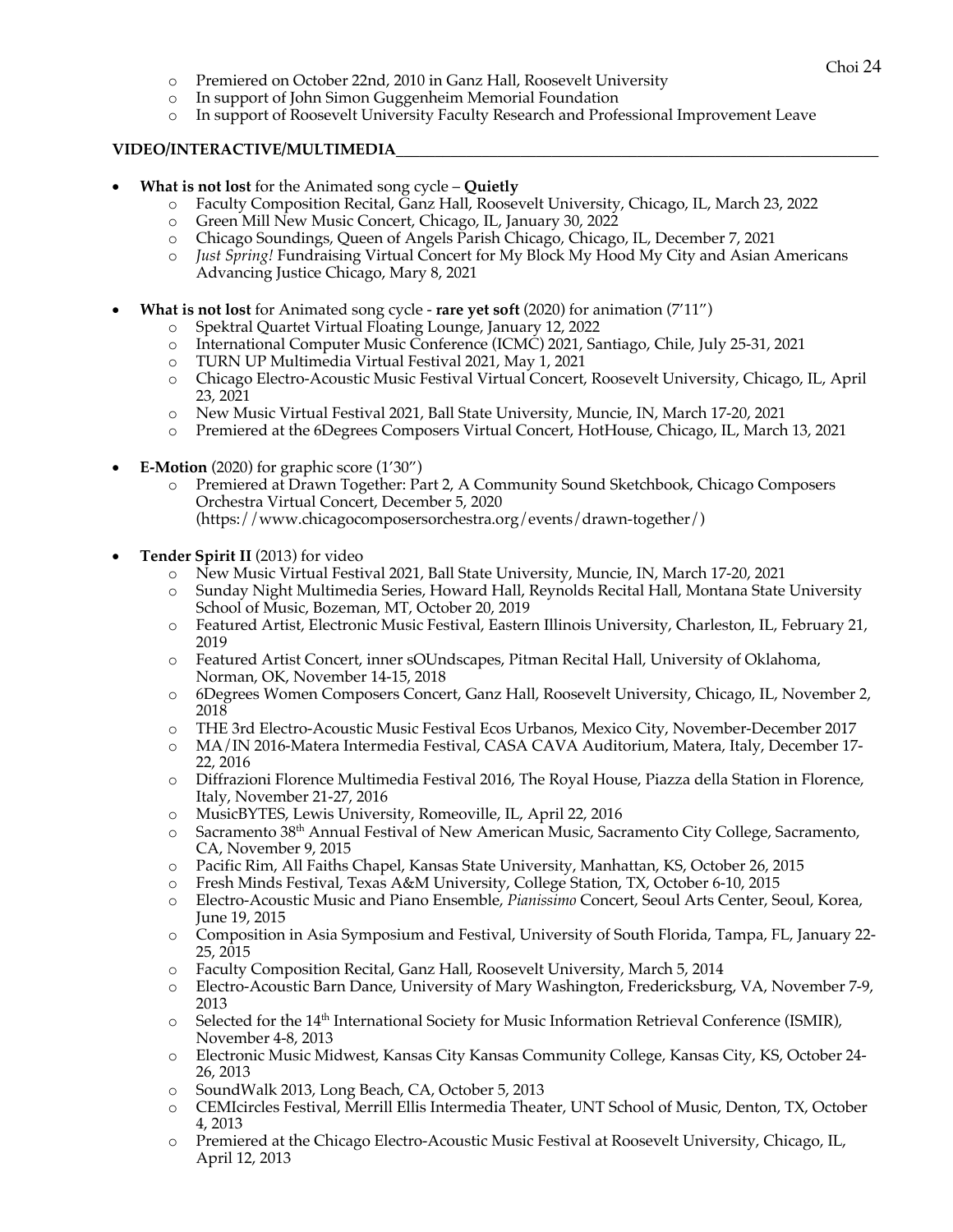- Choi <sup>25</sup> **GAIN** (2007) for DVD
	- o Channel Noise 2 Concert, Carol A. Carter Recital Hall, Georgia Southern University, Statesboro, GA, April 1, 2010
	- o Electroacoustic Juke Joint at Delta State University, Cleveland, MS, November 12-14, 2009
	- o Sunday Night Multimedia Concert Series, Reynolds Recital Hall, Montana State University, Bozeman, MT, October 19, 2008
	- o New Adventures in Sound Art 2008, Sound Play Festival, Toronto, ON, Canada, October 2008
	- o The 2008 Society for Electro-Acoustic Music in the United States (SEAMUS) National Conference, University of Utah, Salt Lake City, UT, April 3-5, 2008
	- o "Spring in Havana" International Electroacoustic Music Festival in Havana, Hall of the Museo de Bellas Artes, Havana, Cuba, March 13-14, 2008
	- o Faculty Composition Recital, Ganz Hall, Roosevelt University, Chicago, IL, March 6, 2008
- **Condolence** (2003) for DVD
	- o Diffrazioni Florence Multimedia Festival 2019, The Royal House, Piazza della Station in Florence, Italy, March 26-31, 2019
	- o MusicBYTES, Lewis University, Romeoville, IL, April 22, 2016
	- o Wired, Electronic Music at University of Wisconsin, Oshkosh, WI, February 8, 2013
	- o The FILE 2012-Electronic Language International Festival exhibition, Ruth Cardoso Cultural Center, Sao Paulo, Brazil, July 16-August 19, 2012
	- o The Kansas City Electronic Music Alliance (KcEMA)'s 5th concert with UCP (Urban Culture Project), La Esquina, Kansas City, MO, April 11, 2009
	- o Presented in MUSC398, Special Topic Seminar: Electroacoustic Music Composition, University of Nebraska-Lincoln, Lincoln, NE, March 28, 2009
	- o Electroacoustic Juke Joint at Delta State University, Cleveland, MS, November 13-15, 2008
	- o UW Oshkosh Wired, University of Wisconsin Oshkosh, Oshkosh, WI November 11, 2008
	- o "Spring in Havana" International Electroacoustic Music Festival in Havana, Hall of the Museo de Bellas Artes, Havana, Cuba, March 13-14, 2008
	- o Technosonics VIII, University of Virginia, Charlottesville, VA, November 9, 2007
	- o Cinematheque 2007 in conjunction with NewMediaFest2007, Cologne, Germany, November 2007
	- o Faculty Composition Recital, Ganz Hall, Roosevelt University, Chicago, IL, March 5, 2007
	- o The Music Technology program, Northeastern University, Boston, MA, February 22, 2007
	- o The 2006 Bellingham Electronic Arts Festival (BEAF), Bellingham, Bellingham, WA, November 30 December 3, 2006
	- o SoundLab, SoundLAB Edition IV memoryscapes, newmediafast.org, October 13, 2006
	- o Swedish Electro-Acoustic Music Society (SEAMS) Annual series, Stockholm, Sweden, September 14, 2006
	- o ea-2@zbcenter concert, Zhou B. Center art gallery, Chicago, IL, July 21, 2006
	- o The 2006 Society for Electro-Acoustic Music in the United States (SEAMUS), University of Oregon, Eugene, OR, March 30-April 1, 2006
	- o Spark Festival, University of Minnesota, University of Minnesota, Minneapolis, MN, February 21- 26, 2006
	- o Electronic Music Midwest, Kansas City Kansas Community College, Kansas City, KS, October 20- 22, 2005
	- o Music Beyond Performance: SoundImageSound III, University of Pacific Conservatory of Music, Stockton, CA, September 9, 2005
	- o Zeppelin 2004, Centre de Cultura Contemporània de Barcelona (CCCB), May 22, 2004
	- o Midwest Composers Symposium, University of Iowa, Iowa City, IA, November 7-8, 2003
	- o University of Illinois at Urbana-Champaign (UIUC) student composer concert, UIUC, Urbana, IL, November 2003
	- o Electronic Rainbow Coalition Festival (music only), Dartmouth College, Hanover, NH, August 22- 23, 2003
- **Merger II** (2002) for electronics and live video image processing
	- o 21st Century Piano Commission Concert, University of Illinois at Urbana-Champaign, Urbana, IL, February 2002
- **Conceptual View of Worlds III** (2001) for interactive-experimental electronic music
	- o 21st Century Piano Commission Concert, Krannert Center for the Performing Arts, University of Illinois at Urbana-Champaign, Urbana, IL, February 2002
	- o New Music Concert, Canopy Club, Urbana-Champaign, Urbana, IL, April 2001
	- **Kandinsky** (2000) for voices, electric guitar, percussions, dancers and video projection
		- o Spektral Quartet Virtual Floating Lounge, January 12, 2022
		- o Faculty Composition Recital, Roosevelt University, Chicago, IL, March 4, 2015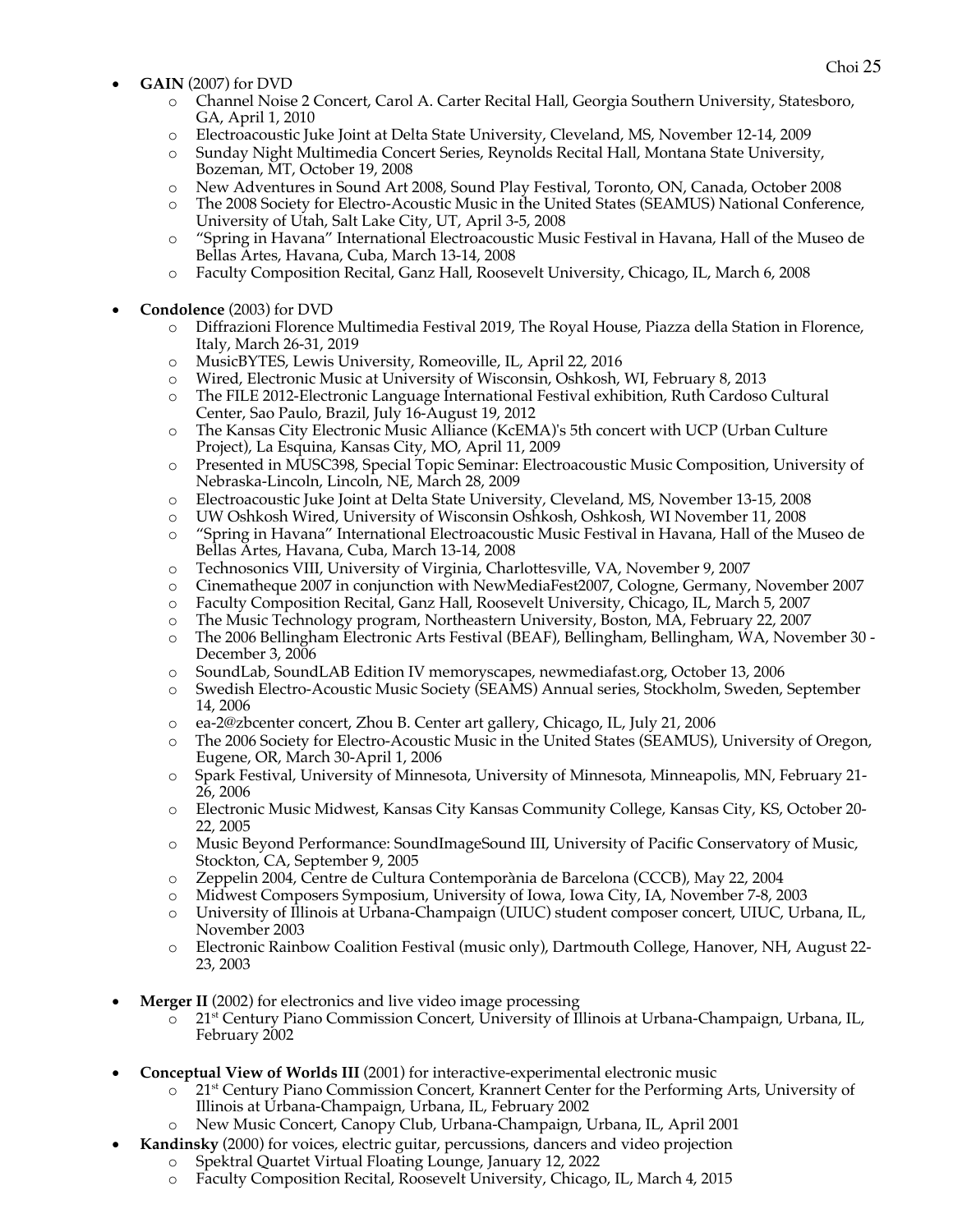- o "Paintings Composed", A Multimedia program of chamber music concert, Constellation, Chicago, IL, May 4, 2014
- o Recording: Society of Composers Inc. (SCI) CD Series no.22, Musings, 2007
- o Studio Dance II in Dance department, University of Illinois at Urbana-Champaign, Urbana, IL, April 2001
- o Midwest Composers Symposium, University of Illinois at Urbana-Champaign, Urbana, IL, November 2000
- **Counterpoint** (2000) for voice, clarinet, bassoon, double bass and three dancers
	- o Concert for dancer/composer choreography, University of Illinois at Urbana-Champaign, Urbana, IL, March 2000
- **Intuitive Abyss** (1999) for voice, flute, cello, electric guitar, percussions, and video projection
	- o Master Composition Degree Recital, Georgia State University, Atlanta, GA, May 1999

## **3.5. MAJOR PERFORMANCES/FESTIVALS/CONFERENCES**

- The National Flute Association Convention, Chicago, IL, August 12, 2022
- 6Degrees Composer Concert with 5th Wave Collective, Ganz Hall, Roosevelt University, Chicago, IL, May 13, 2022
- The Museu Nacional de Musiúa, Lisbon, Portugal, April 22, 2022
- Bernard Rands Effect, Hamel Music Center, University of Wisconsin-Madison, Madison, WI, April 2, 2022
- The Society for Electro-Acoustic Music in the United States (SEAMUS) Conference, Western Michigan University, Kalamazoo, MI, March 30-April 2, 2022
- Spring Opera, Merle Reskin Theatre, Chicago, IL, March 18-19, 2022
- Bernard Rands Effect, Stetson Chapel, Kalamazoo College, Kalamazoo, MI, March 7, 2022
- Bernard Rands Effect, Chicago Composers' Consortium Concert by Spektral Quartet, Holtschneider Performance Center, Chicago, IL, March 2, 2022
- Frequency Series Presents: Artemisia, "She Was", Constellation, Chicago, IL, February 20, 2022
- XXV New Music Miami of the International Society for Contemporary Music (ISCM) Festival 2022, Miami, FL, February 16, 2022
- Saturday Salon concert, Access Contemporary Music, Chicago, IL, February 12, 2022
- Green Mill New Music Concert, Chicago, IL, January 30, 2022
- Spektral Quartet Virtual Floating Lounge, January 12, 2022
- Chicago Composers' Consortium with Dal Niente Ensemble, Ganz Hall, Roosevelt University, December 12, 2021
- Chicago Soundings, Queen of Angels Parish Church, Chicago, IL, December 7, 2021
- Ear Taxi Festival 2021, Unsupervised Ensemble with Chicago Composers' Consortium, Kehrein Center for the Arts, Chicago, IL, October 4, 2021
- University of Wisconsin-Madison Wind Ensemble Concert, Hamel Music Center, Mead Witter Foundation Concert Hall, Madison, WI, October 3, 2021
- Ear Taxi Festival 2021, Holtschneider Performance Center, De Paul University, Chicago, IL, October 1, 2021
- Ear Taxi Festival 2021, De Paul Art Museum, De Paul University, Chicago, IL, October 1, 2021
- Ear Taxi Festival 2021 Main Stage, Kehrein Center for the Arts, Chicago, IL, September 30, 2021
- Ear Taxi Festival 2021, Perilla Chicago, Chicago, IL, September 15, 2021
- Ear Taxi Festival 2021 WFMT Preview Concert Broadcast, Chicago, IL, August 24, 2021
- Artemisia Preview Concert, Bughouse Theater, Chicago, IL, August 14, 2021
- International Computer Music Conference (ICMC) 2021, Santiago, Chile, July 25-31, 2021
- New York City Electro-Acoustic Musical Festival Virtual (NYCEMF) Virtual 2021, June 21-27, 2021
- 6Degrees Composers Virtual Concert, HotHouse, Chicago, IL, June 19, 2021
- "The Air Between Us", Quintet Attacca with Chicago Composers' Consortium, Constellation, Chicago, IL, June 6, 2021
- UChicago Presents, John Corkill Online Concert, May 27, 2021
- 2021 Society of Composers, Inc. (SCI) Online National Conference, May 8, 2021
- *Just Spring!* Fundraising Virtual Concert for My Block My Hood My City and Asian Americans Advancing Justice Chicago, Mary 8, 2021
- Contemporary Cello Recital, James Alexander Virtual Concert, May 6, 2021 (virtual)
- TURN UP Multimedia Virtual Festival 2021, May 1, 2021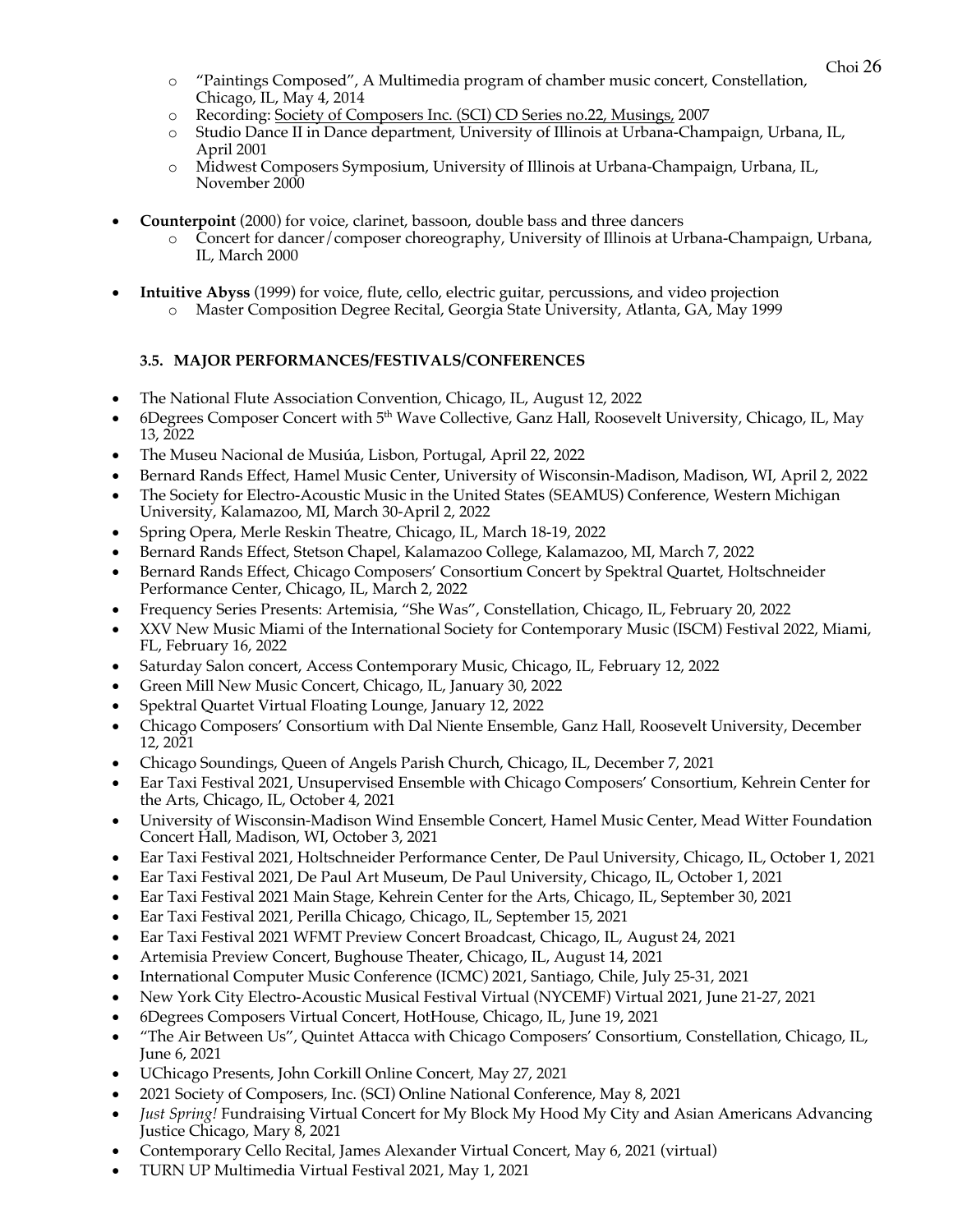- Choi <sup>27</sup> Artemisia/Chicago Composers' Consortium Virtual Concert, April 30, 2021
- Contemporary Cello Recital, James Alexander Virtual Concert, April 29, 2021
- Virtual Concert Halls, Vox Novus featuring pianist Matthew McCright, April 26, 2021
- The Society for Electro-Acoustic Music in the United States (SEAMUS) Virtual Conference, April 23-25, 2021
- Chicago Electro-Acoustic Music Festival Virtual Concert, Roosevelt University, Chicago, IL, April 23, 2021
- Earth Day Art Model 2021 Virtual Concert, April 22, 2021
- Featured at the Korean Cultural Society of Boston New Music Symposium (virtual), April 3, 2021
- Alabama Piano Gallery: Saturday's at Steinway, Eun-Hee Park Concert, Birmingham, AL, March 27, 2021
- New Music Virtual Festival 2021, Ball State University, Muncie, IN, March 17-20, 2021
- Piano Literature Recital, Guest Lecture Series, "Korean Piano Music, University of South Dakota, Vermillion, SD, March 17, 2021
- 6Degrees Composers Virtual Concert, HotHouse, Chicago, IL, March 13, 2021
- Anchor.FM Podcast: Martian Gardens Episode 1052, Amherst, MA, February 28, 2021 (https://anchor.fm/martiangardens)
- New Music Series, William Paterson University Percussion Ensemble and New Music Ensemble, directed by Peter Jarvis, Center for the Performing Arts, William Paterson University, Wayne, NJ, February 2021
- East Meets West, World Piano Teachers Association USA-Missouri Virtual Concert, February 7, 2021 (https://www.wptausamissouri.com/)
- Hartford Independent Chamber Orchestra Final Friday Internet Series, January 22, 2021
- Anchor.FM Podcast: Martian Gardens Episode 1045, The finest in modern classical and experimental music since 1999, Amherst, MA, December 31, 2020 (https://anchor.fm/martiangardens)
- Drawn Together: Part 2, A Community Sound Sketchbook, Chicago Composers Orchestra Virtual Concert, December 5, 2020 (https://www.chicagocomposersorchestra.org/events/drawn-together/)
- 6Degrees Composers Virtual Concert, HotHouse, Chicago, IL, November 22, 2020
- Chicago Composers' Consortium Virtual Concert, Experimental Sound Studio, Chicago, IL October 29, 2020 (https://ess.org/esscalendar/tqc-c3)
- Anne Maker Flute Virtual Concert, University of North Texas, Denton, TX, October 28, 2020 (https://recording.music.unt.edu/live/event/12923)
- New Music Chicago 15<sup>th</sup> Anniversary Concert, Epiphany Center for the Arts, Chicago, IL, October 10, 2020
- New Music Chicago Virtual Concert Series, Chicago Cultural Center, Chicago, IL, August, 25, 2020
- 6Degrees Composers Virtual Concert, HotHouse, Chicago, IL, July 8, 2020 *(*https://hothouse.net/event/6 degrees-composers-showcase/)
- Drawn Together: Part 1, A Community Sound Sketchbook, Chicago Composers Orchestra Virtual Concert, June 8, 2020 (https://www.youtube.com/channel/UCatbccQL4ay5vot5XWCk1tg)
- *Chicago Composers' Consortium Concert, Chicago Cultural Center, May 19, 2020 (Canceled due to Covid-19)*
- *Picosa Ensemble: Veering from Tradition, Allen Recital Hall, Holtschneider Performance Center, DePaul University, Chicago, IL, May 4, 2020 (Canceled due to Covid-19)*
- *Picosa Ensemble: Veering from Tradition, Buik Recital Hall, Elmhurst College, Elmhurst, IL, April 24, 2020 (Canceled due to Covid-19)*
- *Chicago Composers' Consortium, Constellation, Chicago, IL, April 19, 2020 (Canceled due to Covid-19)*
- *The 2nd annual songSLAM Chicago, The Promontory, Hyde Park, Chicago, IL, April 5, 2020 (Canceled due to Covid-19)*
- Music in a time of crisis, Keith Kirchoff Live Streamed Piano Recital for Boston Music Makers Relief Fund, April 3, 2020
- *The 2020 Society of Composers, Inc. (SCI) National Conference, University of Texas at Arlington, Arlington, TX, March 26-28, 2020 (Canceled due to Covid-19)*
- *The 2020 Society for Electro-Acoustic Music in the United States (SEAMUS) National Conference at the University of Virginia, Charlottesville, VA, March 12-14, 2020 (Canceled due to Covid-19)*
- New Music Festival 2020, Western Illinois University, Macomb, IL, March 2-3, 2020
- 21<sup>st</sup> Century Piano Commission Concert, Krannert Center for the Performing Arts, University of Illinois at Urbana-Champaign, Urbana, IL, February 23, 2020
- Chicago Composers' Consortium, Ganz Hall, Roosevelt University, Chicago, IL, February 21, 2020
- Civic Orchestra, Buntrock Hall, Chicago Symphony Center, Chicago, IL, February 17, 2020
- 6Degrees Composers Concert, Grace Episcopal Church, Chicago, IL, January 20, 2020
- Chicago Soundings, Green Mill, Chicago, IL, January 19, 2020
- GenNext/NAMM Conference, Anaheim, California, January 16-19, 2020
- Jonathan Hannau Concert, Constellation, Chicago, IL, January 12, 2020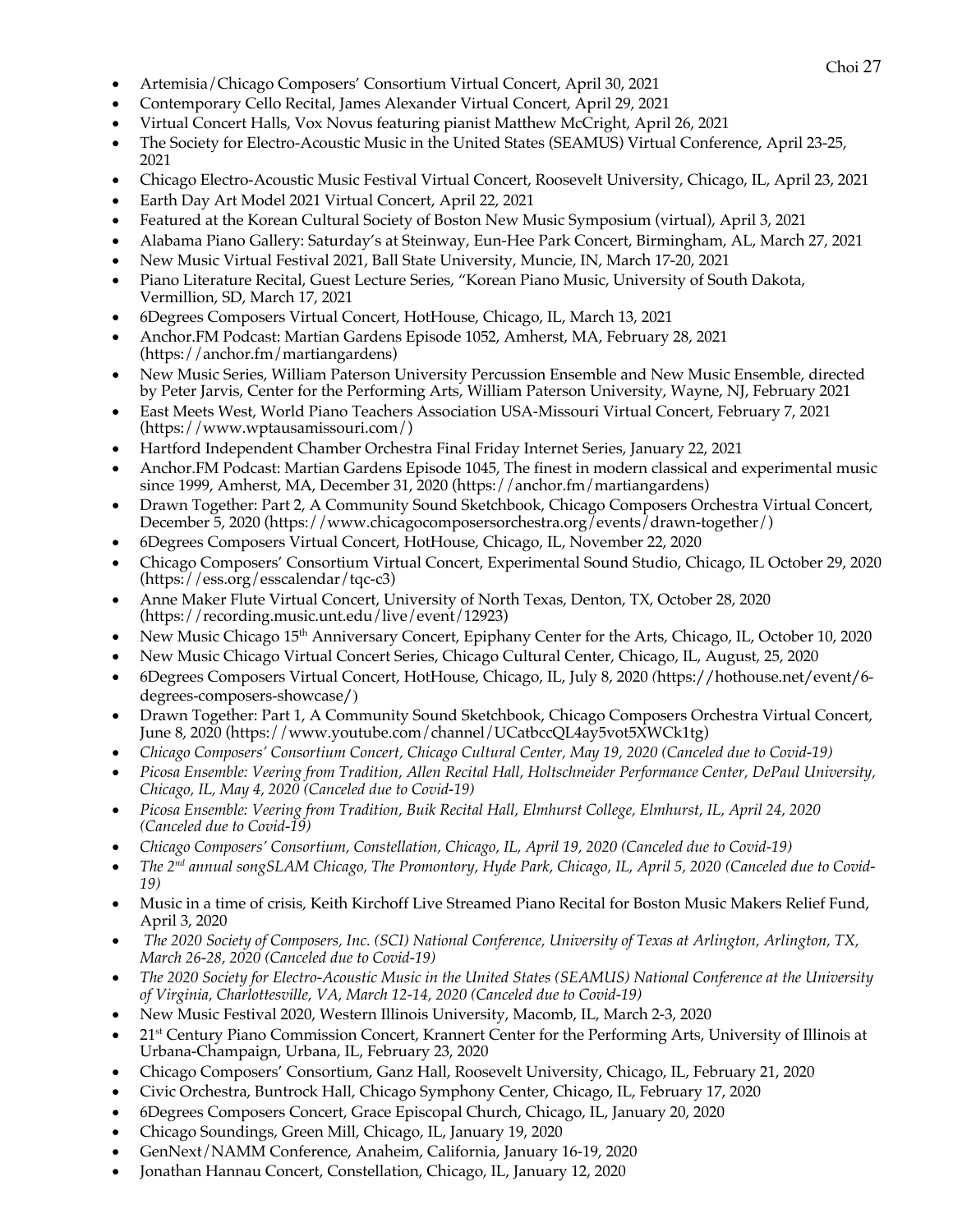- 
- Choi <sup>28</sup> Nightingale Ensemble Concert, Constellation, Chicago, IL, December 1, 2019
- Matthew McCright Piano Concert, Carnegie Hall, New York, NY, November 22, 2019
- 2019 Electroacoustic Barn Dance, Terry Concert Hall, Jacksonville University, Jacksonville, FL, November 15, 2019
- Sunday Night Multimedia Series, Howard Hall, Reynolds Recital Hall, Montana State University School of Music, Bozeman, MT, October 20, 2019
- 2019-2020 CEMIcircles Festival, Merrill Ellis Intermedia Theatre, University of North Texas, TX, October 18- 19, 2019
- SCI Region V Conference, Eastern Illinois University, Charleston, IL, October 11-12, 2019
- Chicago Composers' Consortium, Experimental Sound Studio, Chicago, IL, October 6, 2019
- Dal Niente Season Opener/Record Release Concert, Allen Recital Hall, Holtschneider Performing Arts Center, De Paul University, Chicago, IL, September 28, 2019
- Stivers School for the Arts, Dayton, OH, September 25, 2019
- Con Brio 10th Anniversary, NCPA Experimental Theatre, Mumbai, India, August 2, 2019
- Ricardo Martín Descalzo Piano Concert, Sierra Musical Festival, Villa de Collado Municipal Theater, Madrid, Spain, August 2, 2019
- Featured Artist at the SPLICE Institute, Western Michigan University, Kalamazoo, MI, June 23-29, 2019
- Festival at Centre for Present-Day Music, Hochschule für Musik und Theater "Felix Mendelssohn Bartholdy" Leipzig, Germany, June 22, 2019
- 2019 ICMC/NYCEMF Conference and Festival, Hebrew Union College, New York, NY, June 18, 2019
- Dal Niente's 2019 Party, The Revival, Hyde Park, Chicago, IL, June 16, 2019
- 6Degrees Composers Concert, Sherwood Community Music School, Concert Hall, Chicago, IL, May 17, 2019
- New Music DePaul, Allen Recital Hall, Chicago, IL, May 10, 2019
- Lunchtime Concert Series Spring 2019, Mannes School of Music, New York, NY, April 23, 2019
- Chicago Electro-Acoustic Music Festival, Ganz Hall, Roosevelt University, Chicago, IL, April 11-12, 2019
- Radio Feature, Ars Electronica Forum Wallis, 'Musique d'avenir', Radio Suisse Romande Espace 2 (Swiss National Radio), April 7, 2019
- Chicago Composers' Consortium Concert, Experimental Sound Studio, Chicago, IL, April 5, 2019
- Music by Asian Composers, Ko Eun (Grace) Lee and KSU Faculty, All Faiths Chapel Auditorium, Kansas State University, Manhattan, KS, April 1-2, 2019
- 2019 UNM John Donald Robb Composers' Symposium and 2019 SCI National Conference, University of New Mexico, Albuquerque, NM, March 28-31, 2019
- Impromptu Festival, New Music Chicago, Guarneri Hall, Chicago, IL, March 28, 2019
- Diffrazioni Florence Multimedia Festival 2019, The Royal House, Piazza della Station in Florence, Italy, March 26-31, 2019
- 5<sup>th</sup> Wave Collective, Experimental Station, Chicago, IL, March 23, 2019
- The 2019 Society for Electro-Acoustic Music in the United States (SEAMUS) National Conference at the Berklee College of Music and Boston Conservatory at Berklee, Boston, MA, March 21-23, 2019
- CLICK: Electronic Music Concert, Glidden Recital Hall, Ohio University, Athens, OH, March 6, 2019
- Electronic Music Festival, Eastern Illinois University, Charleston, IL, February 21, 2019
- Chicago Soundings, Green Mill, Chicago, IL, January 27, 2019
- NewMusicMannes Concert, Concert Hall, Mannes School of Music, New York, NY, December 11, 2018
- Chicago Soundings, Queen of Angels Church, Chicago, IL, December 4, 2018
- inner sOUndscapes, Pitman Recital Hall, University of Oklahoma, Norman, OK, December 2, 2018
- inner sOUndscapes, Pitman Recital Hall, University of Oklahoma, Norman, OK, November 14-15, 2018
- Picosa Ensemble Concert, Ganz Hall, Roosevelt University, November 13, 2018
- In the Realm of Senses: ELEMENTS, The first multi-sensory art exhibition, 1837 S. Halsted St., Chicago, IL, November 8-10, 15-17, 2018
- 6Degrees Women Composers Concert, Ganz Hall, Roosevelt University, Chicago, IL, November 2, 2018
- The Ringling Arts Festival, Transient Landscapes, The John & Mable Ringling Museum of Art, Sarasota, FL, October 19-20, 2018
- Electronic Music Midwest Festival, Lewis University, Romeoville, IL, October 12-13, 2018
- Chicago Composers' Consortium, performed by Jeff Yang, Elizabeth Start, and Larry Axelrod, North Shore Baptist Church, Chicago, IL, September 23, 2018
- IDRS 2018 Spain Conference, New Music for Oboe, English Horn and Electronics, Sala Albéniz-Mahuca, Granada Palace of Congress, Granada, Spain, September 1, 2018
- Ko Eun (Grace) Lee Recital, University of South Florida, Tampa, FL, August 30, 2018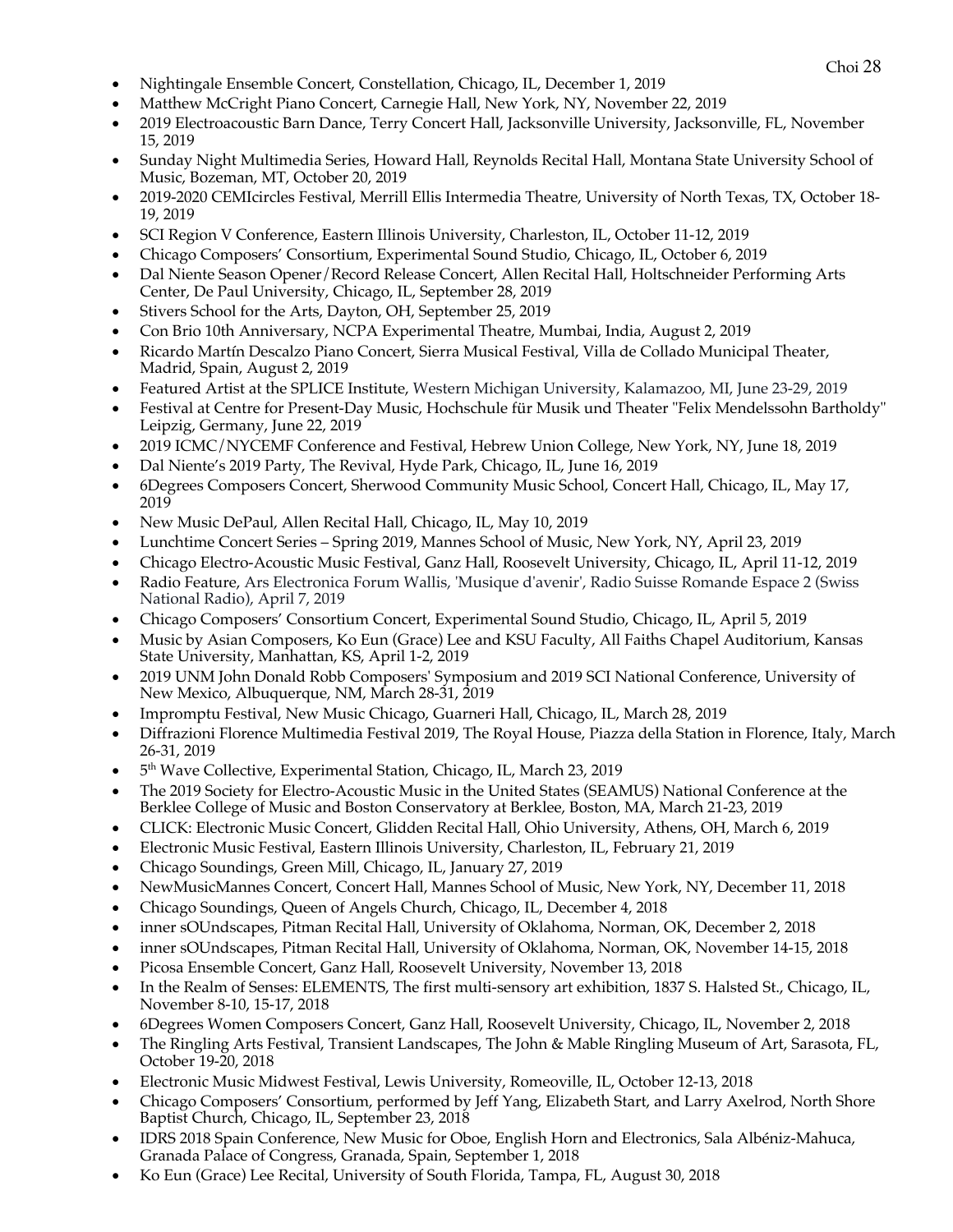- Choi <sup>29</sup> Nature|Human: Reflections, performed by John Corkill, Steppenwholf Theater, Chicago, IL, August 10-11, 2018
- International Computer Music Conference (ICMC) 2018, Daegu, Korea, August 5-10, 2018
- Fulcrum Point New Music Discoveries Series: Hear & Be Heard, Fine Arts Building, Chicago, IL, July 18, 2018
- High School Piano Camp Concert, Millikin University, Decatur, IL, July 9, 2018
- Charlotte New Music Festival, Google Fiber Space, Charlotte, NC, June 23-27, 2018
- The Elektro Arts Festival, Gheorghe Dima Music Academy Concert Hall, Academia de Muzica, Cluj-Napoca, Romania, May 24, 2018
- Arts Electronica Forum Forum Wallis, Festival für Neue Musik de Musique Contemporalne (Swiss Contemporary Music Festival), Schloss Leuk, Leuk, Switzerland, May 18-22, 2018
- Unsupervised, Chicago's Conductorless Orchestra, Fulton Street Collective, May 20, 2018
- 6Degrees Composers Concert, Roosevelt University, Chicago, IL May 18, 2018
- Chicago Composers' Consortium/Lakeshore Rush Ensemble, Ganz Hall, Roosevelt University, May 6, 2018
- New Music Series, William Paterson University Percussion Ensemble and New Music Ensemble, Center for the Performing Arts, William Paterson University, Wayne, NJ, April 23, 2018
- Bristol New Music 2018, Colston Hall, University of Bristol, Bristol, U.K. April 21, 2018
- ppIANISSIMO Festival 2018, International Festival of Contemporary Piano Music, Sofia, Bulgaria, April 13, 2018
- College Music Society (CMS), 2018 Great Lakes Regional Conference, Otterbein University, Westerville, OH, April 6-7, 2018
- Performer Portrait Concert, Ensemble Ipse, Tenri Cultural Institute, New York, NY, April 6, 2018
- Society of Composers, Inc. (SCI) 2018 Region VI Conference, Kansas State University, Manhattan, KS, April 6, 2018
- The Society for Electro-Acoustic Music in the United States (SEAMUS) 2018, University of Oregon, Eugene, OR, March 31, 2018
- Community Music School of Webster University, St Louis, MO, March 23-25, 2018
- Ricardo Descalzo Recital, University of Notre Dame, Notre Dame, IN, March 20, 2018
- Chicago Composers' Consortium Concert, Music Institute of Chicago, Evanston, IL, March 18, 2018
- Ricardo Descalzo Recital, Ganz Hall, Roosevelt University, Chicago, IL March 15, 2018
- New Music Ensemble soloists, NYU Steinhardt music and performing arts professions, Frederick Loewe Theatre, New York, NY, February 17, 2018
- Electroacoustic Barn Dance Festival at Jacksonville University, February 8-10, 2018
- Access Contemporary Music In-Stereo Series, Davis Theater, Lincoln Square, Chicago, IL, February 5, 2018
- Composition in Asia (CIA) Conference, University of South Florida, Tampa, IL, January 18-21, 2018
- THE 3rd Electro-Acoustic Music Festival Ecos Urbanos, Mexico City, November-December 2017
- The Phoenix Concerts, Church of St Matthew & St Timothy, New York, NY, December 12, 2017
- The mise-en ensemble concert, New York, NY, December 6, 2017
- 6Degrees Women Composers Concert, Ganz Hall, Roosevelt University, Chicago, IL, November 19, 2017
- Fifth House Ensemble Concert, Ganz Hall, Roosevelt University, Chicago, IL, November 14, 2017
- New Music Event, Hamilton College, Clinton, NY, November 10, 2017
- Third Practice Festival, University of Richmond, Richmond, VA, November 3-4, 2017
- The 2017 College Music Society (CMS) National Conference, San Antonio, TX, October 26-28, 2017
- Livewire Festival of Contemporary Music, University of Maryland, Baltimore, MD, October 26-28, 2017
- The 2017 Bowling Green State University New Music Festival, Bowling Green State University, Bowling Green, OH, October 21, 2017
- Electronic Music Midwest, Kansas City Kansas Community College, Kansas City, KS, September 22, 2017
- 16th Brazilian Symposium on Computer Music, Institute of Mathematics and Statistics (IME), University of São Paulo, Sã Paulo, Brazil, September 3-6, 2017
- 2017 New York City Electroacoustic Music Festival (NYCEMF), Abrons Art Center, Playhouse, New York, NY, June 20, 2017
- 6Degrees Women Composers Concert, Columbia College Chicago, Chicago, IL, June 9, 2017
- New Music Concert, Taipei National University of the Arts, Taipei, Taiwan, May 22, 2017
- New Music Ensemble Concert, Buik Recital Hall, Elmhurst College, Elmhurst, IL, May 6, 2017
- Chicago Composers Orchestra Concert, St. James Episcopal Cathedral, Chicago, IL, April 22, 2017
- The Society for Electro-Acoustic Music in the United States (SEAMUS) 2017 National Conference, St. Cloud State University, St. Cloud, MN, April 20-22, 2017
- Chicago Electro-Acoustic Music Festival, Ganz Hall, Roosevelt University, Chicago, IL, April 7, 2017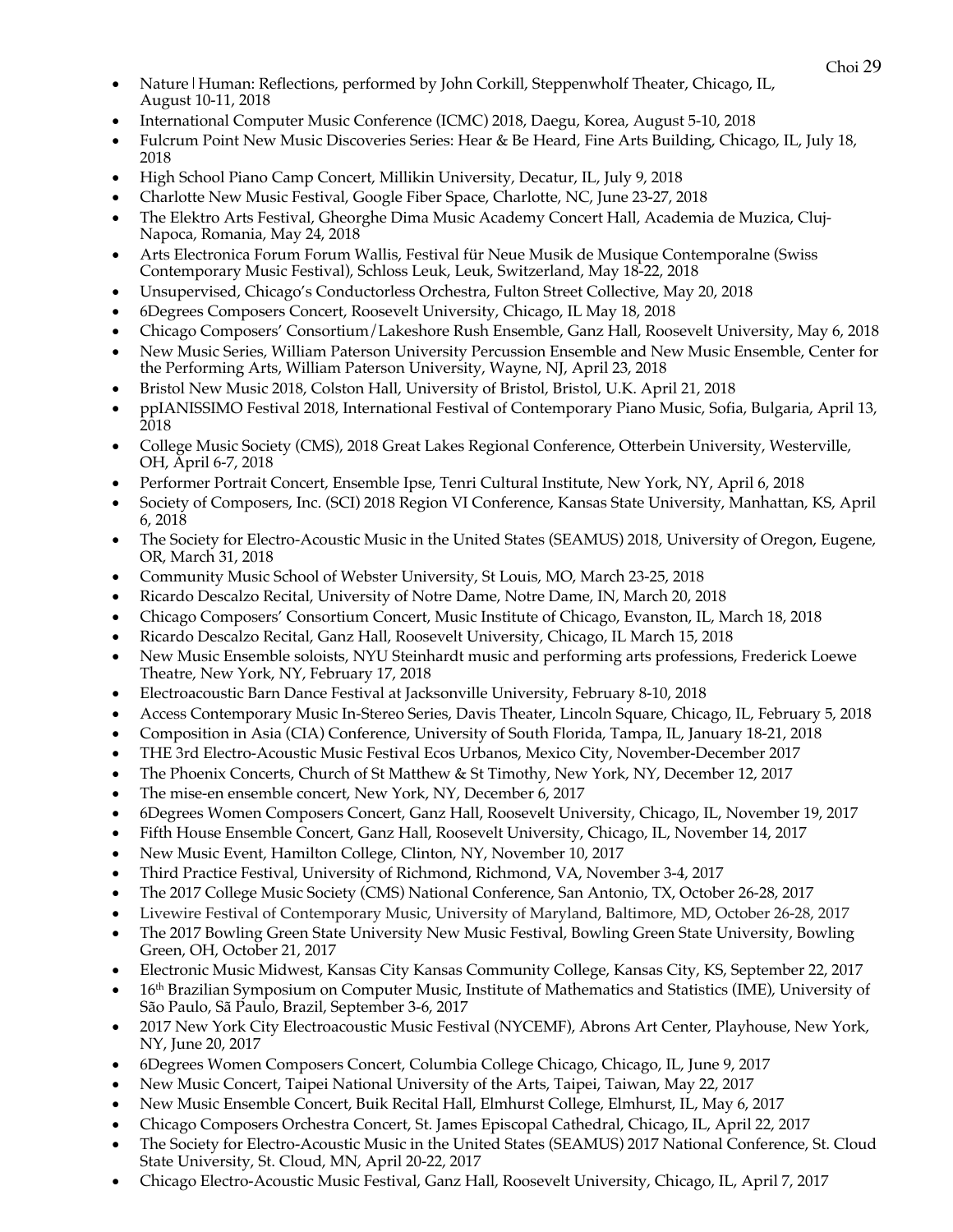- Choi <sup>30</sup> Audición REPERTORIO CONTEMPORÁNEO, Musikene, Centro Superior de Música del País Vasco, San Sebastián, Spain, April 5, 2017
- Illinois Modern Ensemble Concert, Colwell Playhouse, Krannert Center for the Performing Arts, Urbana, IL, March 31, 2017
- College Music Society Conference, Rocky Mountain Chapter, Eastern New Mexico University, March 24-25, 2017
- NoiseBias, Narloch Piano Studios, Chicago, IL, March 11, 2017
- NoiseBias, Symphony Center Buntrock Hall, Chicago, IL, March 8, 2017
- Festival of New Music, Florida State University, Tallahassee, FL, February 2-4, 2017
- New Music at the Green Mill, Chicago, IL, January 22, 2017
- MA/IN 2016-Matera Intermedia Festival, CASA CAVA Auditorium, Matera, Italy, December 17-22, 2016
- Chicago Soundings, Queen of Angels Church, Chicago, IL, December 6, 2016
- Diffrazioni Florence Multimedia Festival 2016, The Royal House, Piazza della Station in Florence, Italy, November 21-27, 2016
- Electroacoustic Barn Dance, University of Mary Washington, Fredericksburg, VA, November 10-12, 2016
- Zodiac Trio concert, Ganz Hall, Roosevelt University, Chicago, IL, November 11, 2016
- Quintet Attacca concert with Chicago Composers' Consortium, Nichols Hall, Music Institute of Chicago, Chicago, IL, October 30, 2016
- Ear Taxi Festival, Shanna Gutierrez and Collect/Project, Claudia Cassidy Theater, Chicago Cultural Center, Chicago, IL, October 9, 2016
- 2016 New Horizons Music Festival, Truman State University Art Gallery, October 3-8, 2016
- The New Sound of Piano, CREAMA Electro-Acoustic Music Research Center, Il-Shin Hall, Seoul, South Korea, September 5, 2016
- Chicago Composers Orchestra, Club Nights, Constellation, Chicago, IL August, 14, 2016
- Electrified Flute, National Flute Association Convention, San Diego, CA, August 12, 2016
- Concert for Piano and Electronics, Taipei Chai Found 101 Auditorium, Taipei, Taiwan, June 18, 2016
- New Music for Piano and Electronics, 5123 Concert Hall, National Kaohsiung Normal University, Kaohsiung City, Taiwan, May 6, 2016
- MusicBYTES, Lewis University, Romeoville, IL, April 22, 2016
- Lands of Ice and Water, Chicago Composers' Consortium, Experimental Sound Studio, Chicago, IL, April 3, 2016
- Eighteenth Contemporary Piano Festival, Smith Recital Hall, Plymouth State University, Plymouth, NH, March 5, 2016
- Society of Composers, Inc. (SCI) Region III Conference, Marshall University, Huntington, WV, February 26, 2016
- St. Andrew's on The Terrae Wellington, Lunchtime Concerts, Wellington, New Zealand, February 10, 2016
- River Sounds, The Petrof Piano Series, All Saints Episcopal Church, Lauderdale, FL, January 9, 2016
- Moans, Drones, and Cellular Phones, Hartford New Music Festival, Tainted Inc., Hartford, CT, December 5, 2015
- Provincetown Playhouse Theatre, New York, NY, December 5, 2015
- Electronic Music Midwest, Kansas City Kansas Community College, Kansas City, KS, November 19-21, 2015
- Sacramento 38th Annual Festival of New American Music, Sacramento City College, Sacramento, CA, November 9, 2015
- The 2015 College Music Society (CMS) National Conference, Indianapolis, IN, November 5-7, 2015
- Pacific Rim, All Faiths Chapel, Kansas State University, Manhattan, KS, October 26, 2015
- Khasma Piano Duo, Kresge Recital Hall, Knox College, Galesburg, IL, October 18, 2015
- Khasma Piano Duo, Rammelkamp Chapel, Illinois College Fine Arts Series, Illinois College, Jacksonville, IL, October 17, 2015
- The Chicago College of Performing Arts (CCPA) Contemporary Music Ensemble Concert, Roosevelt University, Chicago, IL, October 16, 2015
- Versipel New Music at Café Istanbul, New Orleans, LA, October 14, 2015
- Fresh Minds Festival, Texas A&M University, College Station, TX, October 6-10, 2015
- Electro-Acoustic Barn Dance, University of Mary Washington, Fredericksburg, VA, October 1-3, 2015
- International Computer Music Conference (ICMC), University of North Texas, Denton, TX, September 25, 2015
- New Music Chicago Concert, PianoForte Concert Hall, Chicago, IL, September 11, 2015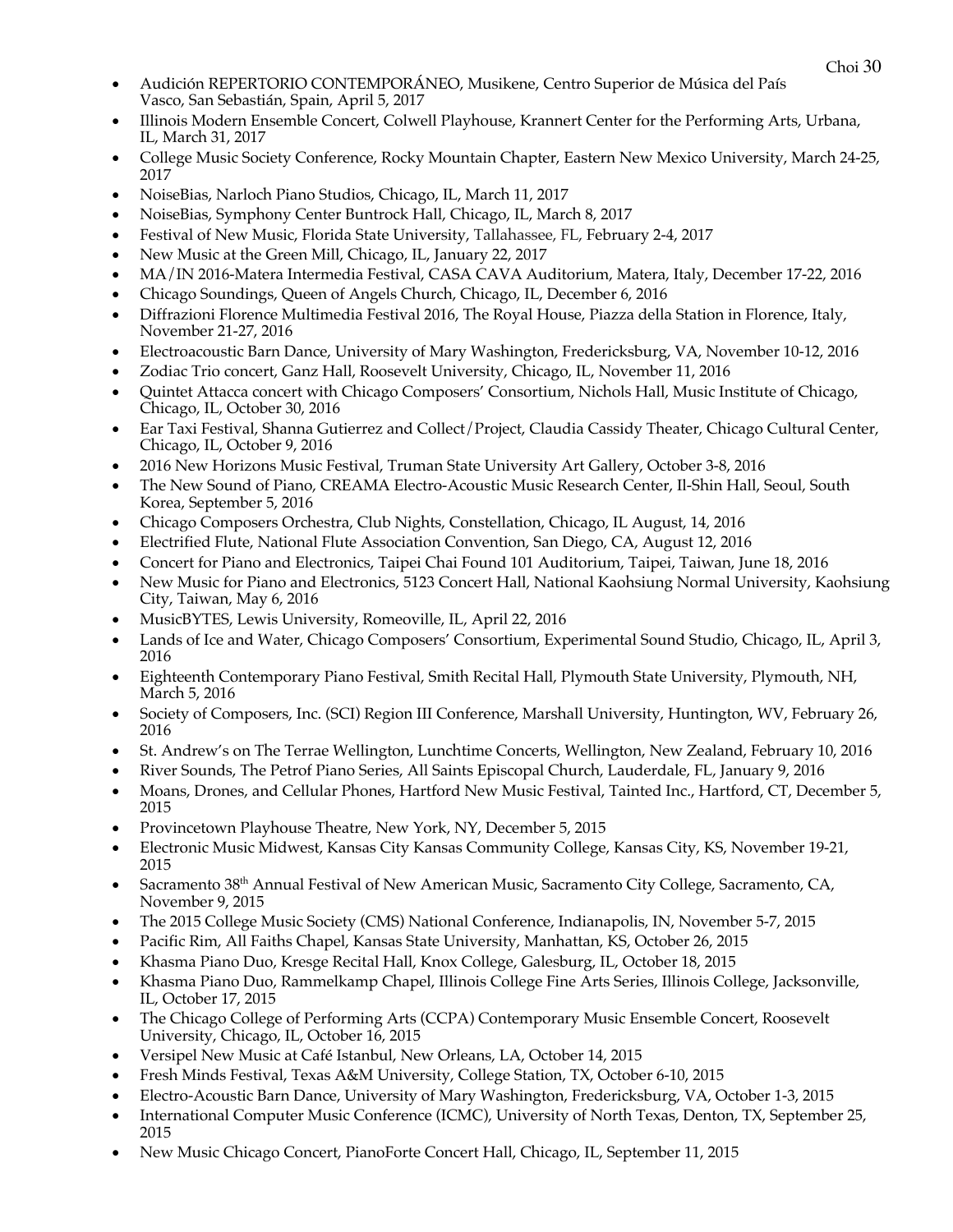- Choi <sup>31</sup> Khasma Piano Duo, Contemporary Works for Two Pianos, Natalie Davis Rooke Recital Hall, Bucknell University, Lewisburg, PA, August 30, 2015
- Omaha Under the Radar Festival, House of Loom, Omaha, NE, July 9, 2015
- Electro-Acoustic Music and Piano Ensemble, *Pianissimo* Concert, Seoul Arts Center, Seoul, Korea, June 19, 2015
- Electroresonance, Fulton Recital Hall, University of Chicago, Chicago, IL, April 26, 2015
- Wind Ensemble Concert, University of Wisconsin-Eau Claire, Eau Claire, WI, April 26, 2015
- Wind Ensemble Concert, Roosevelt University, Chicago, IL, April 22, 2015
- The International Alliance for Woman in Music (IAWM) International Congress 2015, online, April 13-19, 2015
- Chicago Electro-Acoustic Music Festival, Ganz Hall, Roosevelt University, Chicago, IL, April 9-10, 2015
- The 2015 Society for Electro-Acoustic Music in the United States (SEAMUS) National Conference, Virginia Tech, Blacksburg, VA, March 25-28, 2015
- UNLEASHED: Music for Open-Hole Bass Flute and Electronics, Hart Recital Hall, Warrensburg, MO, March 24, 2015
- Due East Concert, Morphy Recital Hall, University of Wisconsin-Madison, Madison, WI on Monday, March 23, 2015
- KcEMA UNLEASHED: Music for Open-Hole Bass Flute and Electronics, Westport Coffee House, Kansas City, MO, March 22, 2015
- Due East Concert, Kemp Recital Hall, Illinois State University, Normal, IL on March 19, 2015
- New Music Festival/The Electro-Acoustic Music Midwest Mini-Festival, Western Illinois University, Macomb, IL, March 9-10, 2015
- Vocal Expressions: Brad Jungwirth and Chicago Composers' Consortium, Holy Trinity Lutheran Church, Chicago, IL, February 26, 2015
- Eastern Illinois University Electronic Music Night, Black Box Theater, Doudna Fine Arts Center, Charleston, IL, February, 10, 2015
- Composition in Asia Symposium and Festival, University of South Florida, Tampa, FL, January 22-25, 2015
- Collage New Music, Longy School, Cambridge, MA, January 18, 2015
- Shanna Gutierrez's Bass Flute Concert, Constellation, Chicago, IL, January 11, 2015
- Electro-Acoustic Barn Dance, University of Mary Washington, Fredericksburg, VA, November 14-15, 2014
- So Ra Kim's Recital, Ganz Hall, Roosevelt University, Chicago, IL, November 10, 2014
- Third Practice Festival, University of Richmond, Richmond, VA, November 7-8, 2014
- Aired on Martian Gardens radio on WMUA (91.1 FM) hosted by Max Shea, Amherst, MA, October 29, 2014 and August 31, 2014
- New Music On A Sunday Afternoon Traveling Circuits (by The New Music Conflagration, Inc.), St. Petersburg, FL, October 26, 2014
- PianoFest, Roosevelt University, Chicago, IL, October 24, 2014
- function:object Concert of Electroacoustic Music Sherman Avenue Theater, Evanston, IL October 24, 2014
- Electronic Music Midwest Festival, Lewis University, Romeoville, IL, October 16-18, 2014
- Root Signals Electronic Music Festival, Terry Concert Hall, Jacksonville University, Jacksonville, FL, September 20, 2014
- International Computer Music Conference (ICMC) and Sound and Music Computing Conference (SMC) 2014, Athens, Greece, September 14-20, 2014
- The 12th Annual Festival of Contemporary Music, Center for New Music, San Francisco, CA, August 30, 2014
- Ensemble mise-en concert, Korean Cultural Service, New York, NY, June 19, 2014
- New York City Electroacoustic Music Festival (NYCEMF), New York, NY, June 5, 2014
- Ricky McWain's Recital, New York University, New York, NY, May 22, 2014
- Loops and Variations Series-Fulcrum Point, Chicago Cultural Center, Chicago, IL, May 11, 2014
- "Paintings Composed", A Multimedia program of chamber music concert, Constellation, Chicago, IL, May 4, 2014
- Sweet Thunder Music Festival, Fort Mason Center, San Francisco, CA, April 24-27, 2014
- Percussion Ensemble Concert, Ganz Hall, Roosevelt University, Chicago, IL, April 23, 2014
- Melody Chua Recital, Smith Memorial Hall, University of Illinois at Urbana-Champaign, Champaign, IL, April 20, 2014
- Abby Rehard Recital, Northern Illinois University, DeKalb, IL, April 18, 2014
- College Music Society (CMS) Pacific Northwest Regional Conference, University of Montana, Missoula, MT, April 11-12, 2014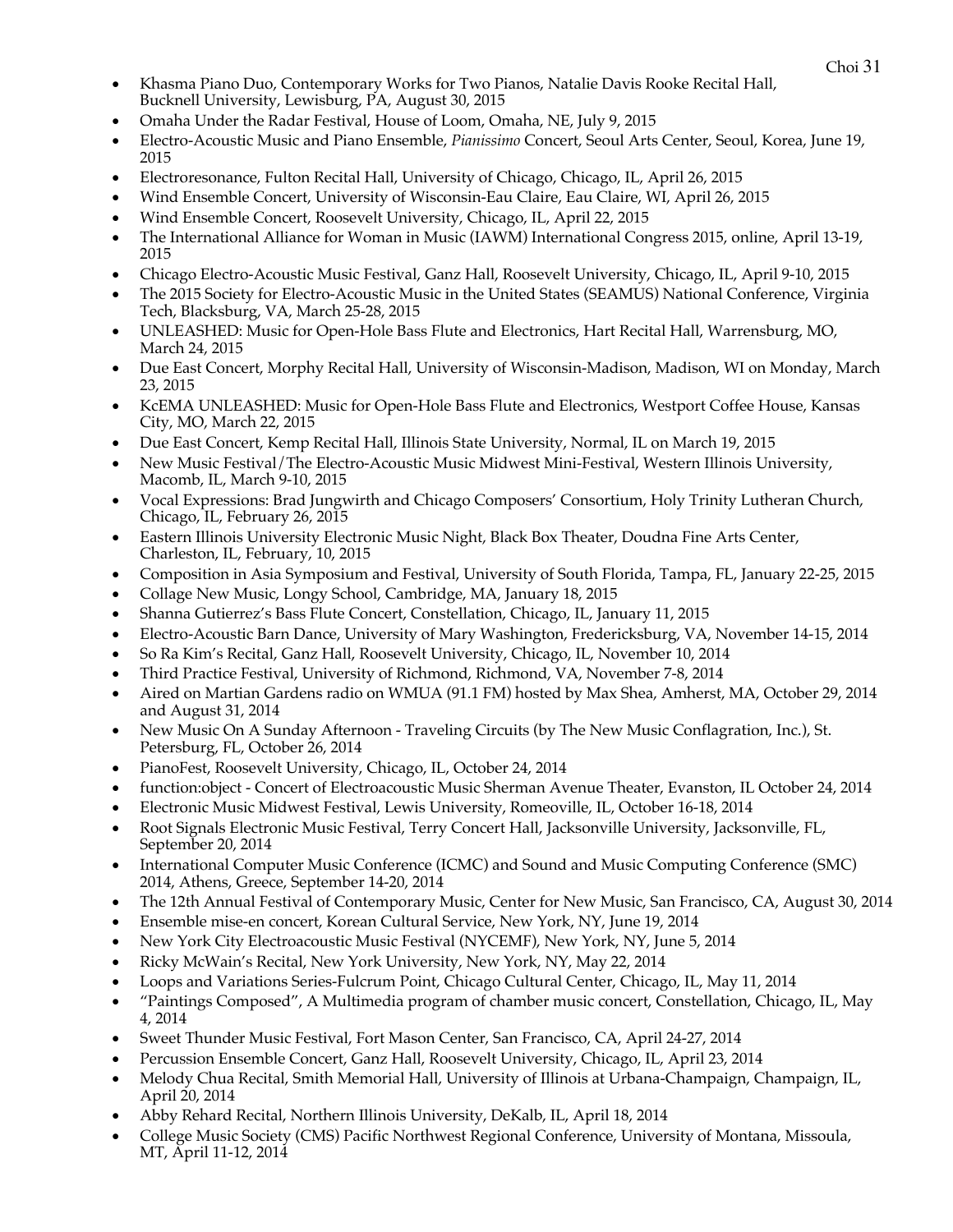- Choi <sup>32</sup> 2014 SCI (Society of Composers, Inc.) National Conference, Ball State University, Muncie, IN, March 20-22, 2014
- The Feast of Eight Hands, Kennesaw State University, Kennesaw, GA, February 26, 2014; University of North Georgia, Gainesville, Dahlonega, GA, February 25, 2014; University of Texas, Arlington, TX, February 24, 2014; Southwestern Assemblies of God University, Waxahachie, TX, February 24, 2014; The SAGU College of Music and Communication Arts, February 20, 2014
- Concert of the UIUC Electronic Music, Macintosh Hall, University of Michigan, February 15, 2014
- Grimoire for 2 pianos and 8 hands concert, Purcell Room at Queen Elizabeth Hall, Southbank Center, United Kingdom, February 10, 2014
- The Lincoln Trio Concert, Ganz Hall, Roosevelt University, Chicago, IL, February 6, 2014
- Chicago Composers Orchestra 2013-2014 season, Garfield Park Conservatory, Chicago, IL, January 19, 2014
- Brett Cornwall's Recital, Loewe Theater, New York University, New York, NY, December 1, 2013
- Electro-Acoustic Barn Dance, University of Mary Washington, Fredericksburg, VA, November 7-9, 2013
- Sonic Lab, Sonic Arts Research Centre, Queen's University of Belfast, United Kingdom, November 7, 2013
- Selected for the 14th International Society for Music Information Retrieval Conference (ISMIR), November 4- 8, 2013
- Birmingham Conservatoire, Birmingham, United Kingdom, November 4, 2013
- Boston New Music Initiative Concert, Ryles Jazz Club, Cambridge, MA, October 31, 2013
- New Music at the Green Mill, Green Mill, Chicago, IL, October 27, 2013
- Electronic Music Midwest, Kansas City Kansas Community College, Kansas City, KS, October 24-26, 2013
- SCI Guest Artist Concert, Craig Hultgren, University of Florida, Gainesville, FL, October 22, 2013
- Clarinet Faculty Concert, Esther Lamneck, New York University, New York, NY, October 16, 2013
- SoundWalk 2013, Long Beach, CA, October 5, 2013
- CEMIcircles Festival, Merrill Ellis Intermedia Theater, University of North Texas, Denton, TX, October 4, 2013
- SORI CD Release Concert, Ganz Hall, Chicago, IL, September 28, 2013
- 2013 International Computer Music Conference, Perth, Western Australia, August 11-17, 2013
- Chicago Composers' Consortium/Due East Concert, Flatiron Building, Chicago, IL on June 26, 2013
- EPTA-European Piano Teachers' Association Conference, Clara Schumann Music School Concert, Dusseldorf, Germany, May 10, 2013
- University of Chicago, New Music Ensemble Concert, May 5, 2013
- Acoustica 21 series, "Inside-Out: The Prepared and Extended Piano", Miami, FL, May 4, 2013
- Chicago Electro-Acoustic Music Festival, Chicago, IL, April 12, 2013
- Piano 40 Concert, Purcell Room, Southbank Centre, London, England, April 8, 2013
- 2013 New York City Electroacoustic Music Festival, CUNY Graduate Center, New York, NY, April 5, 2013
- New Music Festival, Western Michigan University, Kalamazoo, MI, March 20-22, 2013
- Tempus Continuum Concert- Classical at the Cornelia, Cornelia Street Café, New York, NY, March 14, 2013
- Andrea's Music Salon, Philadelphia, PA, February 24, 2013
- National Conference of Society of Composers, Inc. (SCI) 2013, Columbus, OH, February 16, 2013
- Wired, Electronic Music at University of Wisconsin, Oshkosh, WI, February 8, 2013
- Selected for the Cape Fear New Music Festival, Fayetteville, NC, January 8, 2013
- The Iowa Electronic Music Studio's Concert, Becker Communications Building Lecture Hall, University of Iowa, Iowa City, IA, December 9, 2012
- The 12 Nights Electro-Acoustic Series, Miami, FL, November 16, 2012
- Inner sOUndscapes Concert Series, Norman, OK, November 12, 2012
- Electro-Acoustic Barn Dance, University of Mary Washington, Fredericksburg, VA, November 8-10, 2012
- IAWM Annual Concert 2012, Livewire Festival of Contemporary Music, University of Maryland, Baltimore, MD, October 28, 2012
- Electronic Music Midwest Festival, Lewis University, Romeoville, IL, October 12, 2012
- Lipa Electronic Music Festival, Iowa State University, Ames, IA, October 9, 2012
- The SoundCrawl:Nashville 2012, Nashville, TN, October 6-13, 2012
- Contemporary Music for Guitar & Electronics, Miami Dade College, Miami, FL, October 4, 2012
- The 2012 International Beethoven Festival: REVOLUTION 2012, Chicago, IL, September 16, 2012
- Duo Ryu's Concert, Jang Cheon Art Hall, Seoul, Korea, September 10, 2012
- The Pianissimo Concert*,* Youngsan Art hall, Seoul, Korea, September 9, 2012
- The FILE 2012-Electronic Language International Festival exhibition, Ruth Cardoso Cultural Center, Sao Paulo, Brazil, July 16-August 19, 2012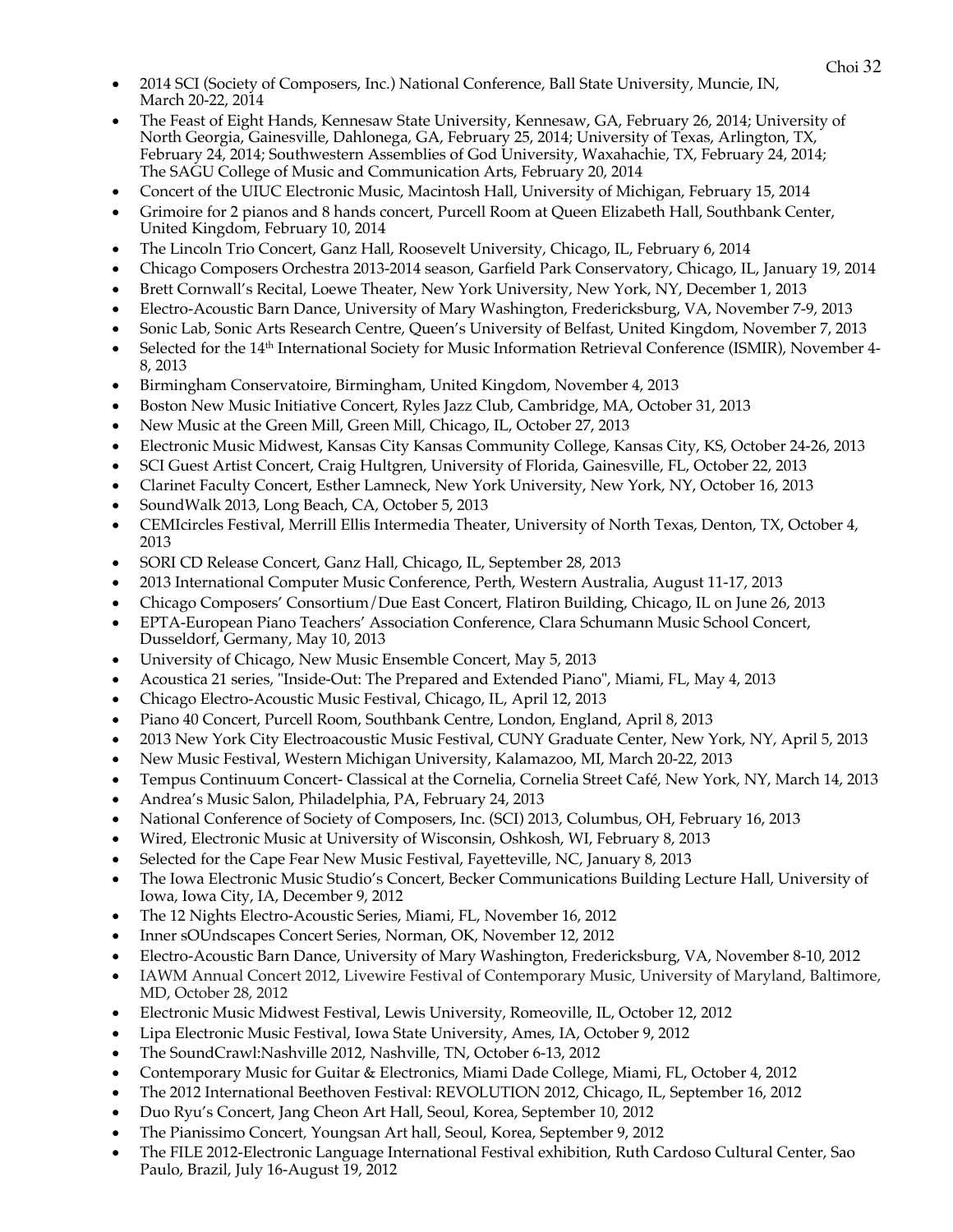- Choi <sup>33</sup> Con Brio, The John Gomes Memorial Piano Competition & Festival, Mumbai, India, July 13, 2012
- Korean Wagner Association Concert, Ilshin Hall, Seoul, Korea, June 25, 2012
- Chicago Composers' Consortium/CUBE, North Shore Baptist Church, Chicago, IL, May 24, 2012
- UMass Dartmouth laptop ensemble, Annual Concert, University of Massachusetts, North Dartmouth, MA, May 9, 2012
- John Cage Centennial Tribute: Streaming Museum, An Homage to John Cage 2012
- Forecast Music Concert, Community Arts Café, Winston-Salem, NC, April 27, 2012
- Boston New Music Initiative Concert at St. Peter's Episcopal Church, Cambridge, MA, April 27, 2012
- Laptop Ensemble Concert, Columbia College Chicago Concert, Chicago, IL, April 21, 2012
- College Music Society Lakes Regional Conference, Harper College, Chicago, IL, March 30, 2012
- Broadcasted at the RTQE (Sunday evening program of electronic, classical, ethnic, improvised, experimental work hosted by Gregory Taylor which has aired since 1987 on Sunday from 9-11 p.m. on WORT-FM 89.9), Madison, WI, March 25, 2012
- Future Music Oregon Concert, Thelma Schnitzer Hall, University of Oregon New Music Series, University of Oregon, Eugene, OR, March 10, 2012
- The College Music Society 42nd Mid-Atlantic Regional Conference, George Mason University, Fairfax, VA, February 25, 2012
- Craig Hultgren, Lecture: composing for cello utilizing extended techniques, Covenant Presbyterian Church, Huntsville, AL, February 19, 2012
- Celebrating New Music, All-Faiths Chapel Auditorium, Kansas State University, Manhattan, KS, February 16, 2012
- The 2012 Society for Electro-Acoustic Music in the United States (SEAMUS) National Conference at the Lawrence University, Appleton, WI, February 11, 2012
- Ensemble *In Extensio*'s Morphose Concert, Montreal, Canada, December 6, 2011
- Reflections III, JW Turner's Cello Recital, High Point University, High Point, NC, November 10, 2011
- The TAMU Laptet's concert, Fallout Theater, Texas A&M University, College Station, TX, November 1, 2011
- Electro-Acoustic Barn Dance, University of Mary Washington, Fredericksburg, VA, October 27-29, 2011
- Reflections III, JW Turner's Cello Recital, Radford University, Radford, VA, October 27, 2011
- 2011 Korean Electro-Acoustic Music Society annual Conference Computer Music Journal Emile, Seoul, Korea, October 22-23, 2011
- Boston New Music Initiative Concert, Fenway Center, Northeastern University, Boston, MA, October 1, 2011
- The Exhibition, "A Complex Weave Women and Identity in Contemporary Art" at Robeson Gallery at Penn State University, University Park, PA from Sept 27 - Dec 4, 2011
- Feminist Theory and Music 11 Conference, Herberger Institute School of Music, Arizona State University, Phoenix, AZ, September 22, 2011
- Bent Frequency Festival, Bloch Hall, West Virginia University, Morgantown, WV, September 13, 2011
- Con Brio, The John Gomes Memorial Piano Competition & Festival, Mumbai, India, July 15, 2011
- The Pianissimo Concert, Recital Hall, Seoul Arts Center, Seoul, Korea, June 29, 2011
- Electronic Music Marathon, Brandeis University, Waltham, MA, April 30, 2011
- Notation 21 Concert, Northern Illinois University, Dekalb, IL, March 31-April 1, 2011
- 2011 Denison University Tutti New Music Festival, Denison University, Granville, OH, March 3-5, 2011
- Athena Festival, Murray State University, Murray, KY, March 2, 2011
- Chicago Composers' Consortium, "Dal Niente Consorts with Chicago Composers", Sherwood Community Music School, Chicago, IL, February 11, 2011
- Festival of New Music, Opperman Music Hall, Florida State University, Tallahassee, FL, January 29, 2011
- The 2011 Society for Electro-Acoustic Music in the United States (SEAMUS) National Conference in the University of Miami, FL, January 20-22, 2011
- "Image and Sound", Birmingham Art Music Alliance, Hulsey Recital Hall, The University of Alabama at Birmingham, Birmingham, AL, January 18, 2011
- New Dawn, Contemporary Music Ensemble, Dae Jun Cultural Center, Dae Jun, South Korea, December 26, 2010
- Boston New Music Initiative, "Celebrating 100 years of New Music", Electroacoustic, Multimedia and Video Concert, The Lilypad, Cambridge, MA, December 11, 2010
- Sean Darby's Percussion Recital, The Smith Memorial Hall, University of Illinois at Urbana-Champaign, Urbana-Champaign, IL, December 7, 2010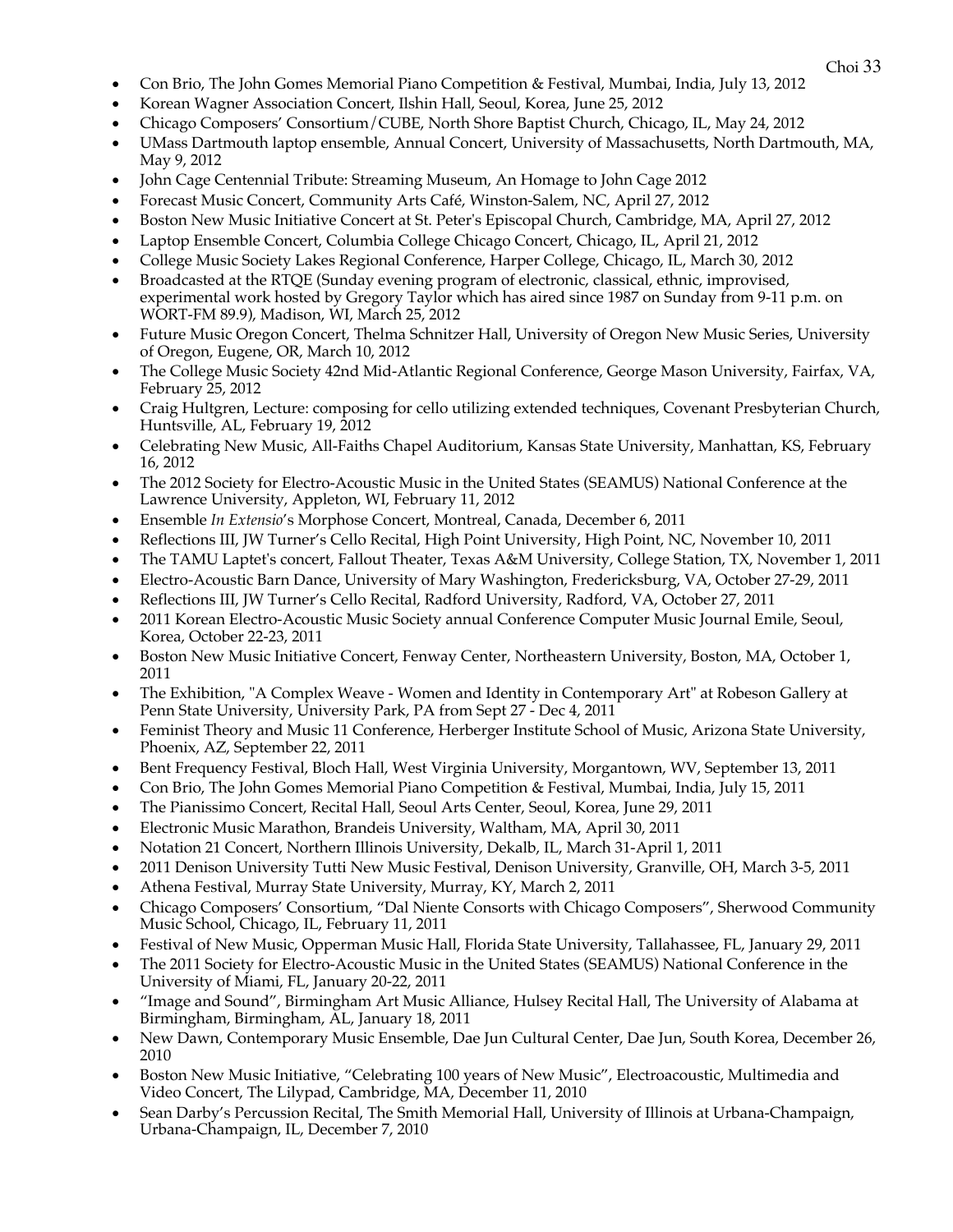- Choi <sup>34</sup> Selected for the 2010 Society of Composers, Inc National Conference, University of South Carolina, Columbia, SC, November 11-14, 2010
- Third Practice Festival, University of Richmond, Richmond, VA, November 5-6, 2010
- LIVEWIRE Festival at the University of Maryland, Baltimore County, Baltimore, MD, October 27-30, 2010
- New Music at the Green Mill, Green Mill, Chicago, IL, October 24, 2010
- THE ETERNAL TAO, multimedia opera production, Ganz Hall, Roosevelt University, Chicago, IL, October 22, 2010
- Notation 21 Picturing the Sounds: Dialects of Contemporary Composers, Seton Art Gallery, Dodds Hall, University of New Haven, West Haven, CT, October 7-November 11, 2010
- Michael Holmes' Saxophone Recital, Beall Concert Hall, University of Oregon, Eugene, OR, October 6, 2010
- The SoundCrawl:Nashville 2010, Nashville, TN, September 10, 2010
- The 8<sup>th</sup> Annual Festival of Contemporary Music, San Francisco Community Music Center, San Francisco, CA, July 17, 2010
- The Summer Institute for Contemporary Performance Practice (SICPP), New England Conservatory, Boston, MA, June 12-20, 2010
- International Conference on Contemporary Music, IC[CM] 2010, University of A Coruña, A Coruña, Spain, April 25, 2010
- Vox Novus Concert in collaboration with the Remarkable Theater Brigade and Jan Hus Church as monthly chamber concert series, Jan Hus Presbyterian Church, New York, NY, April 25, 2010
- neoPhonia concert, Georgia State University, Atlanta, GA, April 20, 2010
- Electroacoustic Music Concert, University of Oklahoma, Norman, OK, April 19, 2010
- The 2010 Society for Electro-Acoustic Music in the United States (SEAMUS) 25th Anniversary National Conference, St. Cloud State University, St.Cloud, MN, April 8-10, 2010
- New Music Circle- Dedicated to the creation and performance of improvisational and experimental music, Kranzberg Arts Center, St. Louis, MO, April 3, 2010
- Channel Noise 2 Concert, Carol A. Carter Recital Hall, Georgia Southern University, Statesboro, GA, April 1, 2010
- New Music Festival, Illinois State University, March 25, 2010
- Solo Flute Recital by Jeong In Heo, Dae-Jun, Cultural Center, Dae-Jun, Korea (ROK), March 21, 2010
- Electronic Music Midwest mini Festival, Lewis University, Romeoville, IL, March 11, 2010
- SCI Region IV conference, University of North Carolina at Greensboro, Greensboro, NC, February 4, 2010
- New Music Miami of the International Society for Contemporary Music (ISCM), Florida International University, Florida NODUS Group, Miami, FL, January 23, 2010
- Synesthetic Sounds, Anaphora Concert, Curtiss Hall, Chicago, IL, December 9, 2009
- International Electroacoustic Music Competition: Musica Nova, Society of Electroacoustic Music of Czech Republic, Prague, Czech Republic, December 4, 2009
- Electric Monster Laptop Ensemble Concert, Montana State University, Reynolds Recital Hall, Montana State University, Bozeman, MT, December 4, 2009
- The Exhibition at the Sounds from the Weave installation at Rutgers University, Camden, New Jersey, November 2009
- Michael Holmes' Recital at the University of Wisconsin-Oshkosh, Oshkosh, WI, November 10, 2009, at the Lawrence Conservatory, Appleton, WI, November 12, 2009, and Michael Holmes' Faculty Recital at the University of Illinois at Urbana-Champaign, November 14, 2009
- Electroacoustic Juke Joint at Delta State University, Cleveland, MS, November 12-14, 2009
- The Fifty-Second National Conference of The College Music Society, Portland, Oregon, October 22-25, 2009
- The SoundCrawl:Nashville 2009, Nashville, TN, October 3, 2009
- "A Solo Program of Recent Compositions for the Cello," Birmingham-Southern College Starlight Amphitheater, Birmingham, AL, September 2, 2009
- International Computer Music Conference (ICMC) 2009, The Schulich School of Music at McGill University and the Centre for Research in Music Media and Technology (CIRMMT), Montreal, Canada, August 16– 21, 2009
- Selected for the 6th Sound and Music Computing Conference, Casa da Musica, Porto, Portugal, July 23-25, 2009
- Selected for The College Music Society, 2009 International Conference in Zagreb, Split, and Dubrovnik, Croatia, June 30-July 7, 2009
- 2009 SYNTHESE FESTIVAL, Bourges, France, June 5, 2009
- Notations 21 exhibition, Hutchins Gallery, Long Island, May 11-31, 2009
- Mixed Media Festival, "En Tiempo Real Nuevos Encuentros Sonoros," Teatro Delia Zapata, Bogotá, Colombia, April 21, 2009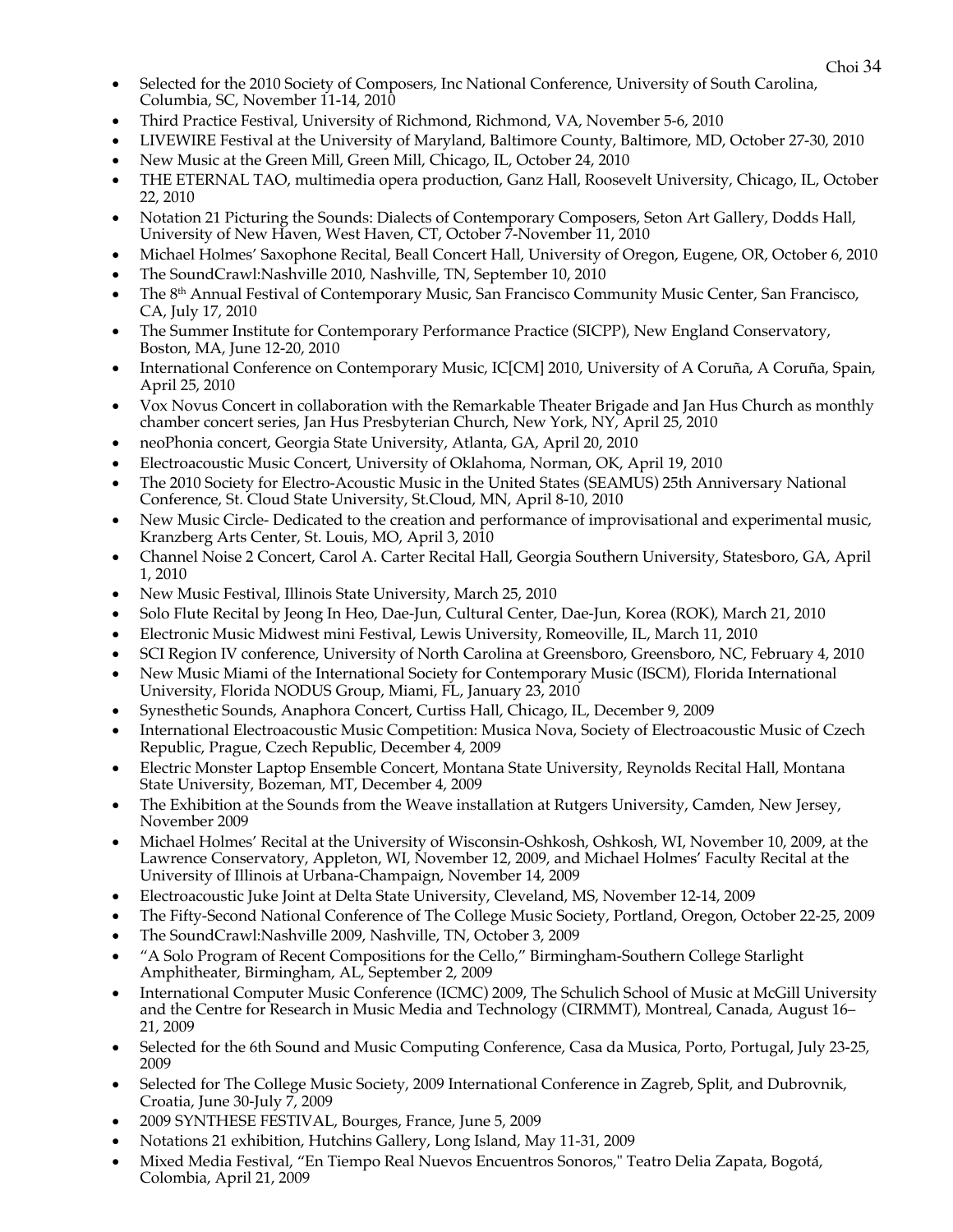- Choi <sup>35</sup> The 2009 Society for Electro-Acoustic Music in the United States (SEAMUS) National Conference, Sweetwater Sound, Fort Wayne, IN, April 16-18, 2009
- The Kansas City Electronic Music Alliance (KcEMA)'s 5th concert with UCP (Urban Culture Project), La Esquina, Kansas City, MO, April 11, 2009
- "Flute Collage," Varner Recital Hall, Oakland University, Rochester, MI, April 7, 2009
- The First New York City Electroacoustic Music Festival and Conference, CUNY Graduate Center, New York, NY, April 2-4, 2009
- New Music Festival 2009, Western Illinois University, Macomb, IL, March 9-11, 2009
- University of Chicago Computer Music Concert, Fulton Recital Hall, University of Chicago, Chicago, IL, February 12, 2009
- The 5th International Conference on Technology, Knowledge and Society, Von Braun Center, Huntsville, AL, January 30-February 1, 2009
- International Electroacoustic Music Competition: Musica Nova, Society of Electroacoustic Music of Czech Republic, Prague, Czech Republic, December 12, 2008
- Theremin electric cello and Live Digital Performances, Chicago Composers' Consortium, Columbia College Chicago, IL, November 22, 2008
- Electroacoustic Juke Joint at Delta State University, Cleveland, MS, November 13-15, 2008
- UW Oshkosh Wired, University of Wisconsin Oshkosh, Oshkosh, WI, November 11, 2008
- Third Practice Festival, University of Richmond, Richmond, VA, November 7-8, 2008
- Lipa Electronic Music Festival, Iowa State University, Ames, IA, October 23, 2008
- Sunday Night Multimedia Concert Series, Reynolds Recital Hall, Montana State University, Bozeman, MT, October 19, 2008
- Notations 21 concert, the Chelsea Art Museum, New York, NY, October 18, 2008
- Electronic Music Midwest Festival, Lewis University, Romeoville, IL October 16-18, 2008
- New Adventures in Sound Art 2008, Sound Play Festival, Toronto, ON, Canada, October 2008
- The College Music Society, 51st National Conference, Atlanta, GA, September 25-28, 2008
- Bienal Internacional de Música Eletroacústica de São Paulo (International Biennial for Electroacoustic Music of São Paulo), VII BIMESP 2008, São Paulo, SP, Brazil, August 15, 2008
- Electro-Acoustic Music Studies Networks, Musique concrète, 60 years later-in Paris, INA-GRM and University Paris-Sorbonne, Maison de la Recherche, Paris, France, June 3-7, 2008
- Dynamics and Gesture, Ensemble Dal Niente Finale Concert, Chicago, IL, June 2, 2008
- Saxophone Workshop, Cincinnati Conservatory Music, Cincinnati, OH, June 2, 2008
- Common Ground: Music of Korean Emigrant Composers, Music Center Concert Hall, Chicago Columbia College, Chicago, IL, April 25, 2008
- Common Ground: Music of Korean Emigrant Composers, Fulton Recital Hall, University of Chicago, Chicago, IL, April 24, 2008
- New Music Miami/NODUS ensemble, Von Hartz Gallery, Miami, FL, April 12, 2008
- The Florida Electronic Music Festival, Gainesville, FL, April 10-12, 2008
- The 2008 Society for Electro-Acoustic Music in the United States (SEAMUS) National Conference, University of Utah, Salt Lake City, UT, April 3-5, 2008
- The 2008 College Music Society "Two Greats" Super Regional Conference of the Great Lakes and Great Plains Chapters, Illinois State University, Normal, IL, March 28-29, 2008
- "Spring in Havana" International Electroacoustic Music Festival in Havana, Hall of the Museo de Bellas Artes, Havana, Cuba, March 13-14, 2008
- The 7th Annual International Women's Electroacoustic Listening Room Project, California State University, Fullerton, CA, March 1, 2008
- The 2008 Society of Composers, Inc. National conference at Georgia State University, Atlanta, GA, February 23, 2008
- Free Play 10: Listening Chamber, Art Gallery, Grand Valley State University, Allendale, MI, February 21, 2008
- New Music Festival, Ball State University, Muncie, IN, February 12, 2008
- Hawaii International Conference on Arts and Humanities, Honolulu, Hawaii, January 11-14, 2008
- International Electroacoustic Music Competition: Musica Nova, Society of Electroacoustic Music of Czech Republic, Prague, Czech Republic, December 14, 2007
- Electroacoustic Juke Joint at Delta State University, Cleveland, MS, November 10, 2007
- Technosonics VIII, University of Virginia, Charlottesville, VA, November 9, 2007
- Cinematheque 2007 in conjunction with NewMediaFest2007, Cologne, Germany, November 2007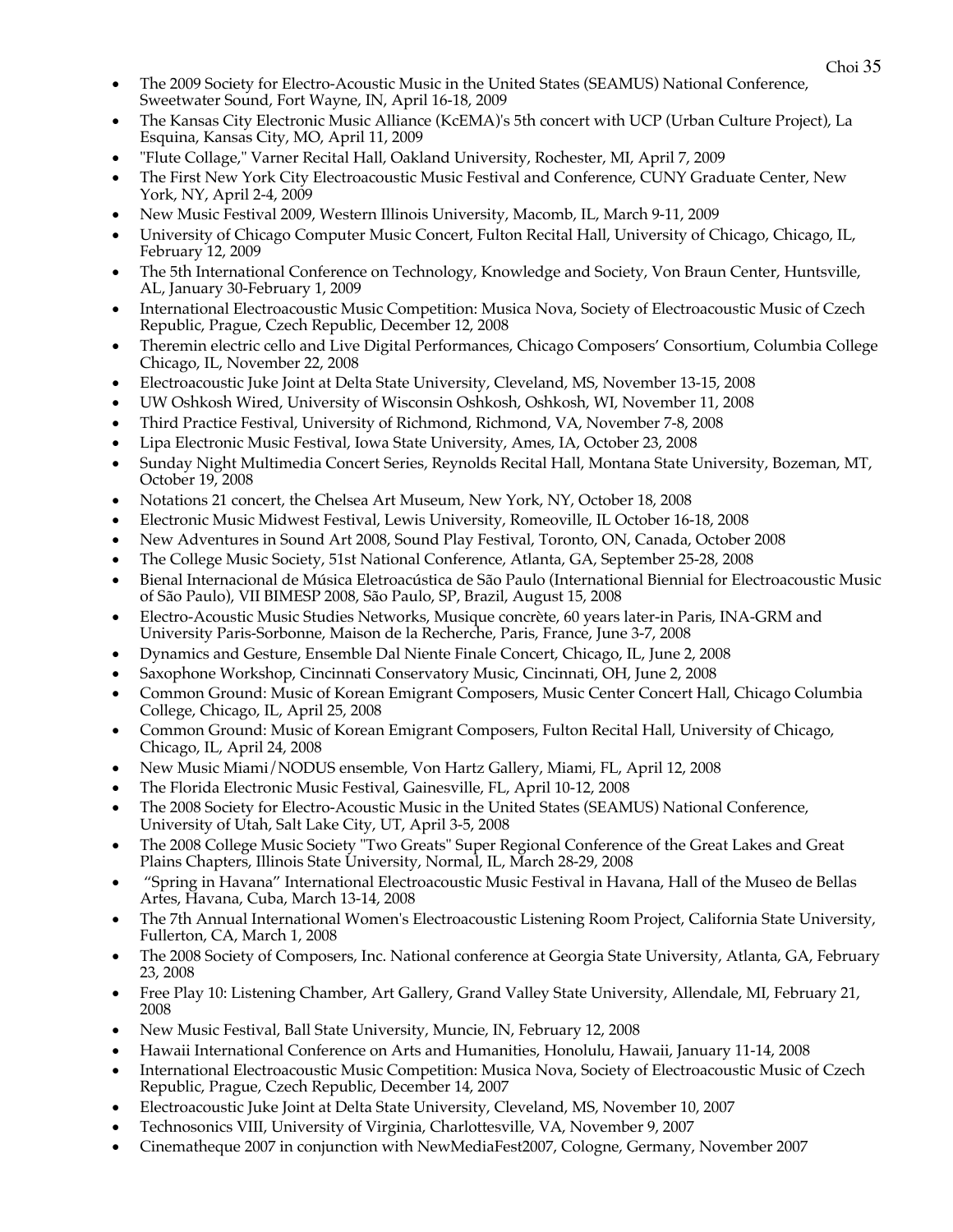- Choi <sup>36</sup> Electronic Music Midwest Festival, Kansas City Kansas Community College, Kansas City, KS, October 13, 2007
- New Music Forum, The 5th Annual Festival of Contemporary Music, Trinity Chapel, Berkeley, CA, August 16, 2007
- Concert Exchange program, ARTBURST Performance Series, Birmingham Arts Music Alliance (BAMA) Birmingham, AL, June 3, 2007
- Zhou B. Center art gallery, Chicago Composer Forum (CCF)/Birmingham Art Music Alliance (BAMA) Exchange Program, Chicago, IL, June 2, 2007
- Soundings, Reid Concert Hall, Bristo Square, Edinburgh, Scotland, May 5, 2007
- New Music in the Gallery concert at Zhou B. Center art gallery, Chicago, IL, April 21, 2007
- Florida Electro-Acoustic Music Festival, University of Florida, Gainesville, FL, April 12-14, 2007
- The Quad Conclave, The Green Mill, Chicago, IL, March 25, 2007
- The 2007 Society for Electro-Acoustic Music in the United States (SEAMUS) National Conference, Iowa State University, Ames, IA, March 8-10, 2007
- International Women's Electro-Acoustic Listening Room Project, California State University, Fullerton, CA, March 3, 2007
- Society of Composers Inc. Region V, Clark College, Dubuque, IA, February 23-25, 2007
- Spark Festival, University of Minnesota, Minneapolis, MN, February 20-25, 2007
- The Music Technology program, Northeastern University, Boston, MA, February 22, 2007
- Robert Helps Prize Award Performance, Merkin Hall, New York, New York, February 18, 2007
- Florida New Music Festival, Florida State University, Tallahassee, FL, February 1-3, 2007
- The performance under the theme of "Music of Korea-Tradition and Modern in Dialog," with other Korean composers, Freiburg, Germany, January 10, 2007
- New Music Ensemble, New York University, New York, NY, December 4, 2006
- The 2006 Bellingham Electronic Arts Festival (BEAF), Bellingham, WA, November 30-December 3, 2006
- The 2006 International Computer Music Conference (ICMC) Conference, Tulane University, New Orleans, LA, November 6-11, 2006
- SoundLab, SoundLAB Edition IV memoryscapes, newmediafast.org, October 13, 2006
- VI International Electroacoustic Music Festival of Santiago de Chile, Ai-maako 2006, Santiago, Chile, October 10-21, 2006
- Electronic Music Midwest Festival at Lewis University, Romeoville, IL, October 12-14, 2006
- The 2006 Society of Composers, Inc. National Conference, College Music Society, San Antonio, TX, September 13-16, 2006
- Swedish Electro-Acoustic Music Society (SEAMS) Annual series, Stockholm, Sweden, September 14, 2006
- ea-2@zbcenter concert, Zhou B. Center art gallery, Chicago, IL, July 21, 2006
- Broadcasted with the commentary on the Czech Radio 3, radio station Vltava (http://www.live.cz/cro3/cro3-128.asx), June 13, 2006
- Centro de Documentacao de Musica Contemporanea, CDMC-Brasil/UNICAMP, Campinas—SP, Brazil, June 2006
- Palmarès du 32e Concours International de Musique et d'Art Sonore Electroacoustiques de Bourges, France, June 4, 2006
- Faculty Recital, Southern Oregon University, Ashland, OR, May 1, 2006
- Northwest Percussion Festival, Central Washington University, Ellensburg, WA, April 8, 2006
- Music BYTES, Electroacoustic mini-concert, Lewis University, Romeoville, IL, April 7, 2006
- The 2006 Society for Electro-Acoustic Music in the United States (SEAMUS) National Conference, University of Oregon, Eugene, OR, March 30-April 1, 2006
- Spark Festival, University of Minnesota, Minneapolis, MN, February 21-26, 2006
- Electro-Acoustic Concert at University of California, Davis, CA, November 18, 2005
- College Music Society, 48th National Conference, Quebec City, Canada, November 3-6, 2005
- Electronic Music Midwest, Kansas City Kansas Community College, Kansas City, KS, October 20-22, 2005
- The Miami Section of the International Society for Contemporary Music (ISCM) at Florida International University (Florida NODUS Group), Miami, FL, October 1, 2005
- Chicago Composers Forum (CCF) MusiCircus, Museum of Contemporary Art, Chicago, IL, September 25, 2005
- Projet-Itinerant Electro-Acoustic Concert, University of Illinois at Urbana-Champaign, Urbana, IL, September 23, 2005
- Music Beyond Performance: SoundImageSound III, University of Pacific Conservatory of Music, Stockton, CA, September 9, 2005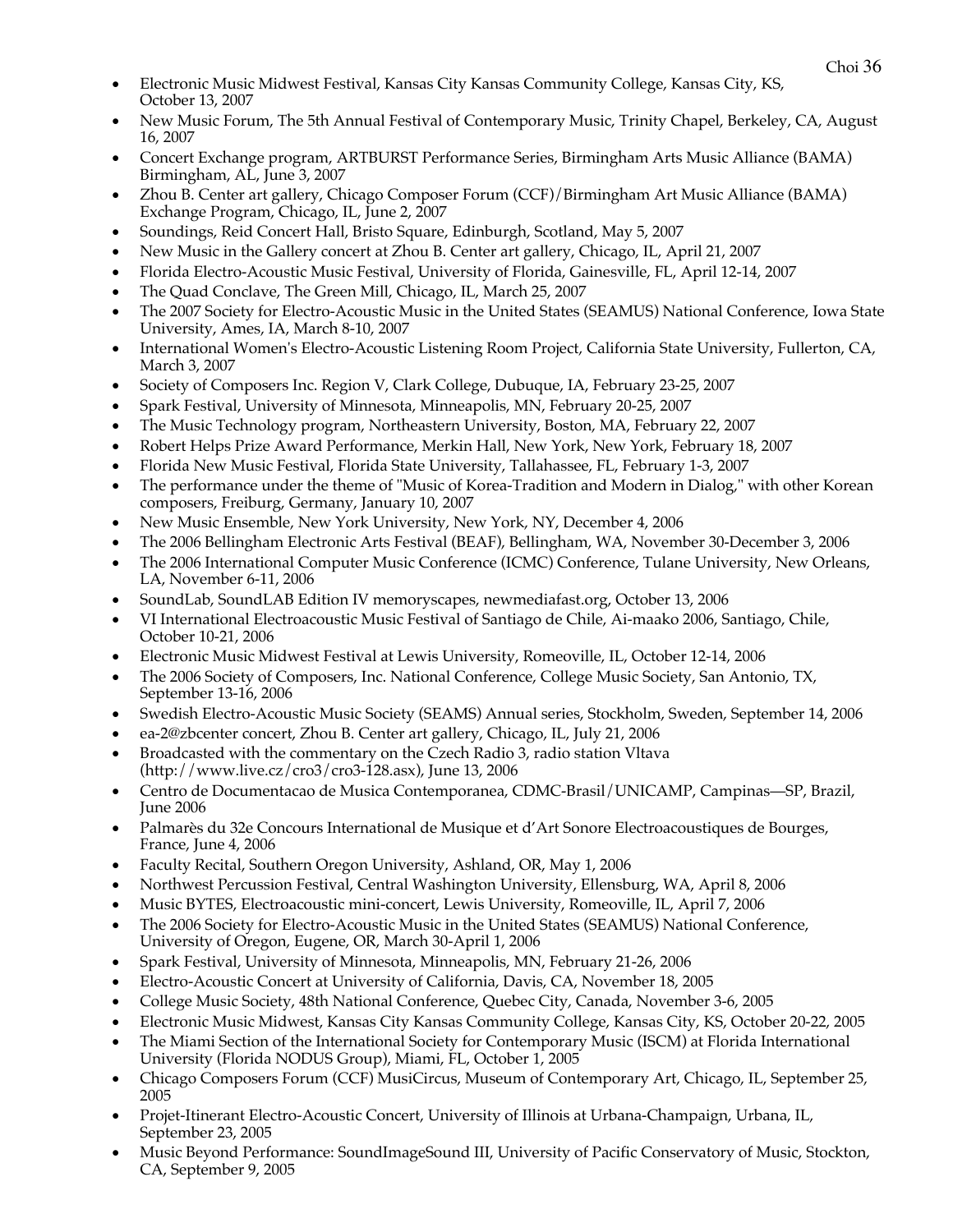- Choi <sup>37</sup> International Lisp Conference, Stanford University, Palo Alto, CA, June 19-22, 2005
- New Music Marathon, Northwestern University, Evanston, IL, May 22, 2005
- Seventeenth Annual New Music Festival, Heidelberg College, Tiffin, OH, April 22-24, 2005
- New Music Festival, Southern Illinois University, Carbondale, IL, April 19, 2005
- The 2005 Society for Electro-Acoustic Music in the United States (SEAMUS) National Conference, Ball State University, Muncie, IN, April 14-16, 2005
- Merging Voices: Fourth Annual Women in New Music Festival 2005, California State University, Fullerton, CA, March 11-13, 2005
- Spectrum Press and the Los Angeles Sonic Odyssey, Los Angeles, CA, Feb 12, 2005 and March 12, 2005
- Projet-Itinerant, Alte Schmiede, Vienna, Germany, February 2, 2005
- The 2004 International Computer Music Conference (ICMC), University of Miami, FL, November 1-6, 2004
- IV International Electroacoustic Music Festival of Santiago de Chile, AI-MAAKO 2004, Santiago, Chile, October 13-18, 2004
- Third Practice Festival, University of Richmond, Richmond, VA, October 1-2, 2004
- IX Festival Ecuatoriano de Musica Contemporanea, Quito, Ecuador, July 5-9, 2004
- The 2004 Australian Computer Music Conference (ACMC), Victoria University of Wellington, Wellington, New Zealand, July 1-3, 2004
- Music 04, College-Conservatory of Music, University of Cincinnati, Cincinnati, OH, June 12-20, 2004
- Zeppelin 2004, Centre de Cultura Contemporània de Barcelona (CCCB), Barcelona, Spain, May 22, 2004
- Midwest Composers Symposium, University of Iowa, Iowa City, IA, November 7-8, 2003
- Electronic Rainbow Coalition Festival, Dartmouth College, Hanover, NH, August 22-23, 2003
- Midwest Composers Symposium, Oberlin Conservatory of Music, Oberlin, OH, February 2003
- Maverick Festival, University of Illinois at Urbana-Champaign, Urbana, IL, June 2002
- Electronic Music Midwest at Lewis 2001 Festival, Lewis University, Romeoville, IL, May 5-6, 2001
- Midwest Composers Symposium, University of Illinois at Urbana-Champaign, Urbana, IL, November 2000
- Midwest Composers Symposium, University of Michigan, Ann Arbor, MI, October 1999

## **3.6. OTHER RECOGNITIONS/INTERVIEWS**

- Interviewed by Anna Rubin for the Electro-Acoustic Music for Women (by Skype), University of Maryland, Baltimore County, Baltimore, MD, March 11, 2016
- 98.7 WFMT "Music from Roosevelt University" Radio Broadcast hosted by Dean Henry Fogel, Chicago, IL, December 28, 2014; November 2, 2014; September 7, 2014; July 13, 2014; March 2, 2014; January 5, 2014; May 5, 2013; February 24, 2013
- Interviewed by Laura Janota about *Tender Spirit* inspired by and written for Sandy Hook Survivors, April 2013
- Interviewed by Laura Janota about THE ETERNAL TAO released by Ravello in January 2013
- Illinois Arts Council Fellowship in music composition 2009 Interview with TV Channel 41 WOCH-CA in Chicago, broadcast live during 9:30 p.m. Channel 41 news on January 23, 2009
- Interviewed by NewCity Chicago, Chicago, IL, May 13, 2008
- Newspaper Release: Roosevelt University Torch: Guggenheim Prize, May 1, 2008
- Common Ground: Music of Korean Emigrant Composers, Pre-concert panel discussion, Music Center Concert Hall, Chicago Columbia College, Chicago, IL, April 25, 2008
- Birmingham News Interview with Phillip Ratliff, Interviewed by Birmingham Newsletter as the first place composer in the Birmingham Arts Music Alliance Concert Exchange, (http://www.al.com/living/birminghamnews/index.ssf?/base/living/118025411595050.xml&coll=2), Birmingham, AL, May 19, 2007
- Interviewed by Theresa Sauer Tisano, in order to publish an article at IAWM (International Alliance for Women in Music), April 24, 2007
- National Public Radio (NPR) Interview about *Gestural Trajectory* and Kyong Mee Choi's Music, Tampa, FL, February 13, 2007
- Newspaper Release: Roosevelt University Torch Newspaper about Robert Helps Prize, Chicago, IL, December 11, 2006
- Newspaper release: Chicago Tribune about Robert Helps Prize, November 29, 2006
- Newspaper Release: Roosevelt University Torch Newspaper as a composer, November 13, 2006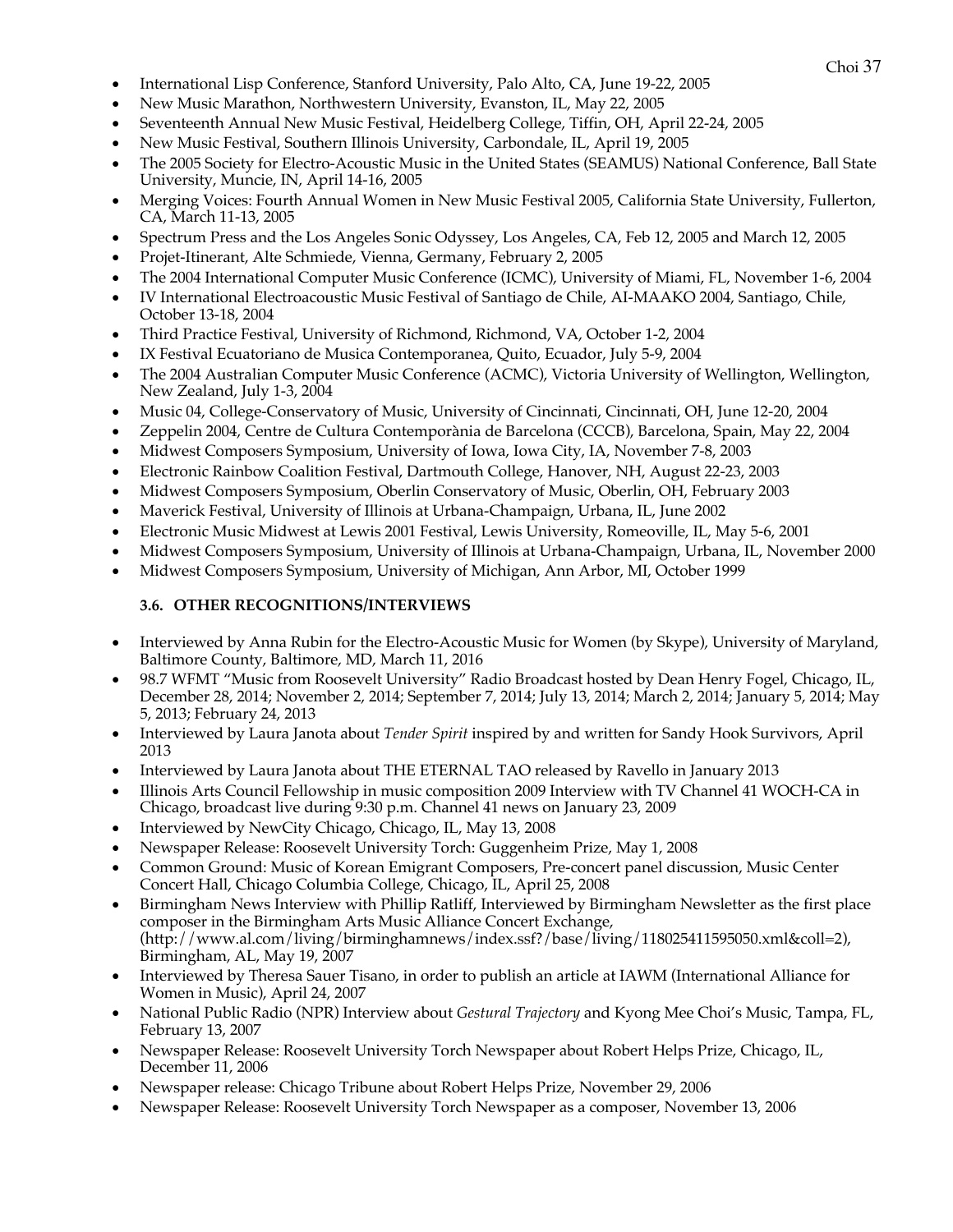### **3.7. RESIDENCY/MASTER CLASS/WORKSHOP**

- Invited guest, Indiana University, Bloomington, IN, April 8, 2021
- Featured Artist, New Music Virtual Festival 2021, Ball State University, Muncie, IN, March 17-20, 2021
- Presentation at the composer's class at the University of Wisconsin-Madison, Madison, WI, October 21, 2020
- *Presentation at the University of North Texas, Denton, TX, March 30, 2020 (Canceled due to Covid-19)*
- Featured Artist, New Music Festival 2020, Western Illinois University, Macomb, IL, March 2-3, 2020
- Featured Artist, Elmhurst College, Elmhurst, IL, September 26, 2019
- Featured Artist, SPLICE Institute, Western Michigan University, Kalamazoo, MI, June 23-29, 2019
- Featured Artist at the Eastern Illinois University, Charleston, IL, February 21, 2019
- Presentation at the composer's class at the University of Chicago, Chicago, IL, February 12, 2019
- Presentation at the composer's class at the VanderCook College, Chicago, IL, January 31, 2019
- Featured Artist at the University of Oklahoma, Norman, OK, November 14-15, 2018
- Featured Artist at the Charlotte New Music Festival, Charlotte, NC, June 23-27, 2018
- Featured Artist for the 2018 Young Composers Competition, Community Music School of Webster University, St Louis, MO, March 23-25, 2018
- Keynote Speaker at the in Asia (CIA) Conference, University of South Florida, Tampa, IL, January 18-21, 2018
- Featured Artist as a composer residency, presenting music at the concert, MusicBYTES, Lewis University, Romeoville, IL, April 22, 2016
- Featured Artist as a composer residency, giving private lessons, and presentation at the seminar, Indiana University, Bloomington, IN, February 12, 2015
- Featured Artist as a composer residency, Composition in Asia Symposium and Festival, University of South Florida, Tampa, FL, January 22-25, 2015
- Presentation at the composer's class, Moody Bible Institution, Chicago, IL, November 20, 2014
- Presentation at the composer's class, Seoul National University, Seoul, Korea, May 27 and May 29, 2014
- Featured Artist at the KEAMS (Korean Electro-Acoustic Music Society) monthly seminar, Seoul, Korea, May 16, 2014
- Presentation at the composer's seminar, Ewha Womans University, Seoul, Korea, May 15, 2014
- Presentation at the composer's seminar, De Paul University, Chicago, IL, January 8, 2014
- Featured Artist as a composer residency, Western Michigan University, Kalamazoo, MI, March 20-22, 2013
- Featured Artist as a composer residency, University of Illinois at Urbana-Champaign, IL, March 12, 2013
- Featured Artist as a composer residency, University of Wisconsin, Oshkosh, WI, February 8, 2013
- Artist-in-Residence at the Aaron Copland House, Cortlandt Manor, NY, May 16-June 5, 2011
- Presentation at the composer's seminar, New Music Festival, Illinois State University, March 25, 2010
- Artist-in-Residence at the Kimmel Harding Nelson Center for the Arts, Nebraska City, NE, February 22- March 5, 2010
- Featured Artist as a composer residency, Department of Music at Central Connecticut State University, New Britain, CT, March 30, 2009
- Artist-in-Residence at the Byrdcliffe Artist Colony, NY for the Summer 2007 program, Woodstock, NY, June 26-July 22, 2007
- Master Class as a composer residency, University of South Florida, Tampa, FL, February 13-14, 2007
- Contribution to Piano literature class at School of Music at the University of Maryland with Prof. Bradford Gowen, College Park, MD, May 2007

# **3.8. RESEARCH EXPERIENCE**

- **Research Paper: "Spatial Relationship in Electro-Acoustic Music and Painting," University of Illinois at Urbana-Champaign, Urbana, 2005**
- **Research Assistant, University of Illinois at Urbana-Champaign, Urbana, IL, 1999-2003; Projects:**
	- o Virtual Score: Virtual Music Project in CAVE (Cave Automatic Virtual Environment) supported by NCSA (The National Center for Supercomputing Applications) with Prof. Guy Garnett, Fall 2001- Spring 2003
		- Develop real-time audio synthesis software to respond to user-performer gestures in the CAVE virtual reality environment (CAVE)
		- Collaborate with other programmers and design for 3-D environment (CAVE)
	- o Research on Asian Composers, particularly about Isang Yun with Prof. Yayoi Everett, Fall 1999- Spring 2000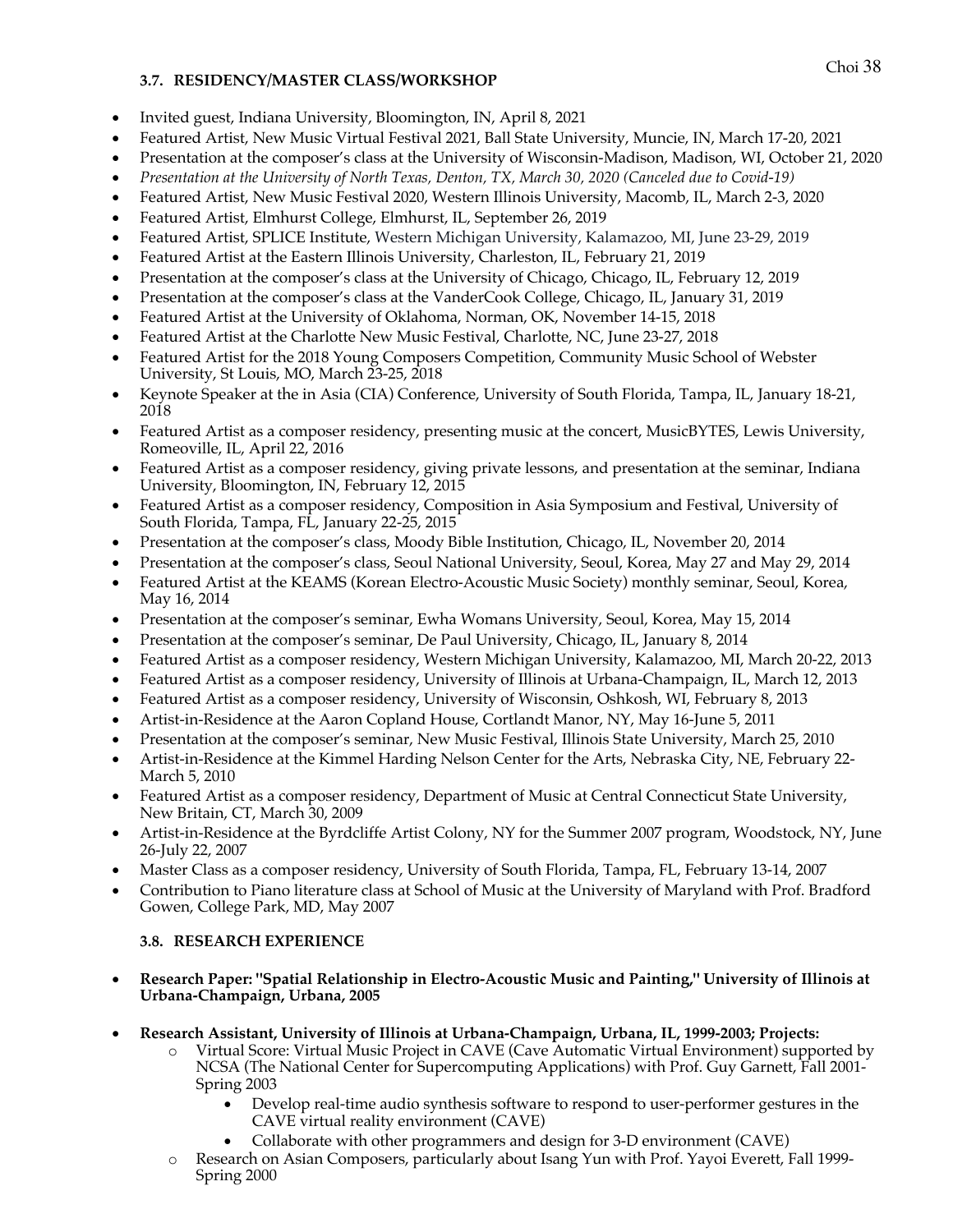- Choi <sup>39</sup> Prepare and research on materials and edit articles (Asian composers)
- Translate Korean texts into English (Asian composers)

### • **Advanced Study**

- § CNMAT Max/MSP/Jitter Class, University of California, Berkeley, CA, July 11-18, 2005
- § Intensive Composition Course, Transitions and Leaps, with Stuart and Sylvia Smith, Baltimore, MD, June 7-9, 2005

### **3.9. PERFORMANCE/ARTIST EXPERIENCE**

#### • **Organ Recitals/Organist**

- o Organist at the Wicker Park Lutheran Church, July-September 2015
- o Organ Recital Featuring Baroque Repertoire, Lahr, Germany, February 1998<br>
o Organ Recital Featuring Bach, Couperin, and Frank, Seoul. Korea. Iune 1997
- Organ Recital Featuring Bach, Couperin, and Frank, Seoul, Korea, June 1997
- o First Church of Christ the Scientist, Urbana, IL, Fall 2000-Summer 2006
- Baptist Church, Atlanta, GA, Fall 1998 Summer 1999
- o Methodist Church, Atlanta, GA, Fall 1997- Summer 1998
- o Catholic Church, Seoul, Korea, 1983-1993

### • **Art Exhibition**

- o Joint Art Exhibition with Timothy Ernest Johnson, High Cross Studios, Urbana-Champaign, Urbana, IL, July 26-28, 2013
- o Solo Art Exhibition, Roosevelt University, Chicago, IL, January 31, 2013
- o Solo Art Exhibition, Roosevelt University, Chicago, IL, October 22, 2010
- o Solo Art Exhibition, High Cross Studios, Urbana-Champaign, Urbana, IL, May 5-13, 2006
- o Maverick Festival, University of Illinois at Urbana-Champaign, Urbana, IL, June 2002
- o Art Exhibition, Krannert Center of Performing Arts, University of Illinois at Urbana-Champaign, Urbana, IL, February 2002

### **3.10. AFFLIATIONS**

- **ACF** (American Composers Forum)
- **AMC** (American Music Center)
- **ASCAP** (The American Society of Composers, Authors and Publishers)
- **BNMI** (Boston New Music Initiative)
- **CCC** (Chicago Composers' Consortium)
- **CMS** (The College Music Society)
- **EMS** (Electroacoustic Music Studies Network)
- **EMF** (Electronic Music Foundation)
- **ICMA** (International Computer Music Association)
- **IAWN** (International Alliance for Women in Music)
- **SCI** (Society of Composers, Inc.)
- **SEAMUS** (Society for Electro-Acoustic music in the United States)
- **4. SERVICE**

#### **4.1. UNIVERSITY LEVEL**

- **University Senator**, Representative of CCPA, Fall 2010-Spring 2012
- **Committee Works:**
	- o **Roosevelt University Planning and Budget Committee**, Fall 2016-present
	- o **Faculty Issues Committee**, Elected Representative of CCPA, working on the proposal for clinical faculty, and the critical issue of work-family balance and parental leave policies at the University, Fall 2010-Spring 2011, Fall 2016-2019
	- o **RU Graduate Council MM in Composition Committee**, Fall 2016-present
	- o **Dispute Resolution Committee**, Spring 2014-Spring 2016
	- o **College of Arts and Sciences (CAS) Dean Search Committee**, Fall 2014, Spring 2013, Fall 2012
	- o **University Undergraduate Curriculum Committee**, Elected Representative of CCPA, Fall 2008-Spring 2009
	- o **Information Technology Advisory Committee (ITAC)** Appointed Representative of CCPA, Fall 2008- Spring 2009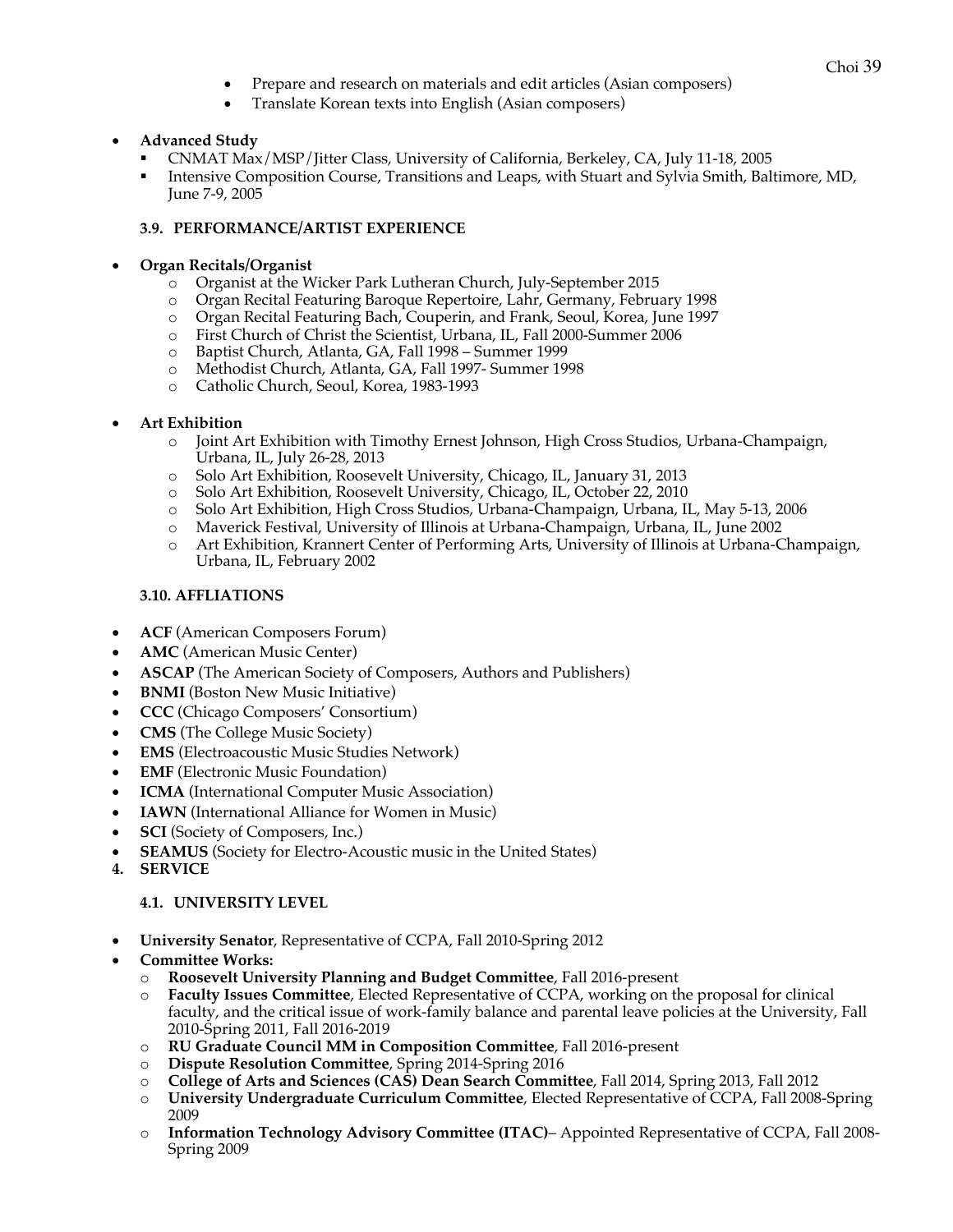## **4.2. COLLEGE LEVEL**

- Committee Work: Graduate Comprehensive Review (GCR) Committee, Fall 2006-presen
- Peer Faculty Teaching Observation, Fall 2012-present
- CCPA Promotion Video working with Dr. William Hussey, 2012-2014

# **4.3. COMPOSITION PROGRAM LEVEL**

- Curriculum Related (Budget, Website, Course Packet, Student Handbook)
- Coordinating Program, Head of Composition Program, Fall 2010, Fall 2014-present
- Committee Work
- Advising, Graduate/Undergraduate Composition Student Advising, Fall 2010, Fall 2014-present
- Student Composition Recital (4 per year)
- Faculty Composition Recital (1 per year)
- Recruiting Students/Audition/Application Review/Young Composer Competition

## **4.4. ELECTRO-ACOUSTIC MUSIC STUDIOS (AUD 1556, 1561)**

- Moog Synthesizer Project, Spring 2013-present
- General Studio Software Installation, Fall 2012-present
- New Construction of the CCPA Electro-Acoustic Music Classroom/Studio, Fall 2006-present
- Documentation/Maintenance/Budget/Research/Order/Recording/Duplication/Distribution
- Train/Work with Composition Assistant
- Support the User Group

## **4.5. EXTERNAL PROFESSIONAL SERVICE**

- Adjudication for the 3rd Annual Classical Evolve Competition by the Illinois Philharmonic Orchestra, 2021
- National Composition Program Committee in connection with the 2020 College Music Society National Conference in Miami, Florida, 2019
- Adjudication for the Illinois State Music Teacher's Association (ISMTA) Composition Contest
- Adjudication for the SCI Region V Conference, 2019
- Adjudication for the 5<sup>th</sup> Wave Collective Chicago 2019
- Adjudication for the KEAR (Klingler Electro Acoustic Residency) Two-Week Electroacoustic Composer/Researcher Residency 2019-20 at the Bowling Green State University, 2019
- The Society for Electro-Acoustic Music in the United States (SEAMUS) Secretary, 2011-2019
- Adjudication for the ICMC/NYCEMF Conference/Festival, 2019
- Adjudication for the Chicago Composers' Consortium Call for Scores, 2017-present
- Adjudication for the SEAMUS Interactions CD 2018, November 2018
- Board of Directors of Chicago Youth Poongmul Institute (CYPI), September 2013-present
- Composition Competition Jury for the Classical Evolve Program of the Illinois Philharmonic Orchestra, May 8, 2018
- Committee of Composition in Asia Symposium and Festival, October 2017
- Adjudication for the Western Illinois University Wind Ensemble Composition Competition, April 2017
- The Society for Electro-Acoustic Music in the United States (SEAMUS) Secretary, 2011-present
- Board of Directors of Chicago Youth Poongmul Institute (CYPI), September 2013-present
- The College Music Society Advisory Board for Composition, 2015-2017
- Adjudication for the Music Teachers National Association Composition Competition (MTNA), 2016
- Adjudication for the SCI/ASCAP Student Commission Competition, 2016
- Adjudication for the Society of Composers, Inc. CD series, 2015
- Adjudication for the Society for Electro-Acoustic Music in the United States (SEAMUS) Miniature Series, 2015
- Committee of Composition in Asia Symposium and Festival, September-October 2014
- Adjudication for Dalcroze Society of Korea, Music Composition Division, May 2014
- Adjudication for West Michigan University's Fisk Composition Competition, December 2013
- Adjudication for 2014 Society for Electro-Acoustic Music in the United States (SEAMUS) National Conference, November 2013
- Committee member of Dalcroze Society of Korea, Music Composition Division, September 2013
- Adjudication for 2013 Society for Electro-Acoustic Music in the United States (SEAMUS) National Conference, November 2012
- Adjudication for Modern Music's Avalon Competition for Composers Competition, April 2012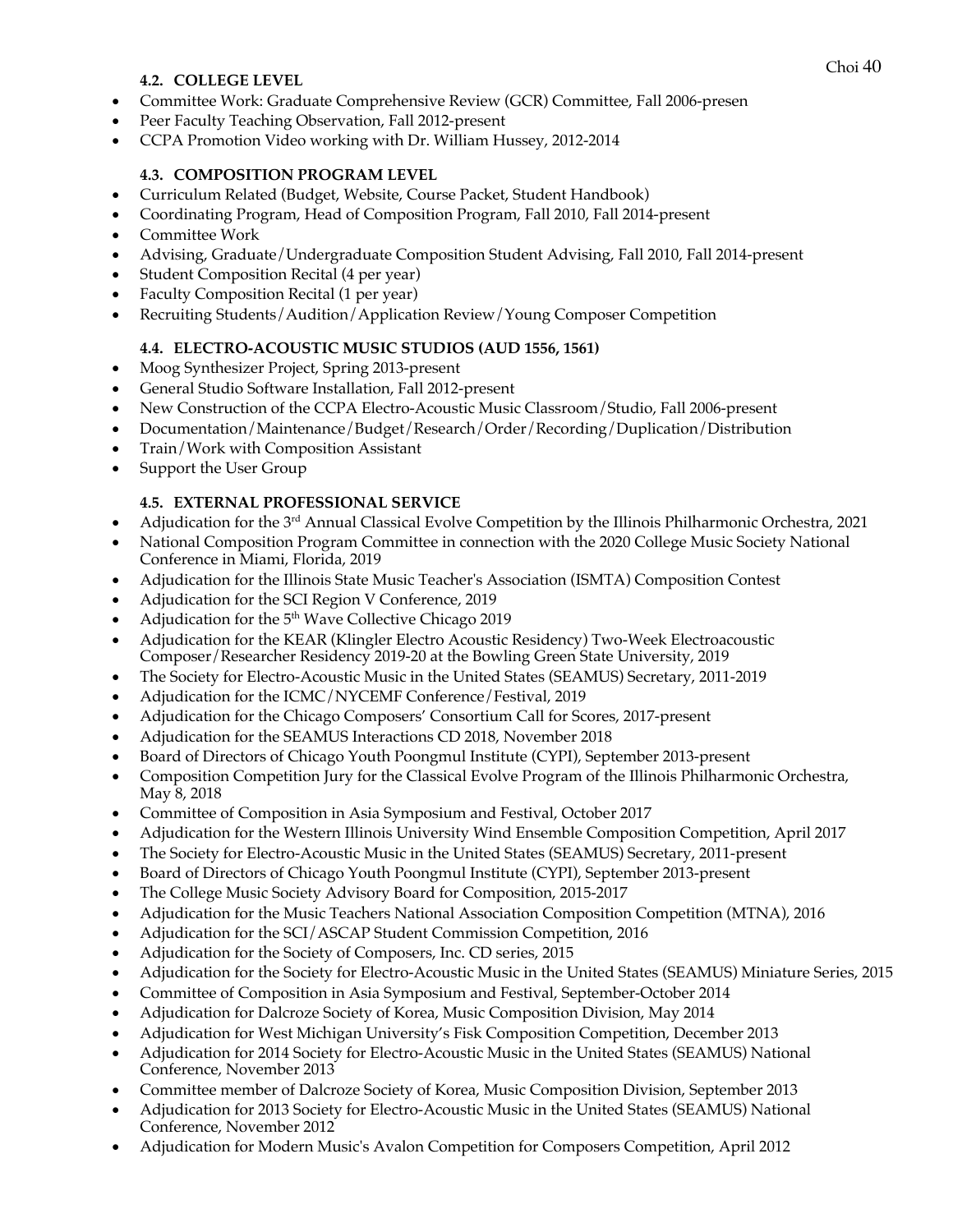- Choi <sup>41</sup> Adjudication for 2012 Society for Electro-Acoustic Music in the United States (SEAMUS) National Conference, October 2011
- The College Music Society's Chair of the Composition Program Committee for the 2011 International Conference in Korea, South Korea, July 3–10, 2011
- Adjudication for Percussive Arts Societies "Day of Percussion" Competition, April 2011
- Adjudication for Millennium Chamber Players Competition 2009, Chicago, IL, January 2009
- Technical Assistant for Kaija Saariaho Concert by Ensemble Dal Niente, Fulton Hall, University of Chicago, Chicago, IL, January 2009
- Adjudication for 2009 Society for Electro-Acoustic Music in the United States (SEAMUS) National Conference, November 2008
- Adjudication for Chamber Music Competition 2008, Conservatory of Music and Dance, University of Missouri-Kansas City, Kansas City, MO, November 2008
- Served on the Composition Program Committee for Spring Regional College of Music Society Conference, October 2008
- Music of Korean Emigrant Composers-Common Ground: Korean Emigrant Composers, Pre-Concert Panel Discussion and Public Lectures, Fulton Recital Hall, University of Chicago; Music Center Concert Hall, Columbia College, Chicago, IL, April 25-26, 2008
- Adjudication for 2007 Society for Electro-Acoustic Music in the United States (SEAMUS) National Conference, November 2006
- Panel Discussion at Merging Voices: Fourth Annual Women in New Music Festival 2005, California State University, Fullerton, CA, March 11-13, 2005

## **4.6. OTHER SERVICE**

- Presenting Compositions at the Faculty Composition Recital, Ganz Hall, Roosevelt University, Chicago, IL 2006-present
- Presenting Compositions at Wind Ensemble Concert, Contemporary Music Ensemble Concert, Roosevelt University, Chicago, IL 2006-present
- Faculty Advisor for Student Composer Forum, Roosevelt University, Chicago, IL Fall 2011
- High School Workshop, Roosevelt University, Chicago, IL, 2007-present
- Support Composition Students to Connect Outside of School Community-Chicago Symphony Orchestra Composers Panel Discussion, October 30, 2007
- Cover Designer for Computer Music Journal series published by MIT press, 2005-present

# **REFERENCES**

- Prof. Scott Wyatt Professor Emeritus of Composition-Theory, University of Illinois at Urbana-Champaign E-mail: s-wyatt@illinois.edu, phone:(217) 333-1089
- Prof. Erik Lund Professor Emeritus of Composition-Theory, University of Illinois at Urbana-Champaign E-mail: eriklund@illinois.edu, phone:(217) 333-7061
- Prof. Steve Taylor Professor of Composition-Theory, University of Illinois at Urbana Champaign E-mail: staylor7@illinois.edu, phone: (217) 333-3712
- Prof. Rick Taube Professor of Composition-Theory, University of Illinois at Urbana-Champaign E-mail: taube@illinois.edu, phone: (217) 244-2684
- Prof. Sever Tipei Professor of Composition-Theory, University of Illinois at Urbana-Champaign E-mail: s-tipei@illinois.edu, phone: (217) 333-6689
- Prof. Heidi Von Gunden Associate Professor Emeritus of Composition-Theory, University of Illinois at Urbana-Champaign, E-mail: vongunde@gmail.com, phone: (217) 244-3352